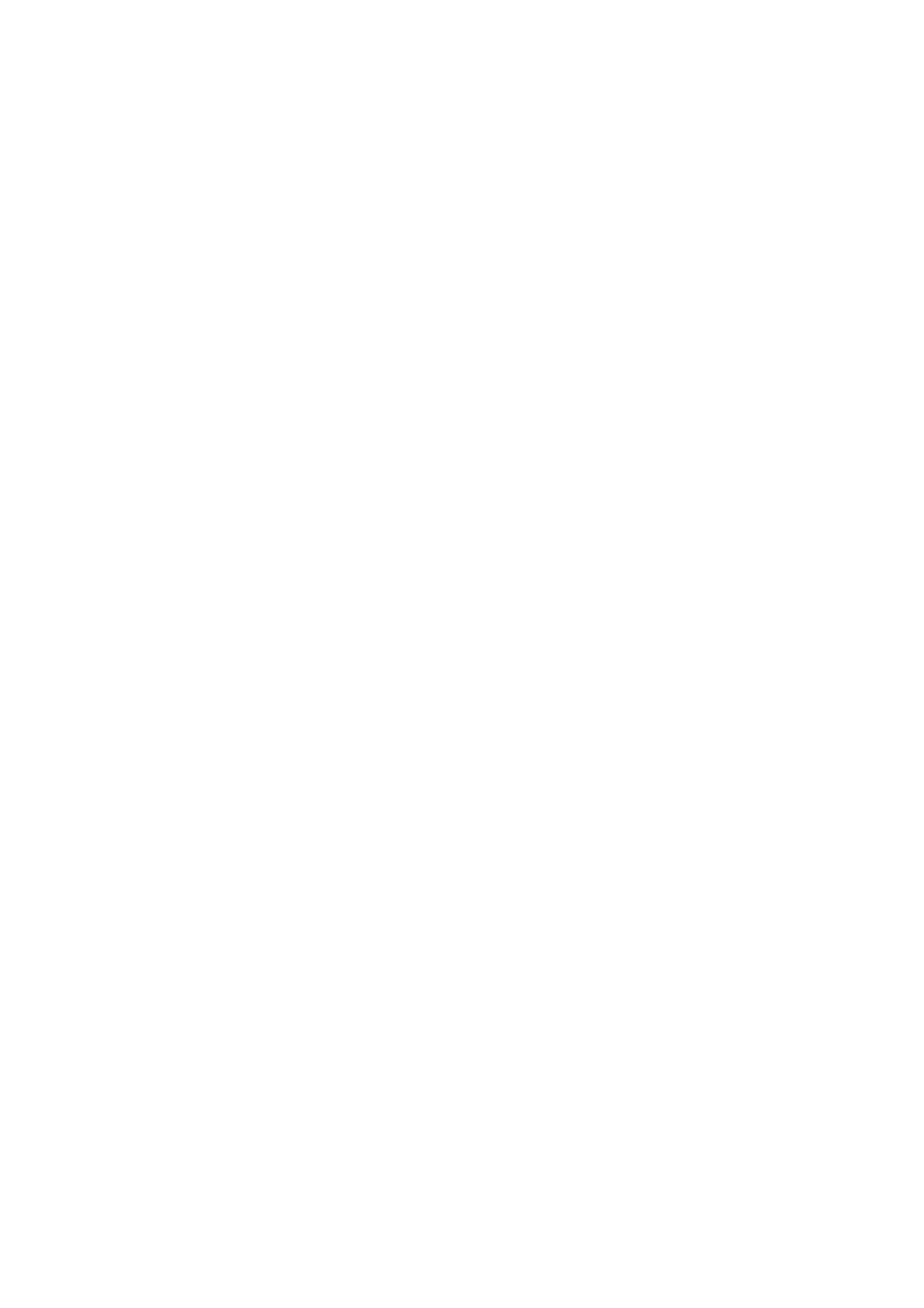# **Senate Standing Committee**

# **for the**

# **Scrutiny of Bills**

**Alert Digest No. 6 of 2007** 

**13 June 2007** 

**ISSN 1329-668X**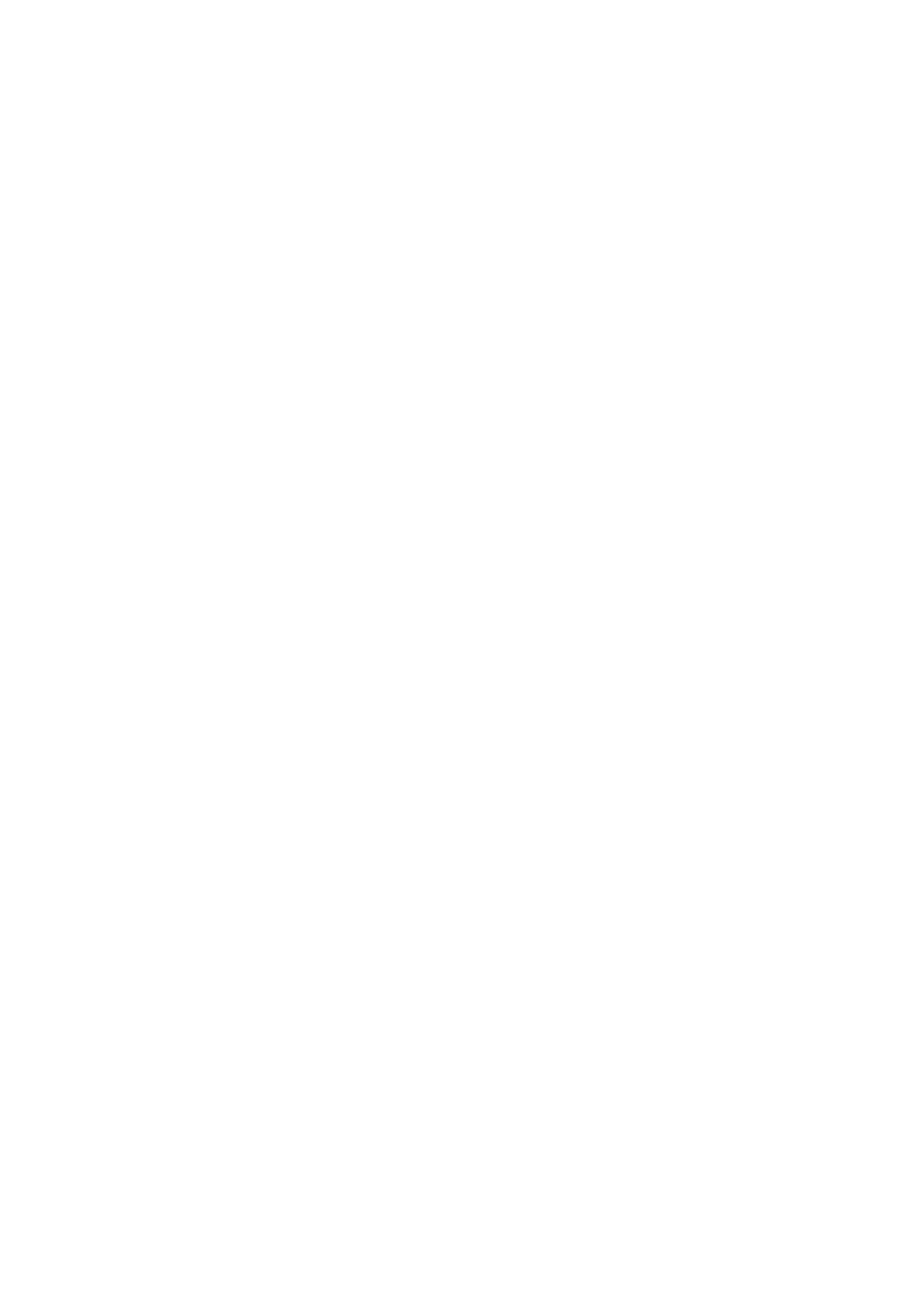### **Senate Standing Committee for the Scrutiny of Bills**

#### **Members of the Committee**

Senator R Ray (Chair) Senator J Adams (Deputy Chair) Senator G Barnett Senator A McEwen Senator A Murray Senator S Parry

#### **Terms of Reference**

#### Extract from **Standing Order 24**

- (1) (a) At the commencement of each Parliament, a Standing Committee for the Scrutiny of Bills shall be appointed to report, in respect of the clauses of bills introduced into the Senate, and in respect of Acts of the Parliament, whether such bills or Acts, by express words or otherwise:
	- (i) trespass unduly on personal rights and liberties;
	- (ii) make rights, liberties or obligations unduly dependent upon insufficiently defined administrative powers;
	- (iii) make rights, liberties or obligations unduly dependent upon non-reviewable decisions;
	- (iv) inappropriately delegate legislative powers; or
	- (v) insufficiently subject the exercise of legislative power to parliamentary scrutiny.
	- (b) The committee, for the purpose of reporting upon the clauses of a bill when the bill has been introduced into the Senate, may consider any proposed law or other document or information available to it, notwithstanding that such proposed law, document or information has not been presented to the Senate.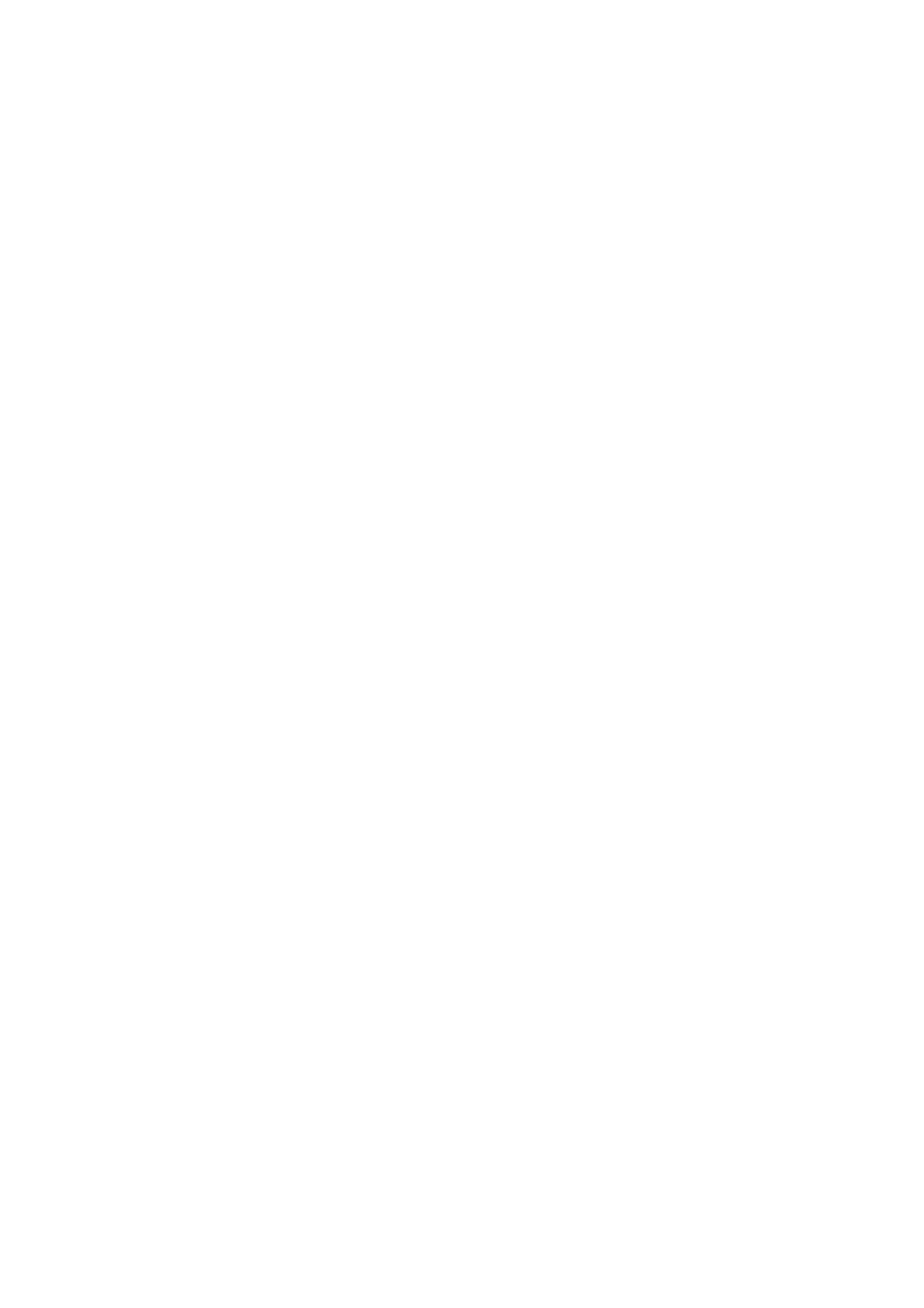#### **Commentary on bills**

| Aboriginal Land Rights (Northern Territory)<br>Amendment (Township Leasing) Bill 2007        | $5\overline{)}$ |
|----------------------------------------------------------------------------------------------|-----------------|
| <b>Agricultural and Veterinary Chemicals (Administration)</b><br>Amendment Bill 2007         | $\overline{7}$  |
| Agriculture, Fisheries and Forestry Legislation<br>Amendment (2007 Measures No. 1) Bill 2007 | 8               |
| Appropriation Bill (No. 5) 2006-2007                                                         | 10              |
| Appropriation Bill (No. 6) 2006-2007                                                         | 11              |
| Appropriation Bill (No. 1) 2007-2008                                                         | 12              |
| Appropriation Bill (No. 2) 2007-2008                                                         | 13              |
| Appropriation (Parliamentary Departments) Bill (No. 1)<br>2007-2008                          | 14              |
| Australian Centre for International Agricultural<br>Research Amendment Bill 2007             | 15              |
| Australian Citizenship Amendment (Citizenship<br>Testing) Bill 2007                          | 17              |
| Avoiding Dangerous Climate Change (Kyoto Protocol<br>Ratification) Bill 2007                 | 20              |
| <b>Communications Legislation Amendment (Content</b> )<br>Services) Bill 2007                | 21              |
| Corporations Amendment (Insolvency) Bill 2007                                                | 23              |
| Corporations (Fees) Amendment Bill 2007                                                      | 27              |

#### • **The Committee has commented on these bills**

This Digest is circulated to all Honourable Senators. Any Senator who wishes to draw matters to the attention of the Committee under its terms of reference is invited to do so.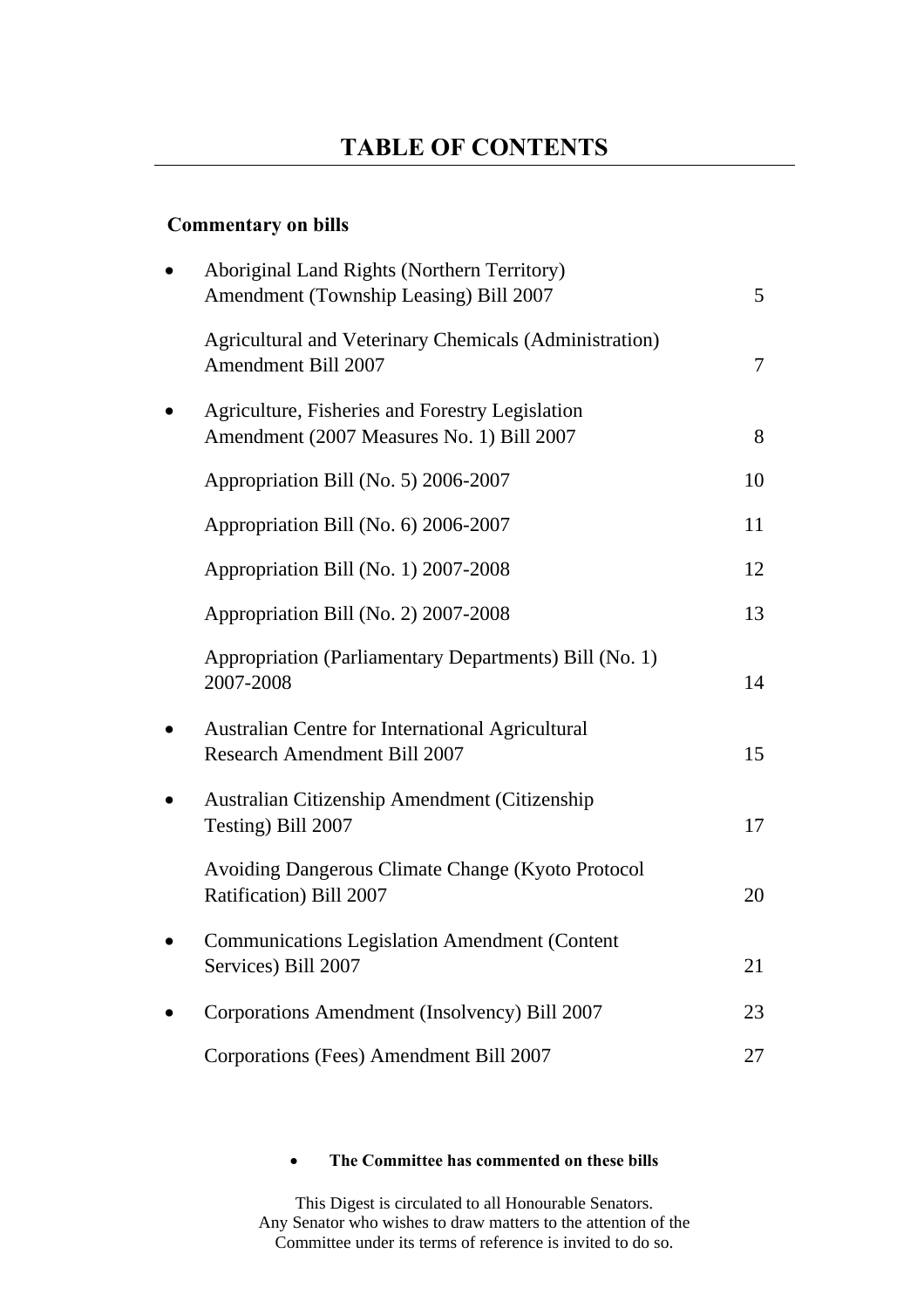| <b>Corporations Legislation Amendment (Simpler</b>                                                                                           |    |
|----------------------------------------------------------------------------------------------------------------------------------------------|----|
| Regulatory System) Bill 2007                                                                                                                 | 28 |
| Corporations (Review Fees) Amendment Bill 2007                                                                                               | 31 |
| Customs Tariff Amendment Bill (No. 1) 2007                                                                                                   | 32 |
| Defence Force (Home Loans Assistance) Amendment<br><b>Bill 2007</b>                                                                          | 34 |
| Evidence Amendment (Journalists' Privilege) Bill 2007                                                                                        | 35 |
| Families, Community Services and Indigenous Affairs<br>Legislation Amendment (Child Care and Other 2007<br><b>Budget Measures) Bill 2007</b> | 36 |
| Family Assistance Legislation Amendment (Child Care<br>Management System and Other Measures) Bill 2007                                       | 37 |
| Financial Framework Legislation Amendment Bill<br>(No. 1) 2007                                                                               | 38 |
| <b>Financial Sector Legislation Amendment (Restructures)</b><br><b>Bill 2007</b>                                                             | 40 |
| Fisheries Legislation Amendment Bill 2007                                                                                                    | 42 |
| Fisheries Levy Amendment Bill 2007                                                                                                           | 46 |
| Higher Education Legislation Amendment (2007 Budget<br>Measures) Bill 2007                                                                   | 47 |
| <b>Indigenous Education (Targeted Assistance)</b><br>Amendment (2007 Budget Measures) Bill 2007                                              | 49 |
| Migration Amendment (Statutory Agency) Bill 2007                                                                                             | 50 |
| Migration (Sponsorship Fees) Bill 2007                                                                                                       | 51 |
| National Health Amendment (Pharmaceutical Benefits<br>Scheme) Bill 2007                                                                      | 52 |

#### • **The Committee has commented on these bills**

This Digest is circulated to all Honourable Senators. Any Senator who wishes to draw matters to the attention of the Committee under its terms of reference is invited to do so.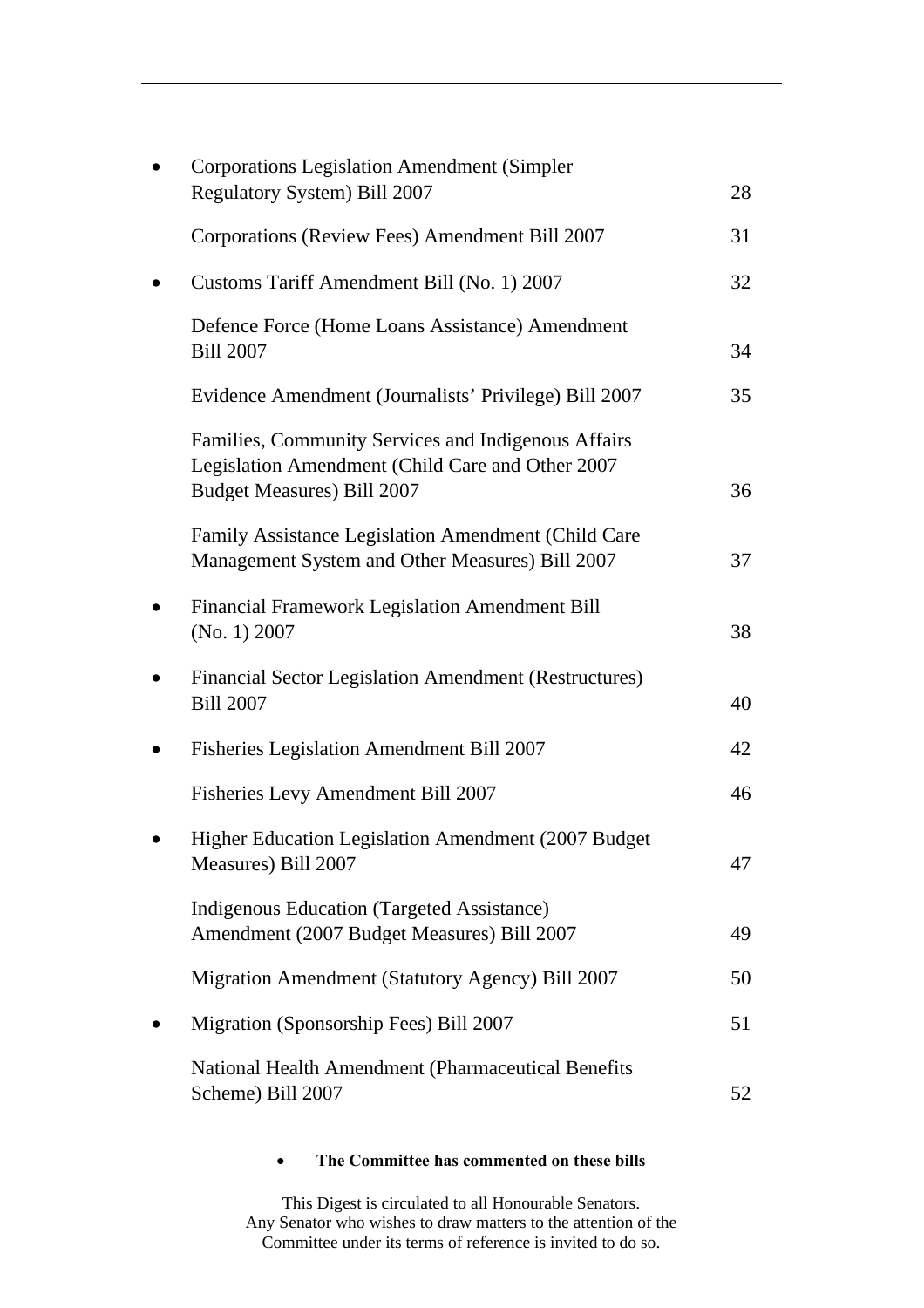|                                          | Product Stewardship (Oil) Amendment Bill 2007                                                                                             | 53 |
|------------------------------------------|-------------------------------------------------------------------------------------------------------------------------------------------|----|
|                                          | Schools Assistance (Learning Together-Achievement<br>Through Choice and Opportunity) Amendment (2007<br><b>Budget Measures) Bill 2007</b> | 55 |
|                                          | Social Security Amendment (Apprenticeship Wage<br>Top-Up for Australian Apprentices) Bill 2007                                            | 56 |
|                                          | Social Security and Veterans' Affairs Legislation<br>Amendment (One-off Payments and Other 2007 Budget<br>Measures) Bill 2007             | 57 |
|                                          | Superannuation Laws Amendment (2007 Budget)<br>Co-contribution Measure) Bill 2007                                                         | 61 |
|                                          | Tax Laws Amendment (2007 Budget Measures) Bill<br>2007                                                                                    | 62 |
|                                          | Tax Laws Amendment (2007 Measures No. 3) Bill 2007                                                                                        | 63 |
|                                          | Tax Laws Amendment (Personal Income Tax<br>Reduction) Bill 2007                                                                           | 68 |
|                                          | Tax Laws Amendment (Small Business) Bill 2007                                                                                             | 69 |
|                                          | Trade Practices Amendment (Horticultural Code of<br>Conduct) Bill 2007                                                                    | 70 |
|                                          | Workplace Relations Amendment (A Stronger Safety<br>Net) Bill 2007                                                                        | 71 |
| <b>Commentary on amendments to bills</b> |                                                                                                                                           | 74 |
| Scrutiny of standing appropriations      |                                                                                                                                           | 75 |

#### • **The Committee has commented on these bills**

This Digest is circulated to all Honourable Senators. Any Senator who wishes to draw matters to the attention of the Committee under its terms of reference is invited to do so.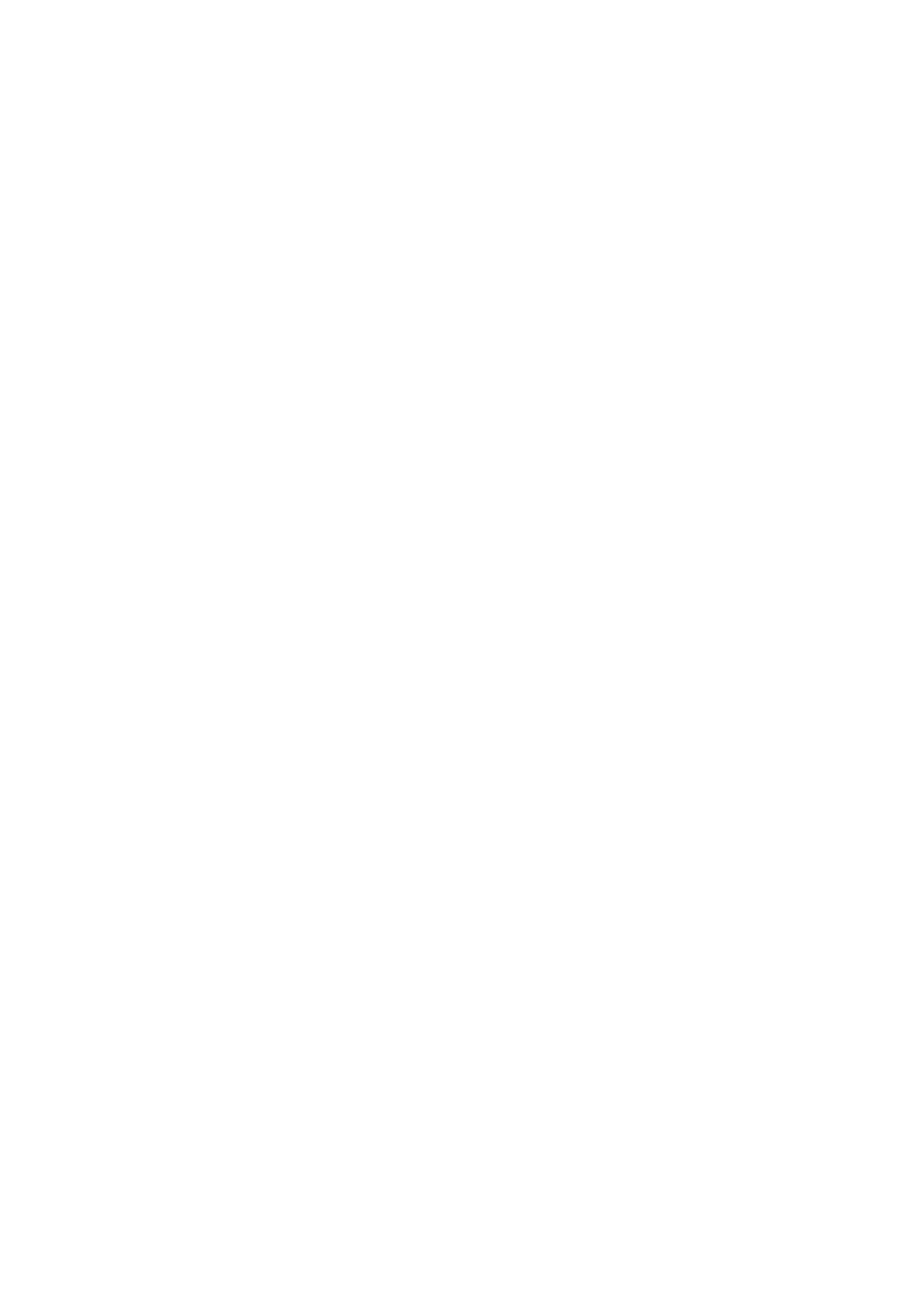# **Aboriginal Land Rights (Northern Territory) Amendment (Township Leasing) Bill 2007**

Introduced into the House of Representatives on 24 May 2007 Portfolio: Families, Community Services and Indigenous Affairs

#### **Background**

This bill amends the *Aboriginal Land Rights (Northern Territory) Act 1976* and the *Aboriginal Land Rights (Northern Territory) Amendment Act 2006* to establish an office of Executive Director of Township Leasing to enter into and administer township leases (99 years) on Aboriginal land in the Northern Territory.

The bill provides for the appointment by the Governor-General of an Executive Director of Township Leasing for a term of up to five years and outlines the terms and conditions under which the Executive Director will hold office, the way in which the Executive Director may obtain the assistance of staff and consultants and reporting procedures.

The bill also contains technical provisions.

#### **Commencement on Proclamation Schedule**

Items 3, 4 and 5 in the table to subclause 2(1) of this bill provide that the amendments proposed in Schedule 2 will commence immediately after the commencement of various items in Schedule 1 to the *Aboriginal Land Rights (Northern Territory) Amendment Act 2006*. Reference to that Act reveals that the various items referred to are to commence on Proclamation, with no limit on the time within which the provisions must commence in any event. The result is that the amendments referred to in items 3, 4 and 5 in the table to subclause 2(1) will only commence on Proclamation, with no limit being imposed on the time within which they must commence.

The Committee noted, in *Alert Digest No. 5 of 2006*, the commencement provisions in what is now the *Aboriginal Land Rights (Northern Territory)*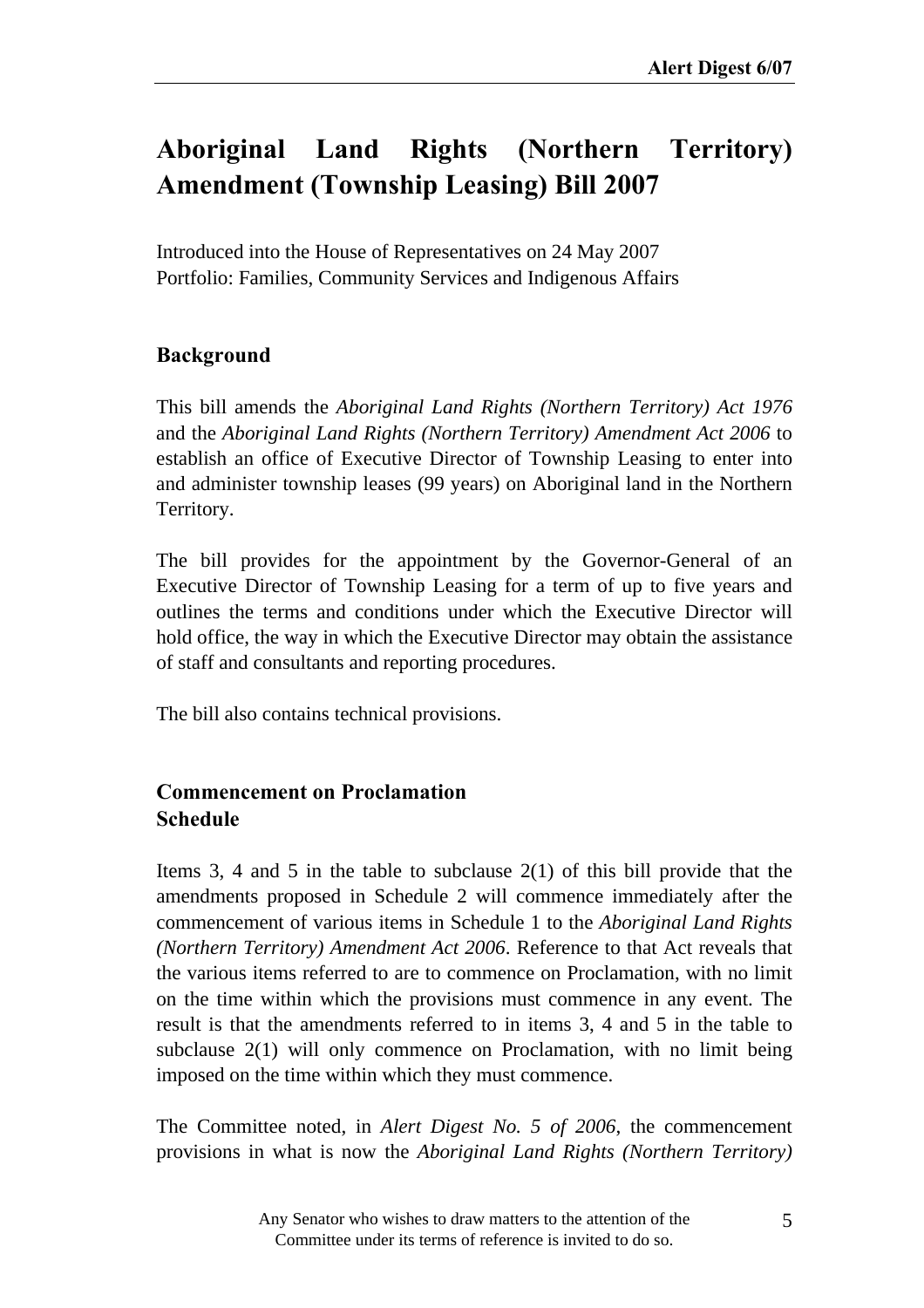*Amendment Act 2006*, and sought the Minister's advice on whether the provisions could be required to commence or be repealed within a fixed period after Assent. As reported in the Committee's *Fifth Report of 2006*, the Minister's response indicated that the commencement of all of the relevant amendments was dependent upon the passage of complementary legislation by the Northern Territory. The Committee notes the Minister's response and also that each of the amendments referred to in Items 3, 4 and 5 in the table to subclause 2(1) of the current bill are no more than technical corrections of drafting errors in the earlier legislation.

*In the circumstances, the Committee makes no further comment on these provisions.* 

#### **Delegation of legislative power Schedule 1, item 1**

Proposed new section 20S of the *Aboriginal Land Rights (Northern Territory) Act 1976*, to be inserted by item 1 of Schedule 1 to this bill, would permit the Minister, if he or she is satisfied as to various matters and if various other conditions are met, to specify by legislative instrument, the day on which Part IIA of the Act (the whole of which is proposed to be inserted by this bill) is to be repealed. The explanatory memorandum seeks to justify this delegation of legislative power on the ground that it will ensure that 'there is no unnecessary expense incurred by having an Executive Director [of Township Leasing] in place when there is no further need for one.' The Committee considers that proposed new section 20S may inappropriately delegate legislative powers and **seeks the Minister's advice** as to why 'unnecessary expenses' could not be similarly avoided by allowing Parliament to repeal Part IIA of the Act if required.

*Pending the Minister's advice, the Committee draws Senators' attention to the provision, as it may be considered to delegate legislative powers inappropriately, in breach of principle 1(a)(iv) of the Committee's terms of reference.*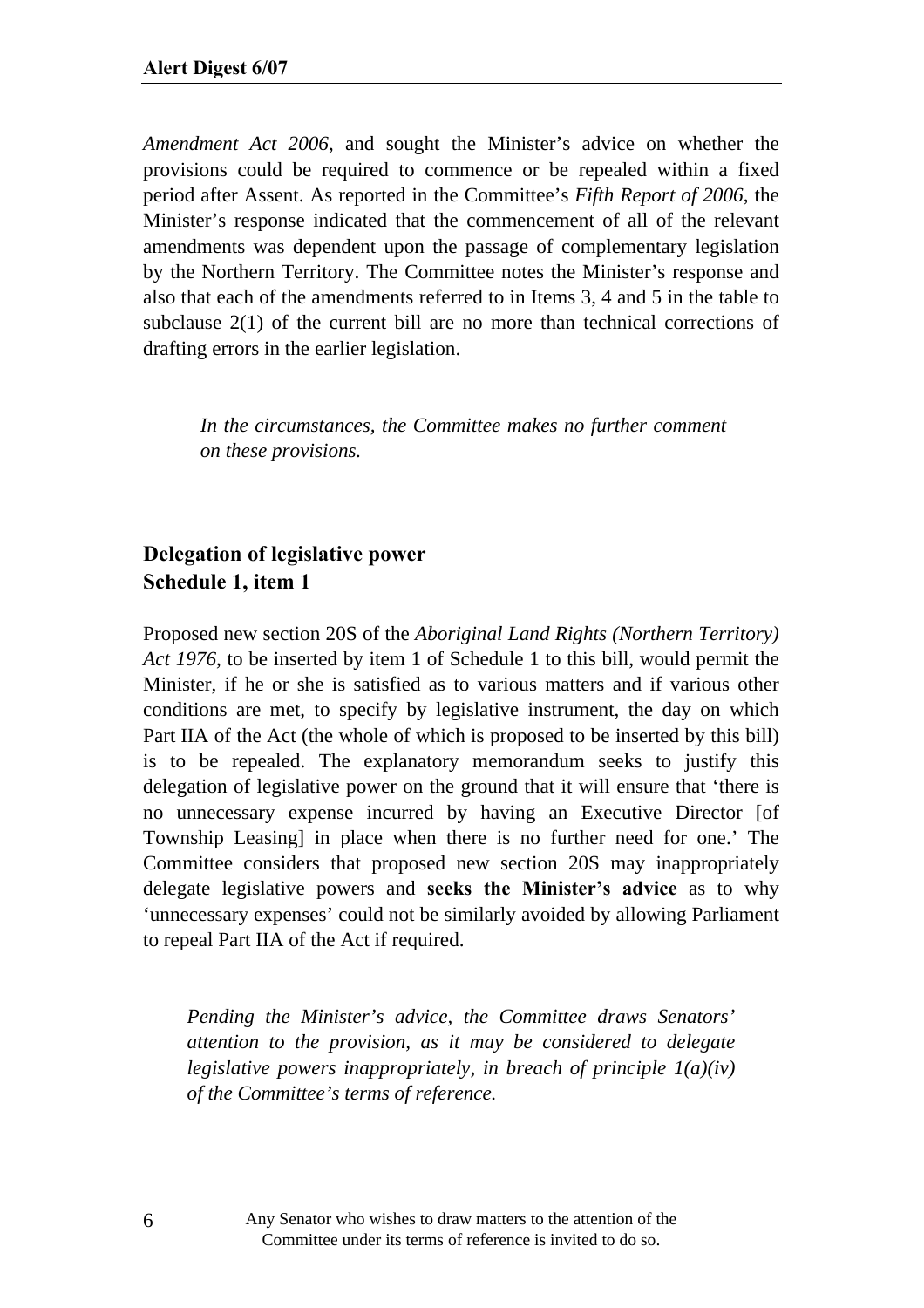## **Agricultural and Veterinary Chemicals (Administration) Amendment Bill 2007**

Introduced into the House of Representatives on 10 May 2007 Portfolio: Agriculture, Fisheries and Forestry

#### **Background**

This bill amends the *Agricultural and Veterinary Chemicals (Administration) Act 1992* to implement the outcome of an assessment of the Australian Pesticides and Veterinary Medicines Authority (APVMA) against the recommendations of the *Review of Corporate Governance of Statutory Authorities and Office Holders* (the Uhrig Review).

The bill:

- replaces the current board of directors with an executive manager, the Chief Executive Officer (CEO), supported by an Advisory Board of up to nine part-time members who are to be appointed by the Minister;
- authorises the payment of remuneration and allowances to board members and outlines the manner in which board meetings are to be conducted and organised, including the disclosure of interest;
- authorises the Minister to appoint the CEO and to terminate that appointment in certain circumstances;
- allows the APVMA to retain its current functions and powers and transfers the assets and liabilities of the APVMA to the Commonwealth; and
- makes the APVMA subject to the provisions of the *Financial Management and Accountability Act 1997* and provides for staff to be engaged under provisions of the *Public Service Act 1999.*

The bill also contains application and transitional provisions in relation to definitions.

*The Committee has no comment on this bill.* 

Any Senator who wishes to draw matters to the attention of the Committee under its terms of reference is invited to do so.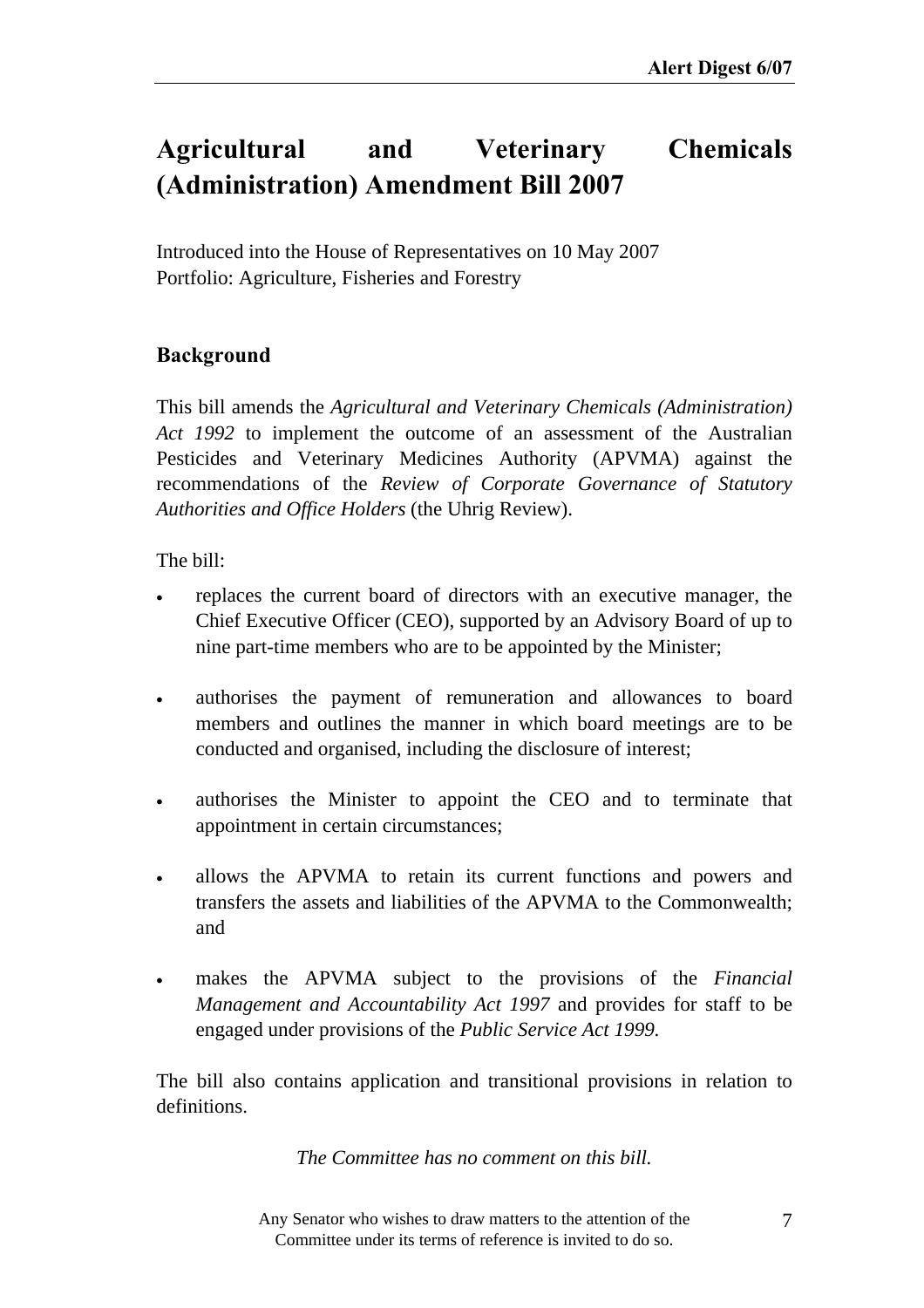## **Agriculture, Fisheries and Forestry Legislation Amendment (2007 Measures No. 1) Bill 2007**

Introduced into the House of Representatives on 23 May 2007 Portfolio: Agriculture, Fisheries and Forestry

#### **Background**

This bill amends the *Australian Meat and Live-stock Industry Act 1997* and the *Primary Industries (Excise) Levies Act 1999* to replace the voluntary contributions system, which ceases to operate on 1 July 2007, with a statutory levy on the slaughter of cattle, sheep and goats.

The bill provides for the Minister to declare a body as being eligible to receive the meat processor levies, which will allow the Australian Meat Processor Corporation Ltd to receive and administer levy funds in relation to marketing and research and development programmes. Commonwealth matched funds for eligible research expenditure will continue to be directed to Meat  $\&$ Livestock Australia Ltd. The bill also allows certain disaggregated information about levy payers to be disseminated to the red meat industry.

### **Standing appropriations Schedule 1, item 18**

Proposed new sections 64C and 64D of the *Australian Meat and Live-stock Industry Act 1997*, to be inserted by item 18 of Schedule 1, would make standing appropriations out of Consolidated Revenue. However, the explanatory memorandum (paragraph 20) points out that the amounts appropriated are:

- a) limited to amounts of levy received by the Commonwealth under the *Primary Industries (Excise) Levies Act 1999;* and
- b) those that are currently appropriated for payment to the industry marketing and research body, which are being redirected to the meat processor marketing body and the meat processor research body that are provided for under other provisions of this bill.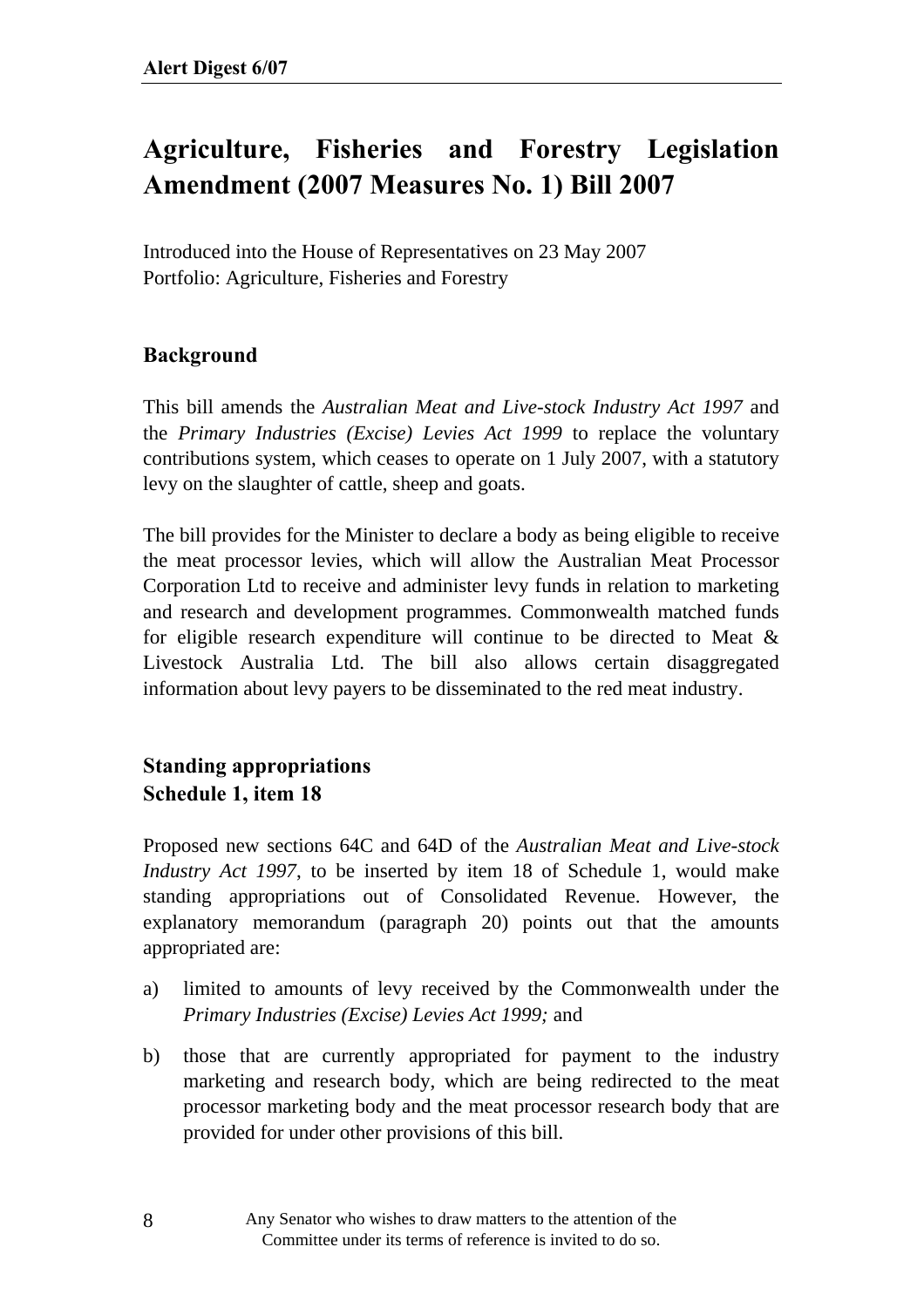The explanatory memorandum further points out that there is 'no financial impact to the Commonwealth from this change.'

*In the circumstances, the Committee makes no further comment on this provision.*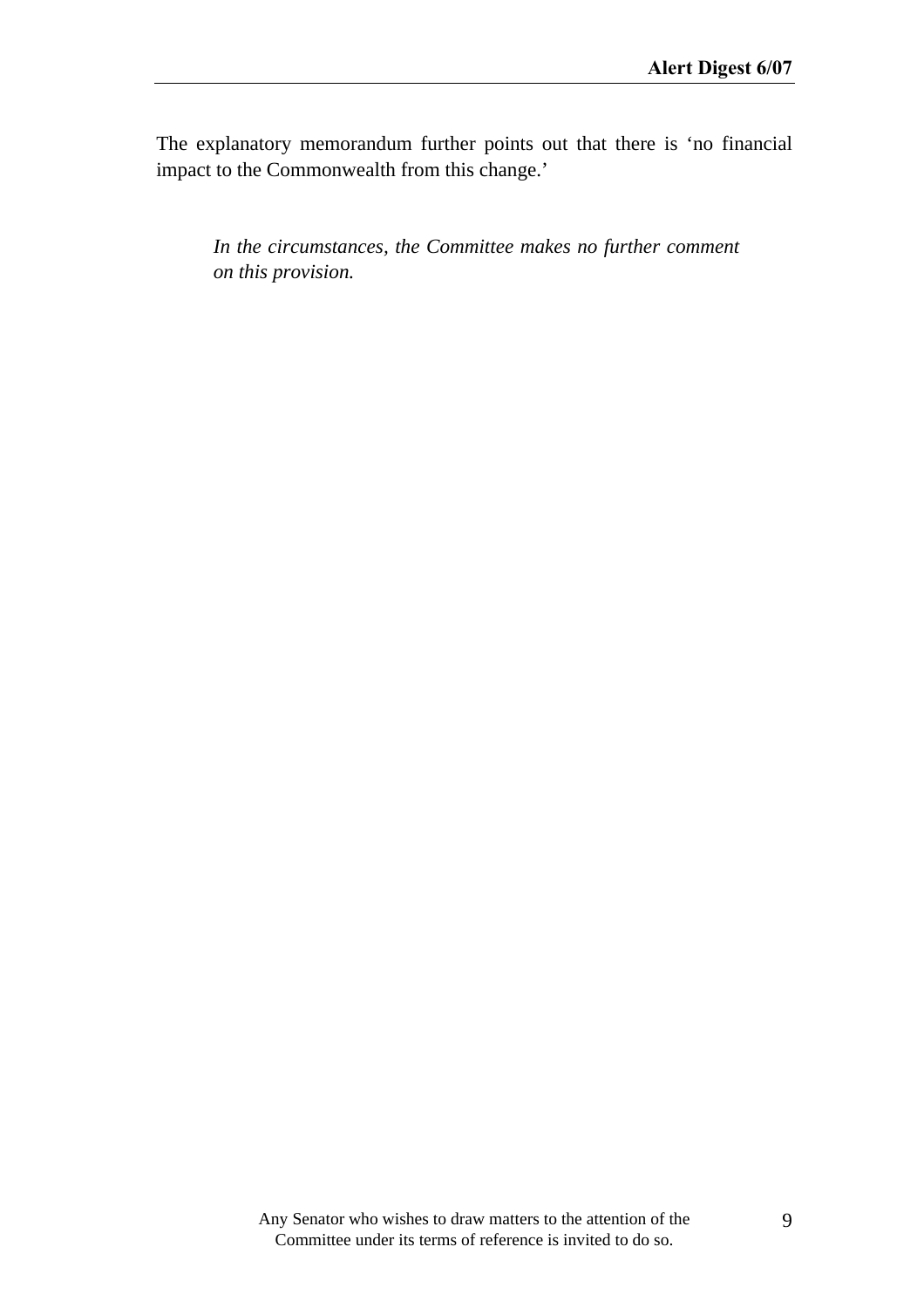### **Appropriation Bill (No. 5) 2006-2007**

Introduced into the House of Representatives on 8 May 2007 Portfolio: Finance and Administration

#### **Background**

This bill appropriates additional funding of \$554.8 million, to meet payments for the ordinary annual services of the government for the financial year ending 30 June 2007.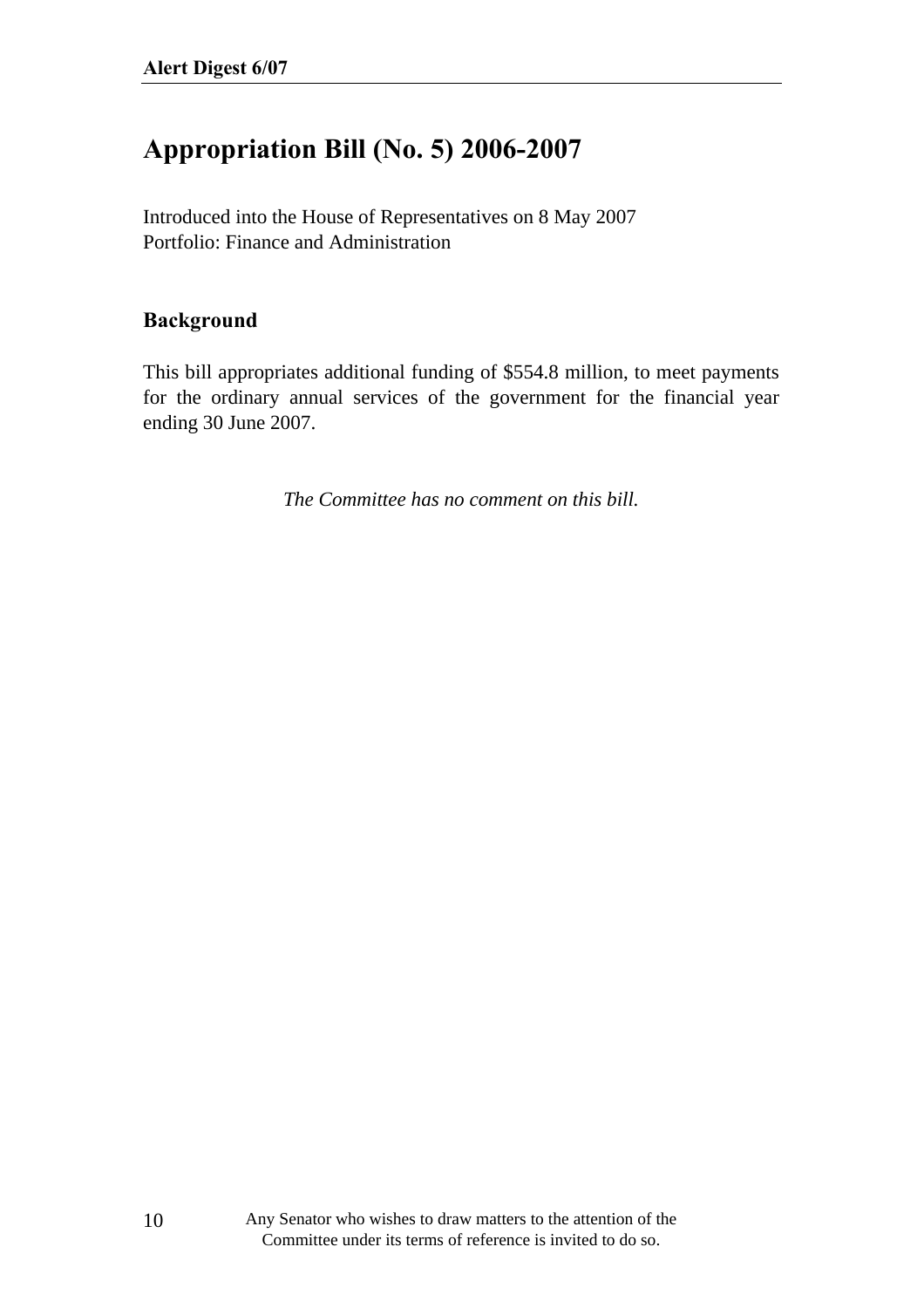### **Appropriation Bill (No. 6) 2006-2007**

Introduced into the House of Representatives on 8 May 2007 Portfolio: Finance and Administration

#### **Background**

This bill appropriates additional funding of \$259.2 million to enable agencies to meet payments to or for the states, territories and local government, and for new administered expenses and non-operating expenses for the financial year ending 30 June 2007.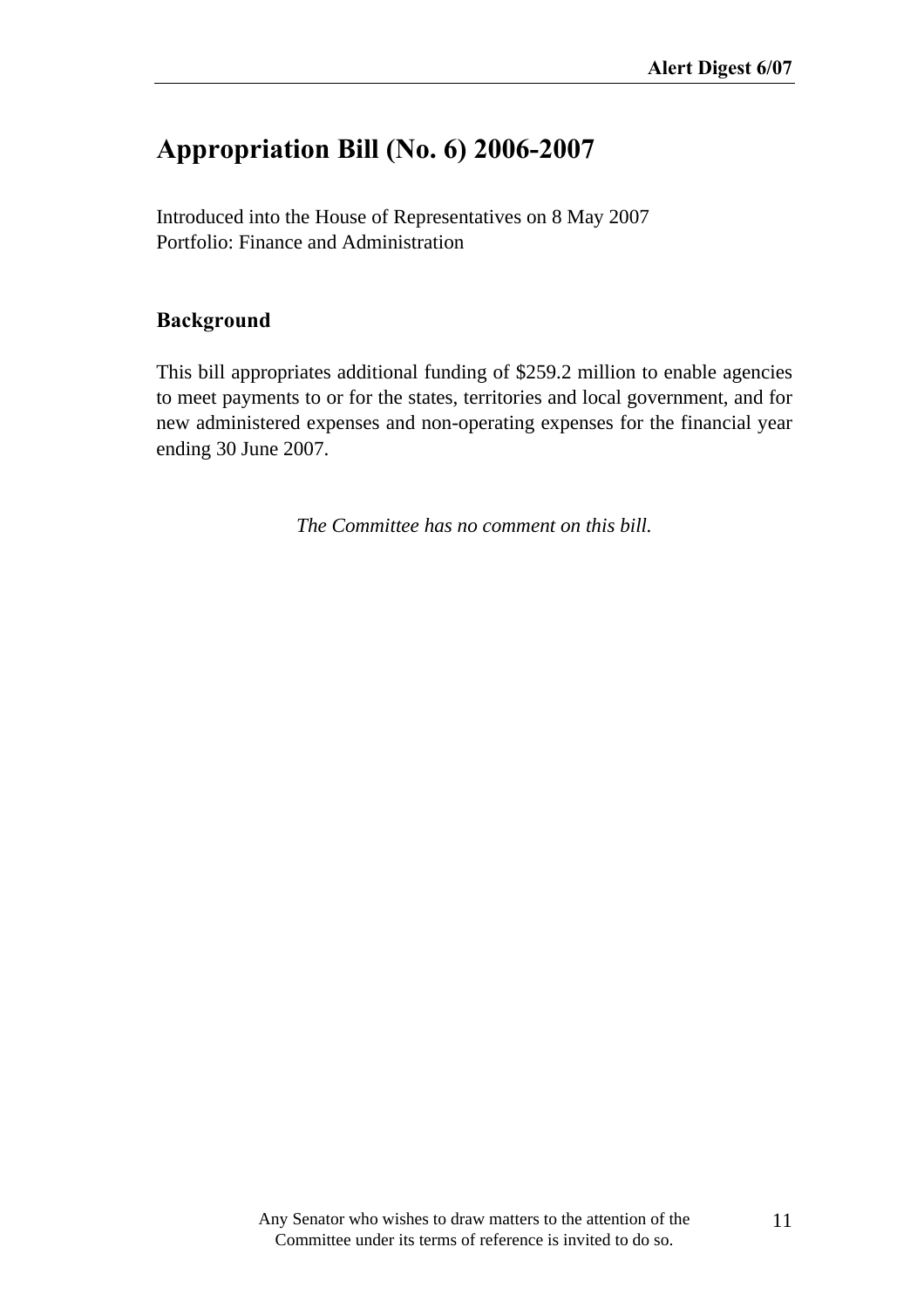### **Appropriation Bill (No. 1) 2007-2008**

Introduced into the House of Representatives on 8 May 2007 Portfolio: Finance and Administration

#### **Background**

This bill appropriates \$58.9 billion to meet payments for the ordinary annual services of the government for the financial year ending 30 June 2008.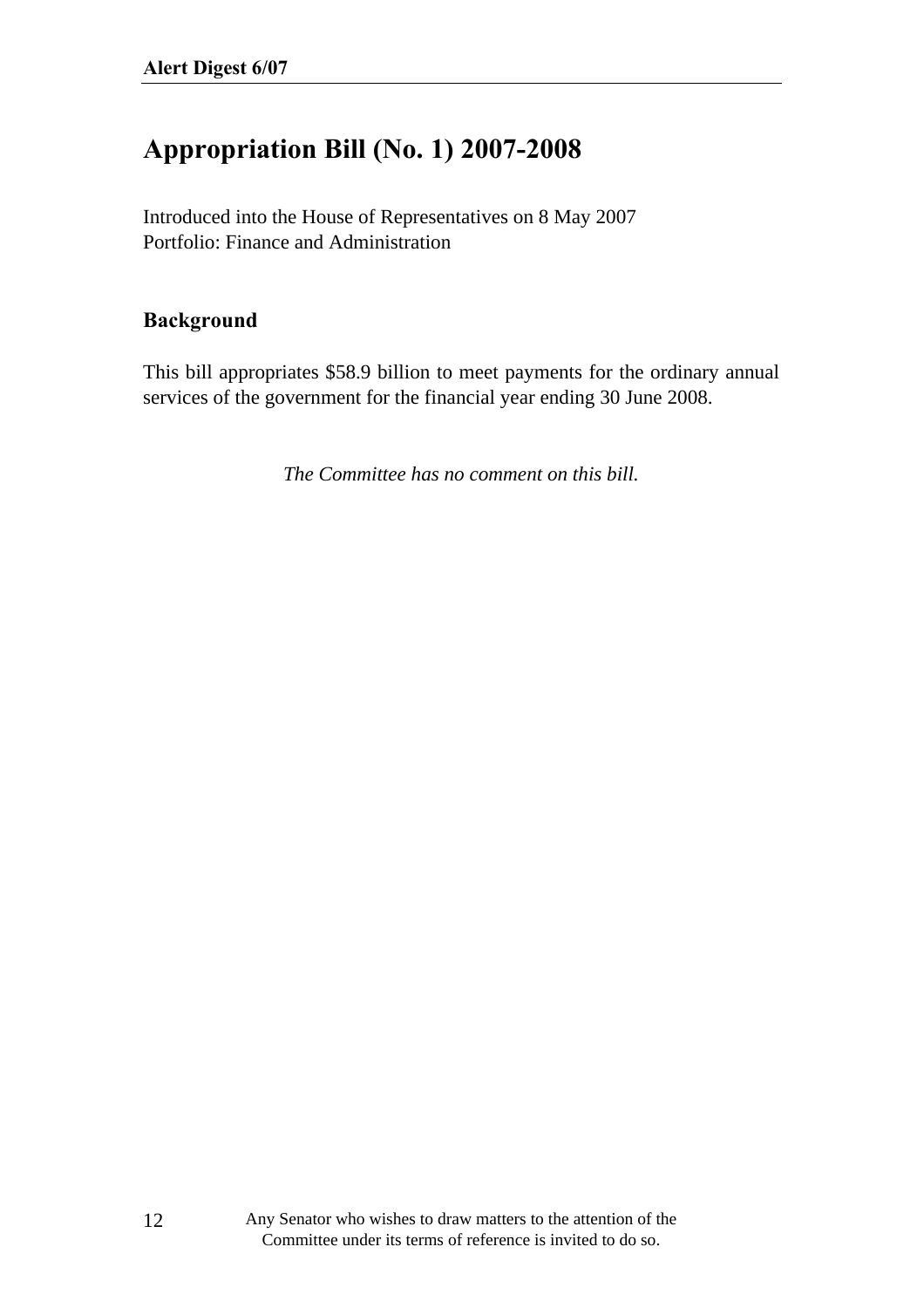### **Appropriation Bill (No. 2) 2007-2008**

Introduced into the House of Representatives on 8 May 2007 Portfolio: Finance and Administration

#### **Background**

This bill appropriates \$10.1 billion to meet payments to or for the States, Territories and local government and payments for new administered expenses and non–operating expenses for the financial year ending 30 June 2008.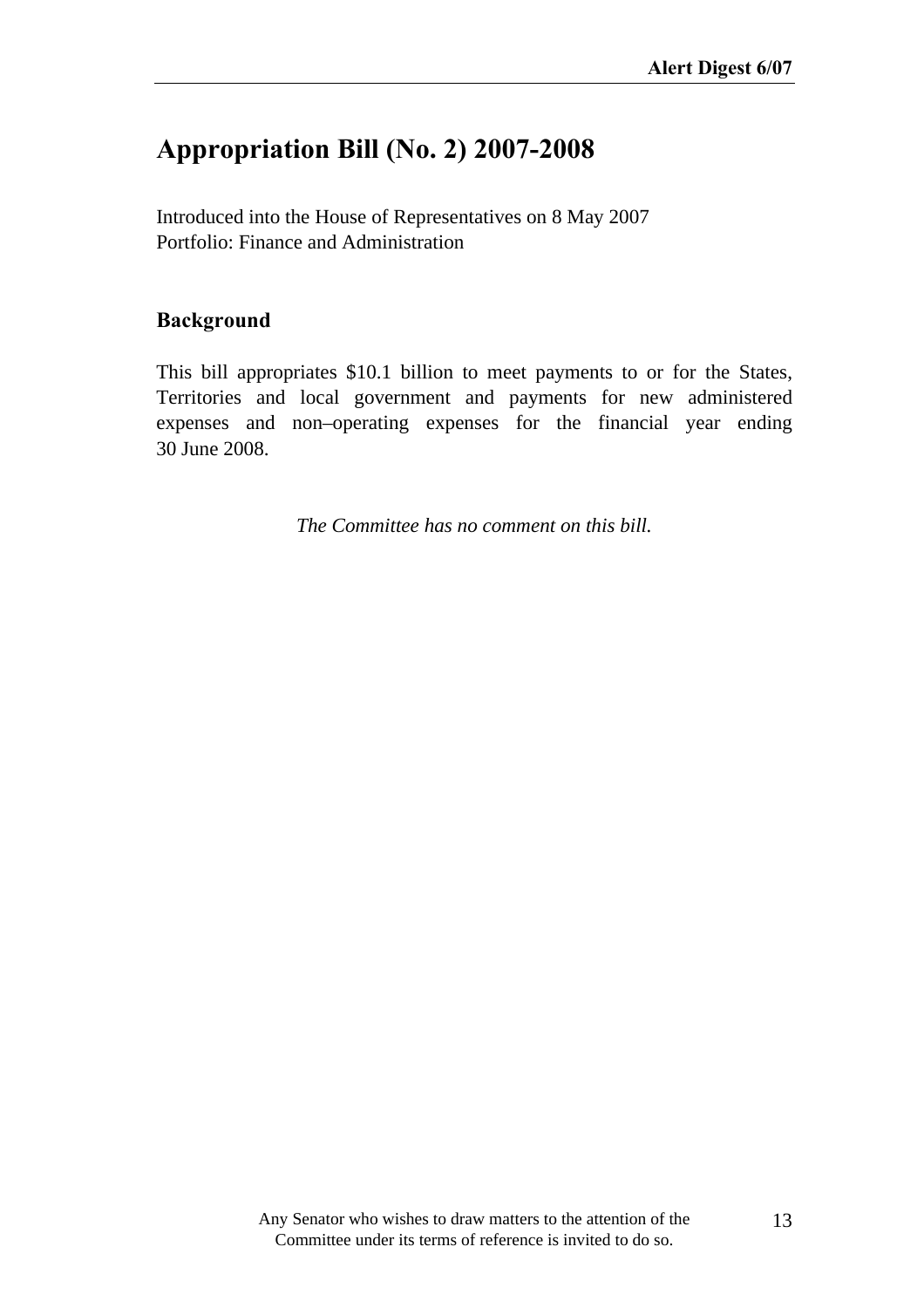## **Appropriation (Parliamentary Departments) Bill (No. 1) 2007-2008**

Introduced into the House of Representatives on 8 May 2007 Portfolio: Finance and Administration

#### **Background**

This bill appropriates \$170.7 million to meet the expenses of the parliamentary departments for the financial year ending 30 June 2008.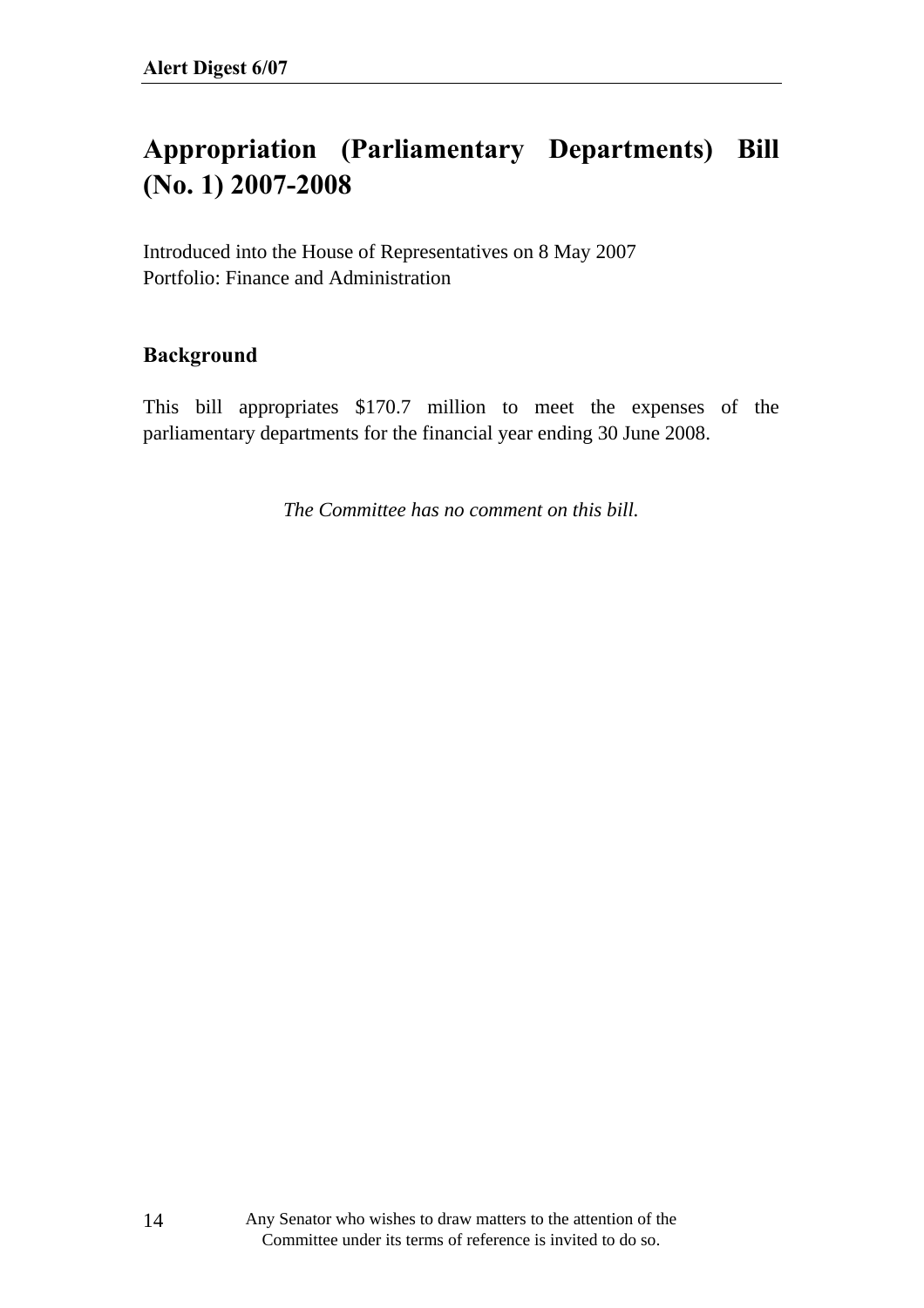### **Australian Centre for International Agricultural Research Amendment Bill 2007**

Introduced into the House of Representatives on 10 May 2007 Portfolio: Foreign Affairs

#### **Background**

This bill amends the *Australian Centre for International Agricultural Research Act 1982* to implement the outcome of an assessment of the Australian Centre for International Agricultural Research (ACIAR) against the recommendations of the *Review of Corporate Governance of Statutory Authorities and Office Holders* (the Uhrig Review).

The bill:

- replaces the Board of Management of the Centre with a seven member Commission for International Agricultural Research and authorises the appointment of commissioners, the termination of commissioners in certain circumstances, and the payment of remuneration and allowances to commissioners;
- abolishes the position of Director and creates a new position of Chief Executive Officer, who will be directly accountable to the Minister for the administrative and financial management of the Centre; and
- retains the Policy Advisory Council (PAC) but ensures no duplication of membership between the Commission and the PAC.

The bill also contains transitional provisions.

### **Wide delegation of power Schedule 1, item 36**

Proposed new section 41 of the *Australian Centre for International Agricultural Research Act 1982*, to be inserted by item 36 of Schedule 1, would permit the Minister to delegate to 'any person' all or any of the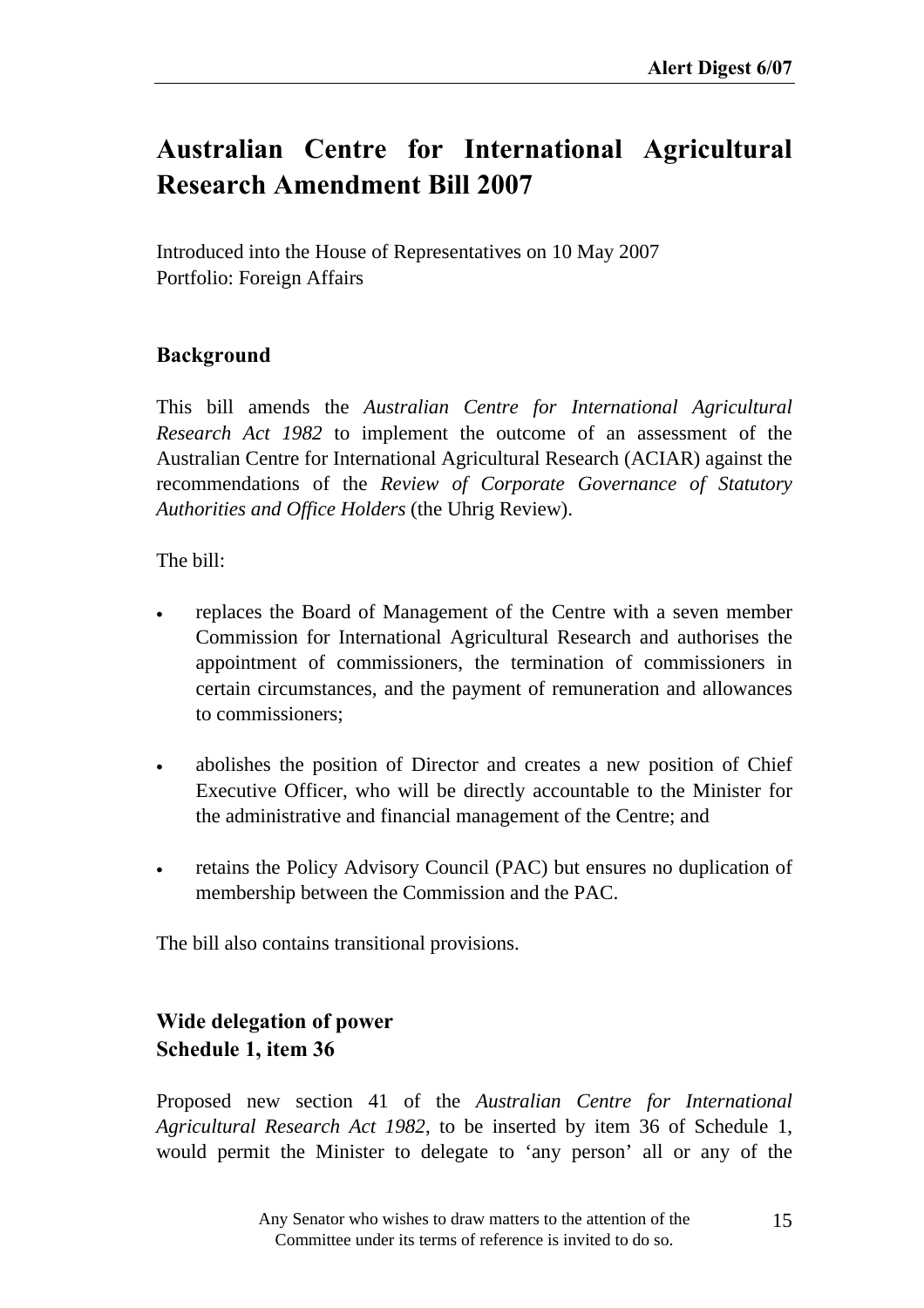Minister's functions or powers under that Act. The Committee has consistently drawn attention to legislation which allows delegations to a large class of persons, with little or no specificity as to their qualifications or attributes.

In this instance, the explanatory memorandum (page 11) seeks to justify this very wide power of delegation on the basis that 'there may be circumstances where it would not be appropriate for the Minister to delegate those functions or powers to the [Chief Executive Officer of the Centre].' While the Committee recognises that this may be the case, it remains concerned that the solution adopted is to allow delegation to 'any person' rather than to attempt to limit the power to delegate in some way by identifying the various classes of persons, for example, CEO, Commissioner etc, to whom such delegations might reasonably be made. The Committee seeks the Minister's advice whether this very wide power of delegation should be limited in some way.

*Pending the Minister's advice, the Committee draws Senators' attention to the provision, as it may be considered to make rights, liberties or obligations unduly dependent upon insufficiently defined administrative powers, in breach of principle 1(a)(ii) of the Committee's terms of reference.*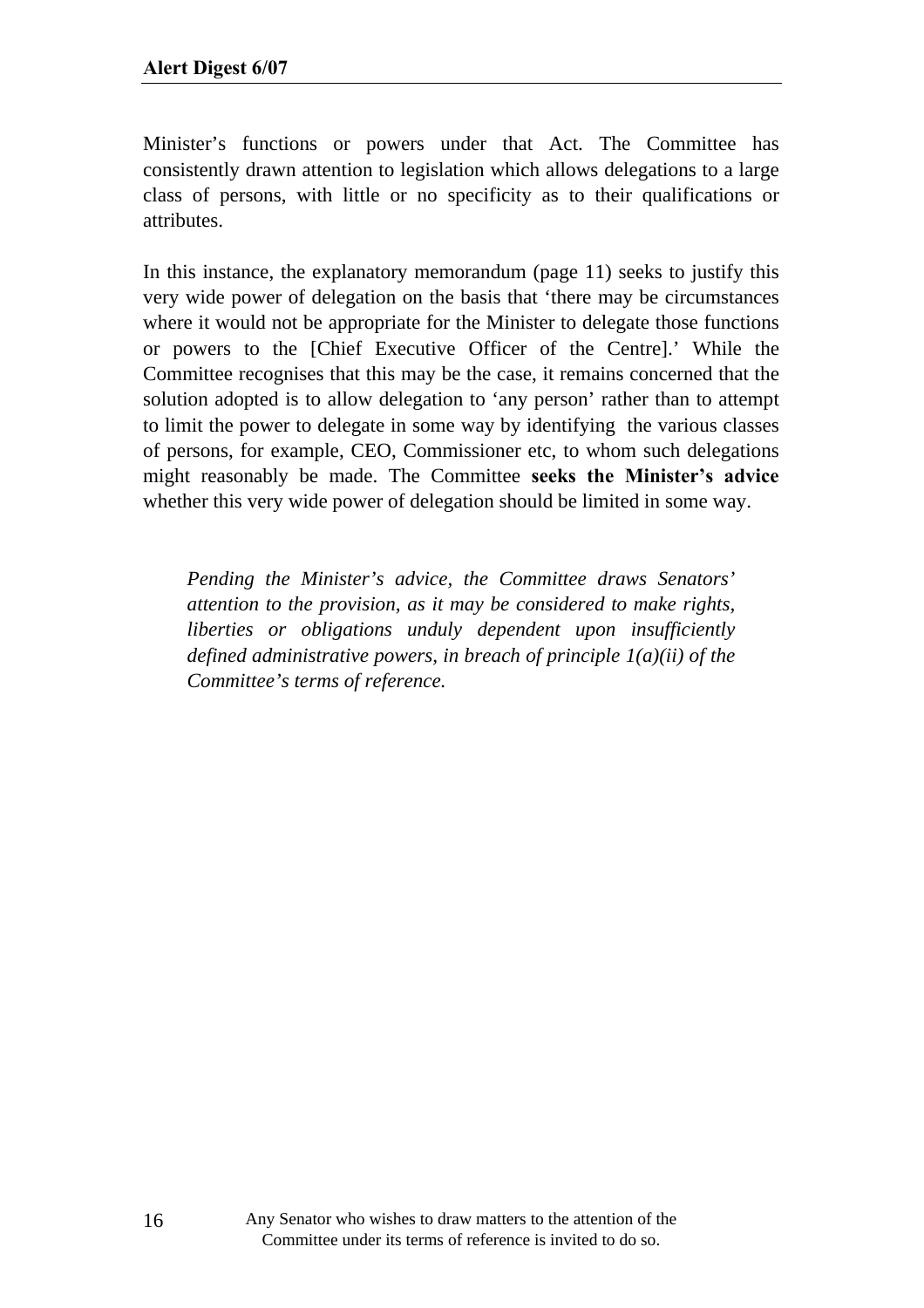# **Australian Citizenship Amendment (Citizenship Testing) Bill 2007**

Introduced into the House of Representatives on 30 May 2007 Portfolio: Immigration and Citizenship

#### **Background**

This bill amends the *Australian Citizenship Act 2007* to provide for the testing of prospective applicants for Australian citizenship by conferral. The bill:

- requires certain applicants for Australian citizenship by conferral to have successfully completed a citizenship test prior to making an application;
- outlines the general eligibility criteria for Australian citizenship; and
- provides that the fee prescribed for an application to become an Australian citizen may include a component that relates to the test or tests sat by the applicant.

### **Commencement on Proclamation Schedule 1**

Item 2 in the table to subclause  $2(1)$  of this bill provides that the amendments proposed in Schedule 1 will commence on Proclamation, with no time being specified within which the amendments must commence in any event. The Committee takes the view that Parliament is responsible for determining when laws are to come into force. The Committee will generally not comment where the period of delayed commencement is six months or less. Where the delay is longer the Committee expects that the explanatory memorandum to the bill will provide an explanation, in accordance with Paragraph 19 of Drafting Direction No. 1.3.

In this instance the explanatory memorandum indicates that the Minister needs to have this broad discretion to determine the date of commencement of the amendments proposed by the bill on the basis that 'an unspecified period of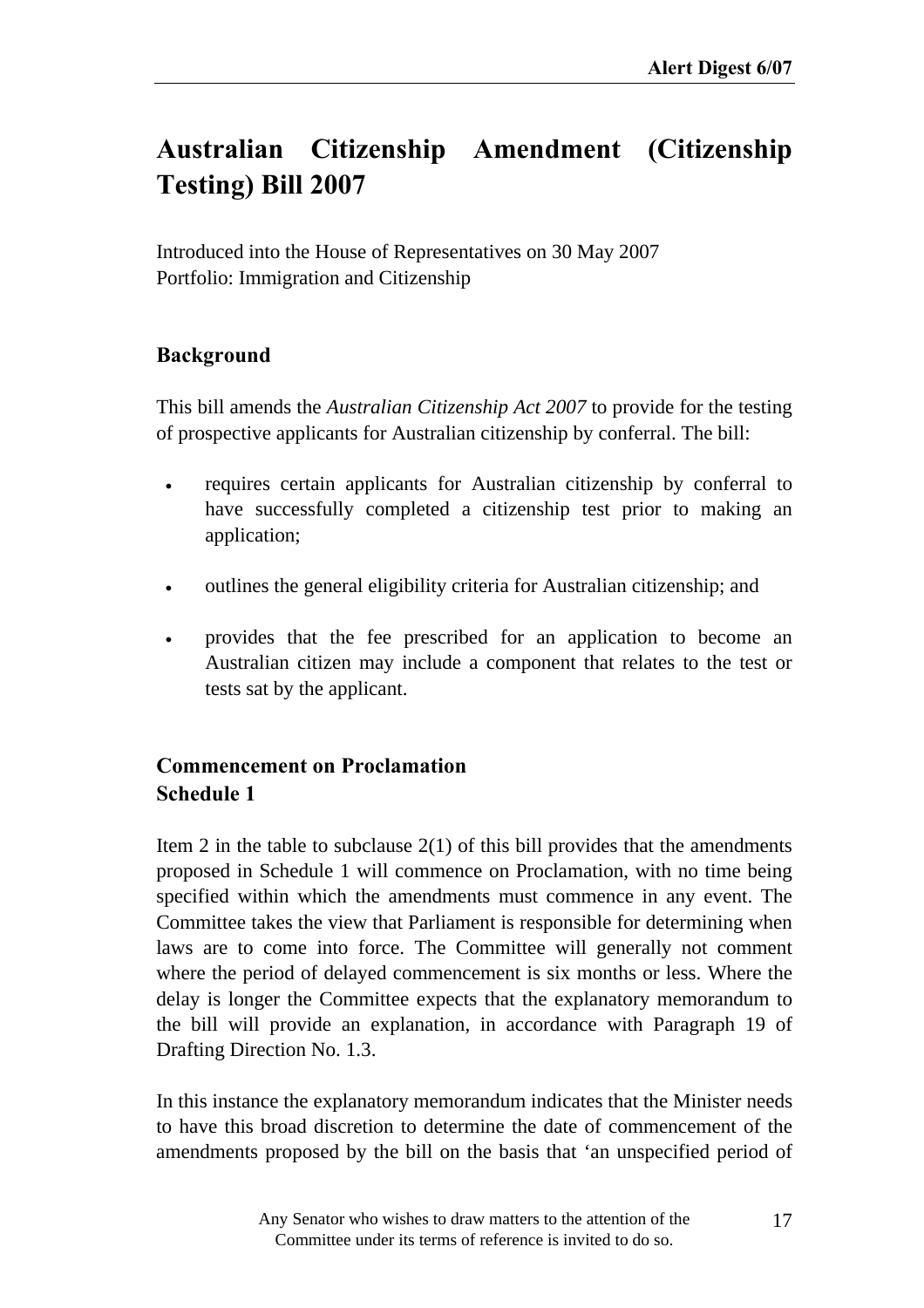time is required prior to commencement to implement arrangements for the test and any computer systems required to conduct the test and to ensure that applicants for Australian citizenship who will be required to complete the test have reasonable access to necessary information and testing facilities.' The Committee **seeks the Minister's advice** whether it would be possible to make the necessary arrangements within a fixed period after Assent and thereby limit the currently unfettered discretion granted to the Minister.

*Pending the Minister's advice, the Committee draws Senators' attention to the provision, as it may be considered to delegate legislative powers inappropriately, in breach of principle 1(a)(iv) of the Committee's terms of reference.* 

#### **Insufficient scrutiny of instrument and excluding merits review Schedule 1, item 5**

Proposed new subsection 23A(7) of the *Australian Citizenship Act 2007*, to be inserted by item 5 of Schedule 1, states that a determination under new subsection 23A(1) is not a legislative instrument. The explanatory memorandum asserts that the reason for the inclusion of new subsection  $23A(7)$  is that the Ministerial determination under new subsection  $23A(1)$  'is not of a legislative character.' The determination thus referred to is one under which the Minister is to approve a test, to be administered to applicants for Australian citizenship in order to determine whether they satisfy the eligibility criteria for citizenship, in proposed new paragraphs  $21(2)(d)$ , (e) and (f). The effect of this new subsection 23A(7) is that the test will not be subject to disallowance or sunsetting under the *Legislative Instruments Act 2003*.

Section 5 of the *Legislative Instruments Act 2003* defines a legislative instrument as follows:

- '(1) Subject to sections 6, 7 and 9, a *legislative instrument* is an instrument in writing:
	- a) that is of a legislative character; and
	- b) that is or was made in the exercise of a power delegated by the Parliament.

Any Senator who wishes to draw matters to the attention of the Committee under its terms of reference is invited to do so.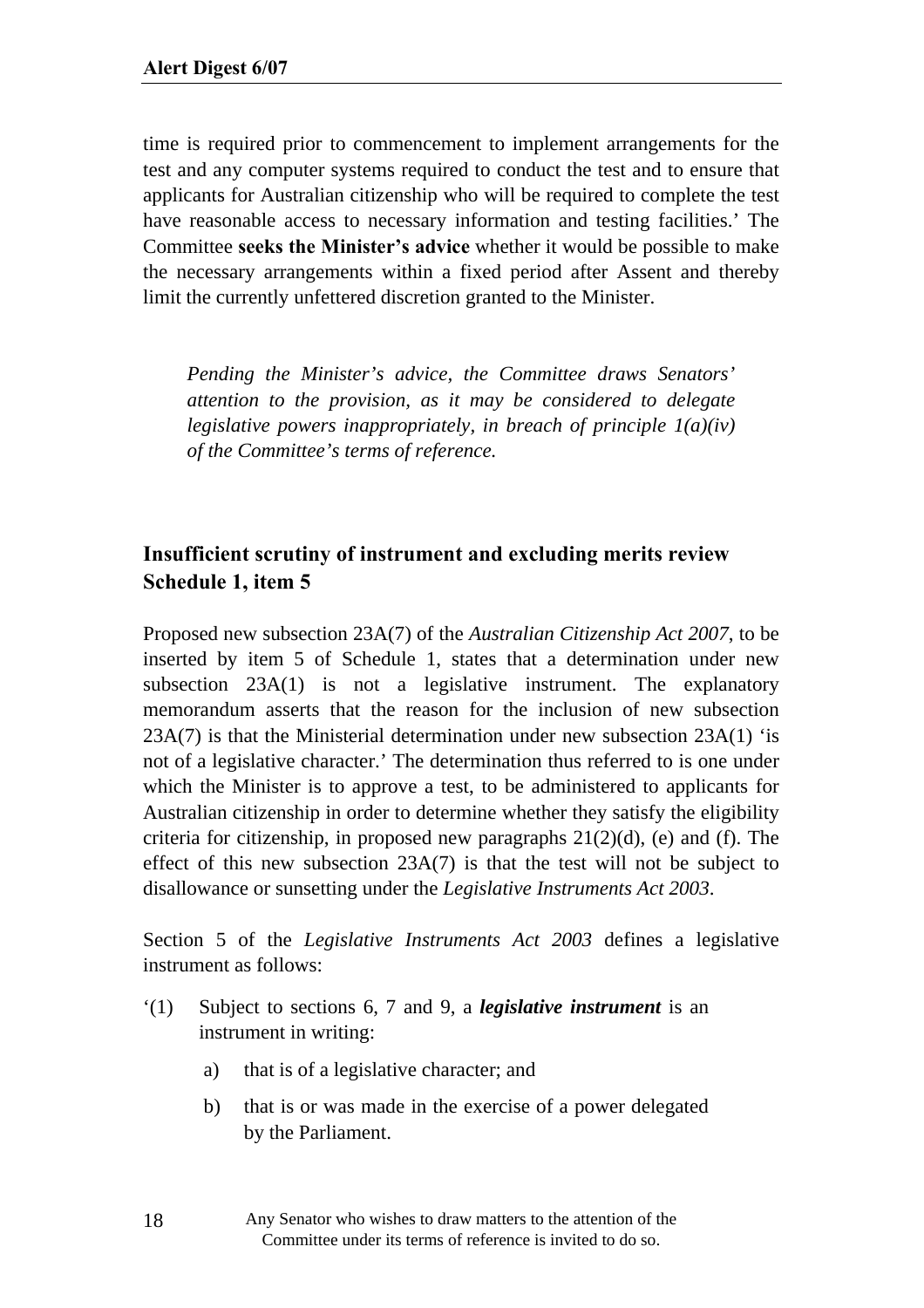- (2) Without limiting the generality of subsection (1), an instrument is taken to be of a legislative character if:
	- a) it determines the law or alters the content of the law, rather than applying the law in a particular case; and
	- b) it has the direct or indirect effect of affecting a privilege or interest, imposing an obligation, creating a right or varying or removing an obligation or right.'

If the determination of a proposed citizenship test is not of a legislative character, then it may be considered not to apply generally to a group of people, but is more of an administrative decision, tailored to a particular applicant for Australian citizenship. This view may be supported by the provision in new subsection 23A(6), that a determination may cover 'any … matter related to the test that the Minister thinks appropriate.' If the determination is taken to be an administrative decision to approve a test for a particular applicant, then there does not appear to be any provision in the bill for the determination to be subject to any form of merits review under the *Administrative Appeals Tribunal Act 1975*. The Committee consistently draws attention to provisions that exclude review by relevant appeal bodies or otherwise fail to provide for administrative review.

The Committee **seeks the Minister's advice** as to the reasons for deciding that a determination under new subsection 23A(1) is not a legislative instrument and, if the determination is administrative in nature, whether the exercise of the power granted by proposed new subsection 23A(1) should be subject to review.

*Pending the Minister's advice, the Committee draws Senators' attention to these provisions, as they may be considered to insufficiently subject the exercise of legislative power to parliamentary scrutiny, in breach of principle 1(a)(v) of the Committee's terms of reference, and to make rights, liberties or obligations unduly dependent upon non-reviewable decisions, in breach of principle 1(a)(iii) of the Committee's terms of reference.*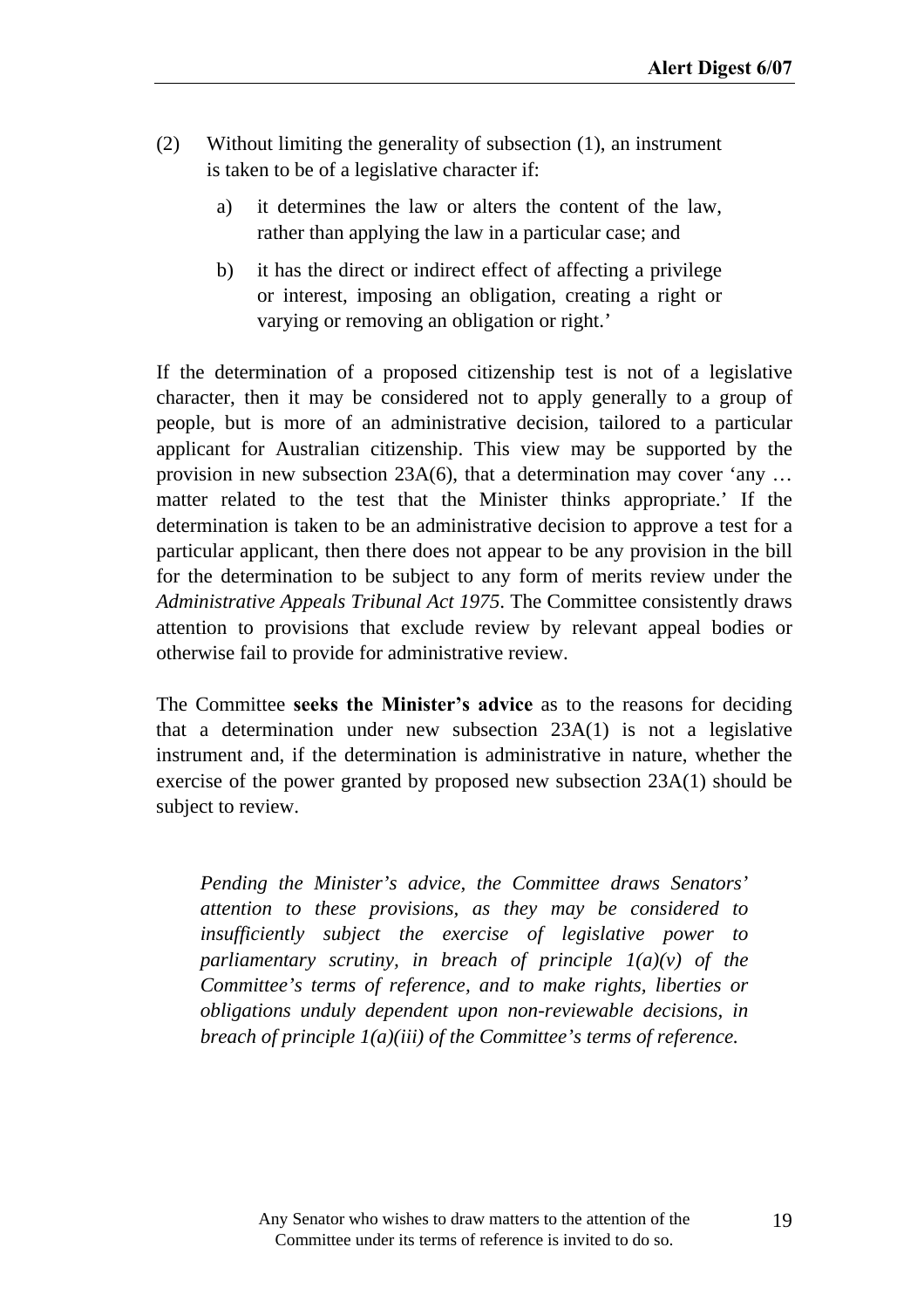## **Avoiding Dangerous Climate Change (Kyoto Protocol Ratification) Bill 2007**

Introduced into the House of Representatives on 28 May 2007 By Mr Garrett

#### **Background**

This bill requires the Australian Government to take necessary steps to ratify the Kyoto Protocol to the United Nations Framework Convention on Climate Change.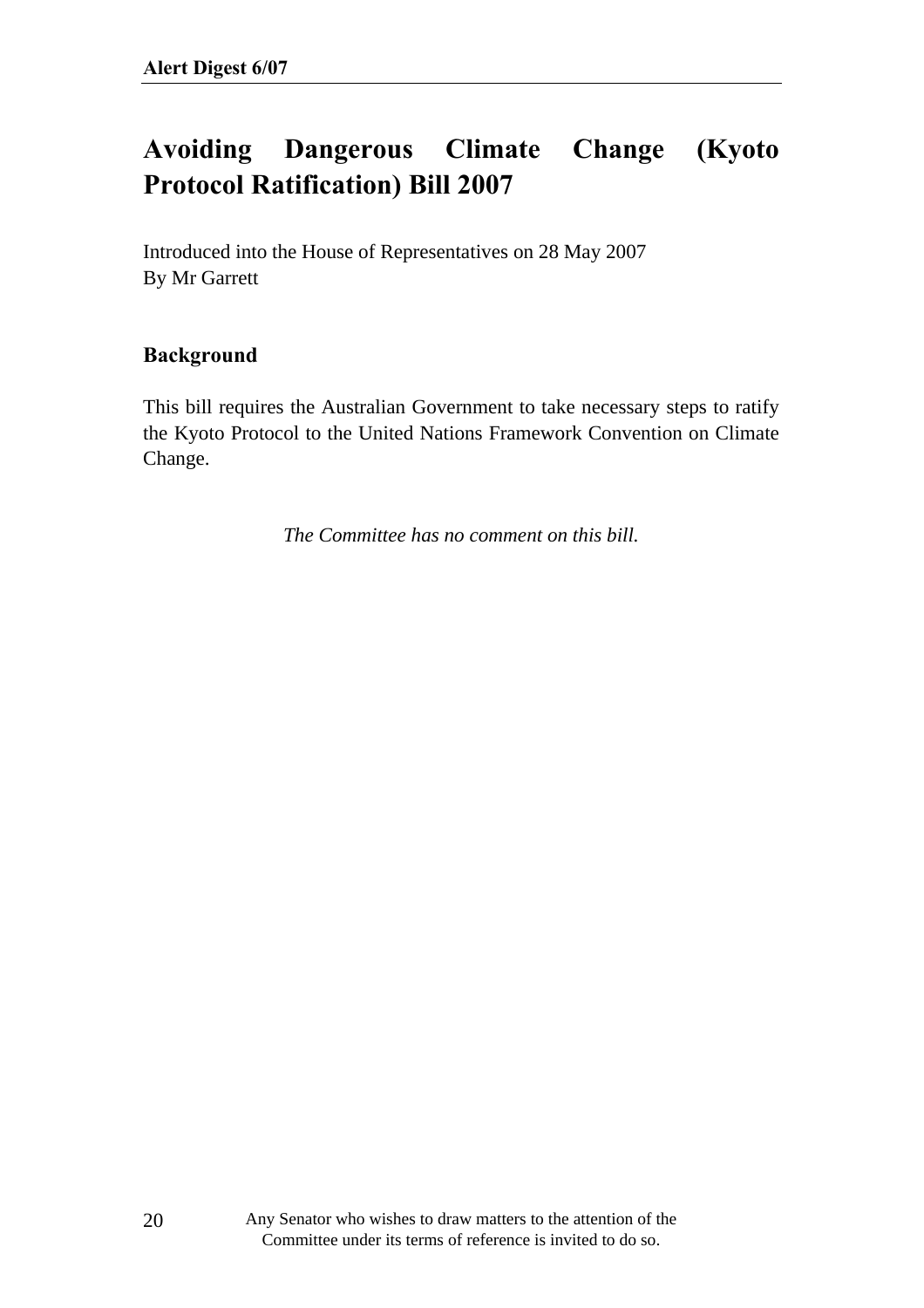### **Communications Legislation Amendment (Content Services) Bill 2007**

Introduced into the House of Representatives on 10 May 2007 Portfolio: Communications, Information Technology and the Arts

#### **Background**

This bill amends the *Australian Communications and Media Authority Act 2005*, the *Broadcasting Services Act 1992*, the *Criminal Code Act 1995*, the *Export Market Development Grants Act 1997*, the *Freedom of Information Act 1982*, the *Interactive Gambling Act 2001*, the *Telecommunications Act 1997* and the *Telecommunications (Consumer Protection and Service Standards) Act 1999* to provide for the regulation of content services delivered over a range of devices, such as mobile phones, and for new types of content provided over the Internet.

The bill:

- provides that content that is, or potentially would be, rated X18+ and above must not be delivered or made available to the public and access to material that is likely to be rated R18+ must be subject to appropriate age verification mechanisms;
- provides that, as a general rule, where content is provided by means of a content service that is operated on a commercial basis, and is likely to be classified MA 15+ or above, access must only be made available subject to appropriate age verification mechanisms;
- prohibits electronic editions of publications such as books and magazines which have been classified 'Restricted-Category 1', 'Restricted Category 2' or 'Refused Classification';
- provides for the Australian Communications and Media Authority (ACMA) to issue 'take down' notices for stored or static content, 'service-cessation' notices for live content and 'link deletion' notices for links to content, and to issue a notice to a content service provider to remove content that is substantially similar to content already the subject of a take-down notice;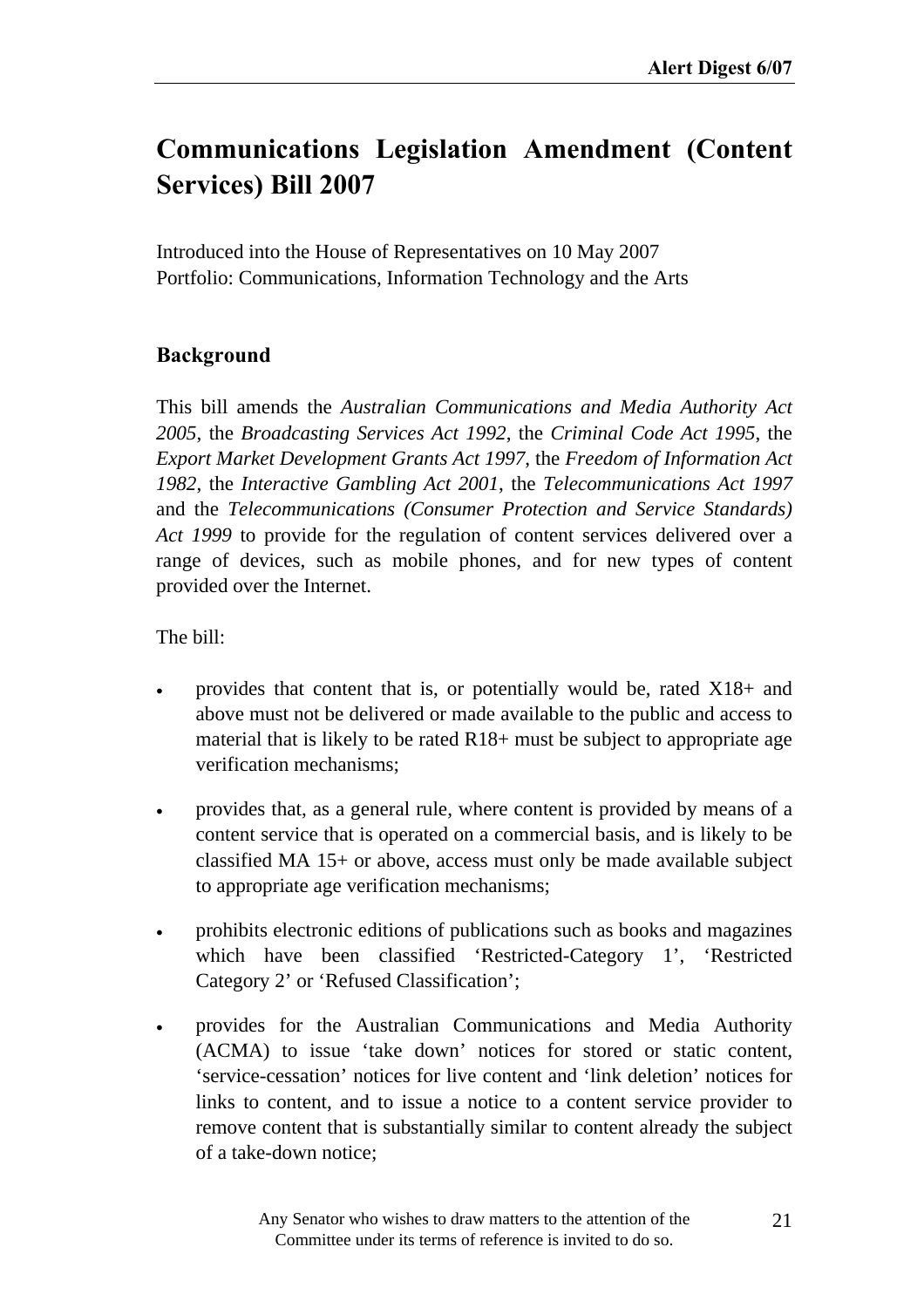- provides for civil or criminal penalties to be pursued where a content service provider fails to comply with a take-down notice, service cessation or link-deletion notice; and
- empowers the ACMA to determine industry standards where it considers that industry codes are deficient in ensuring that content services are provided in accordance with prevailing community standards.

The bill also contains application and transitional provisions and special transitional provisions.

#### **Commencement on Proclamation Schedule 2**

Item 4 in the table to subclause 2(1) of this bill provides that Schedule 2 will commence on Proclamation, but must commence within 12 months of Assent in any event. The Committee takes the view that Parliament is responsible for determining when laws are to come into force. The Committee will generally not comment where the period of delayed commencement is six months or less. Where the delay is longer the Committee expects that the explanatory memorandum to the bill will provide an explanation. This is consistent with Paragraph 19 of Drafting Direction No. 1.3, which states that '[i]f the Specified period option is chosen, the period should generally not be longer than 6 months. A longer period should be explained in the Explanatory Memorandum'.

In this instance the explanatory memorandum (page 28) records the effect of item 4 in the table to subclause 2(1), but does not provide an explanation for the commencement being delayed beyond 6 months after Assent. The Committee **seeks the Ministerís advice** as to the reason for this extended delay in commencement and whether it would be possible to include the reason for the delay in the explanatory memorandum.

*Pending the Minister's advice, the Committee draws Senators' attention to the provision, as it may be considered to delegate legislative powers inappropriately, in breach of principle 1(a)(iv) of the Committee's terms of reference.*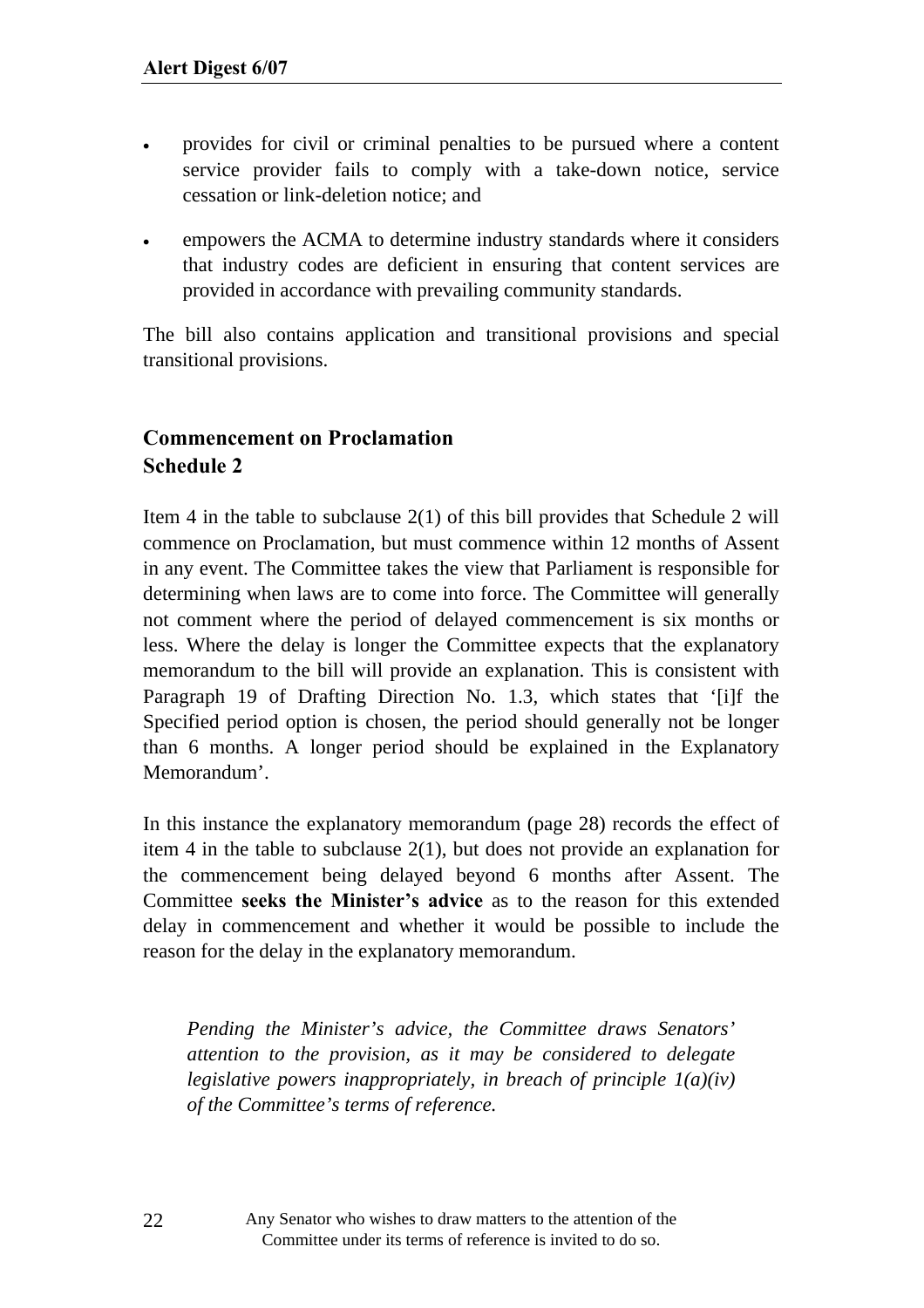### **Corporations Amendment (Insolvency) Bill 2007**

Introduced into the House of Representatives on 31 May 2007 Portfolio: Treasury

#### **Background**

This bill amends the *Corporations Act 2001*, the *Superannuation Guarantee (Administration) Act 1992* and the *Australian Securities and Investments Commission Act 2001* to implement measures aimed at modernising Australia's insolvency laws. The bill:

- provides enhanced protections for employee entitlements, improved information to creditors and removes unnecessary procedural requirements;
- introduces a statutory pooling process to facilitate the winding-up of related companies;
- clarifies the operation of the Superannuation Guarantee Charge in relation to employers under external administration;
- establishes an assetless administration fund to improve the quality of information forwarded to the Australian Securities and Investment Commission (ASIC) by insolvency practitioners and provides ASIC with enhanced powers to investigate the conduct of registered liquidators;
- establishes a new ASIC enforcement programme targeted at phoenix company behaviour;
- enhances the registration regime for insolvency practitioners and introduces more flexible disciplinary procedures; and
- makes a number of technical amendments aimed at enhancing the efficiency and cost effectiveness of the voluntary administration process.

The bill also contains transitional provisions.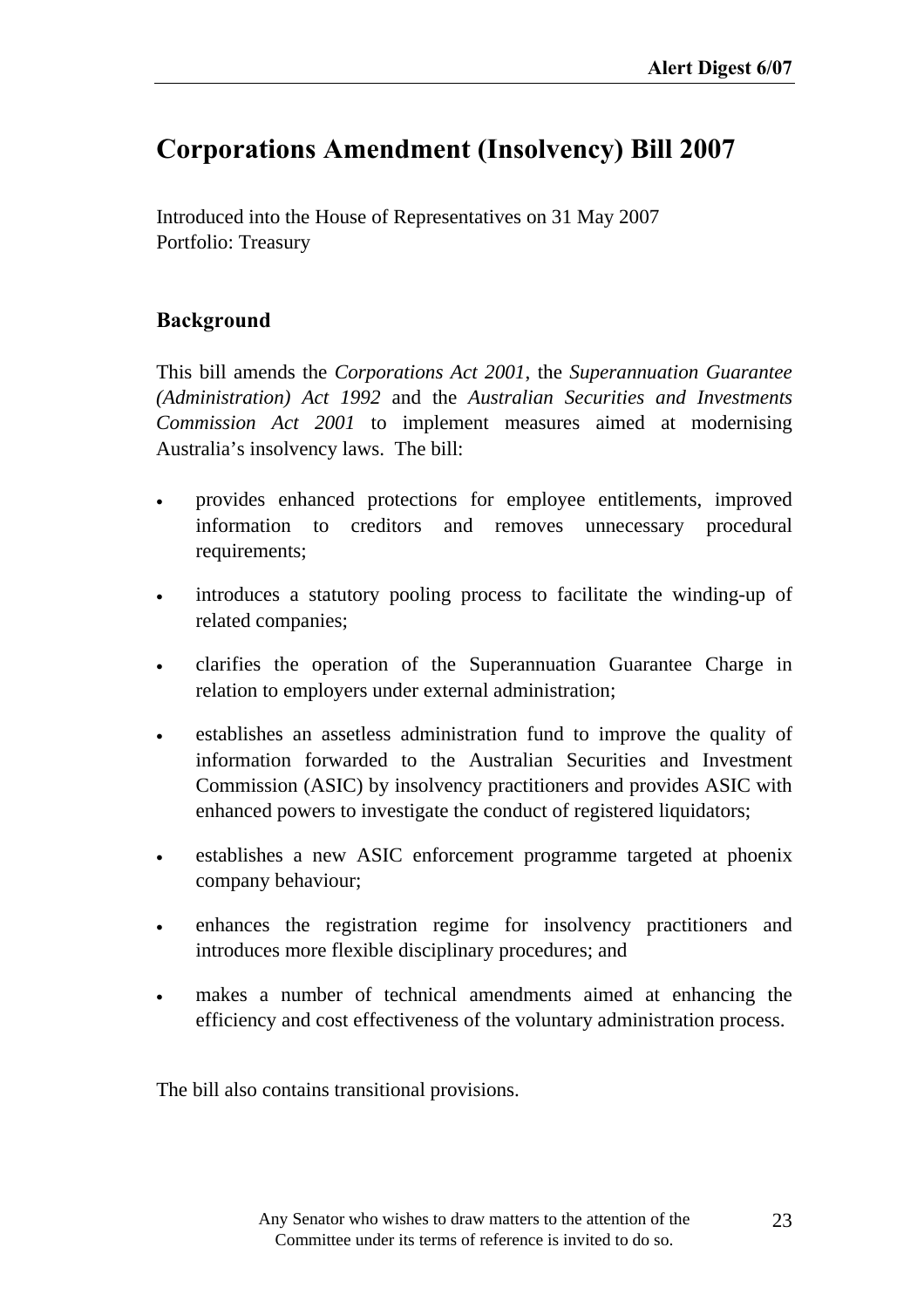### **Commencement on Proclamation Schedule 1, items 49, 50 and 121 and Schedule 2, item 11**

Items 3, 5 and 8 in the table to subclause 2(1) of this bill provide that the amendments proposed in items 49, 50, and 121, of Schedule 1, and the amendments proposed in item 11 of Schedule 2, will commence six months after the commencement of almost all of the other amendments proposed by this bill, which, in turn, are to commence on Proclamation, but within six months of Assent. Thus, the amendments referred to in items 3, 5 and 8 in the table to subclause 2(1) might not commence until 12 months after Assent.

The Committee takes the view that Parliament is responsible for determining when laws are to come into force. The Committee will generally not comment where the period of delayed commencement is six months or less. Where the delay is longer the Committee expects that the explanatory memorandum to the bill will provide an explanation, in accordance with Paragraph 19 of Drafting Direction No. 1.3. Unfortunately the explanatory memorandum, in referring to these amendments, provides no explanation for the delayed commencement. The Committee seeks the Treasurer's advice as to the reasons for these delayed commencements and whether it would be possible to include the reasons for the delay in the explanatory memorandum.

*Pending the Treasurer's advice, the Committee draws Senators' attention to the provisions, as they may be considered to delegate legislative powers inappropriately, in breach of principle 1(a)(iv) of the Committee's terms of reference.* 

### **Strict liability Schedule 1, item 50**

Proposed new subsection 161A(4) of the *Corporations Act 2001*, to be inserted by item 50 of Schedule 1, would declare that an offence based on new subsections 161A(2) or (3) is an offence of strict liability. The Committee will generally draw to Senators' attention provisions that create strict liability offences. Where a bill creates such an offence, the Committee considers that the reasons for its imposition should be set out in the explanatory memorandum that accompanies the bill. The explanatory memorandum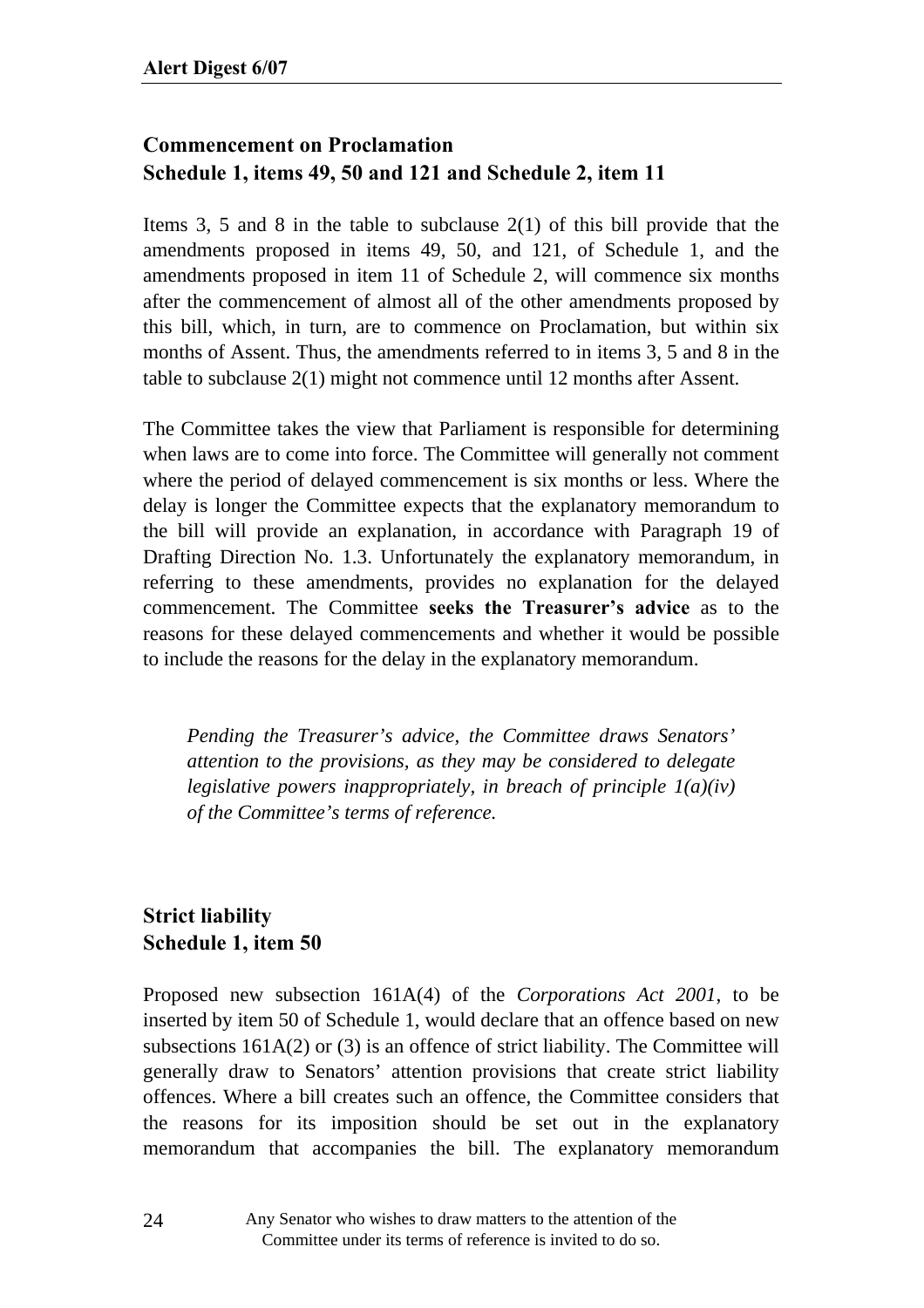(paragraph 4.234) states only that these offence provisions are 'comparable to existing subsection 541(2)' of the *Corporations Act 2001*, and that 'several other offence provisions in the [Corporations] Act have similar penalties.'

The Committee notes that the *Guide to Framing Commonwealth Offences, Civil Penalties and Enforcement Powers* (page 24) states that the application of strict liability to all physical elements of an offence is generally only considered appropriate where, among other matters, the offence is not punishable by imprisonment. But item 121 of Schedule 1 would increase the penalty for an offence against new subsection 161A(2) or (3) to 10 penalty units (currently \$1,100) or imprisonment for three months or both. The Committee **seeks the Treasurer's advice** whether the imposition of strict liability is justified in these circumstances and the reasons for the apparent departure from the *Guide to Framing Commonwealth Offences, Civil Penalties and Enforcement Powers*.

*Pending the Treasurer's advice, the Committee draws Senators' attention to the provision, as it may be considered to trespass unduly on personal rights and liberties, in breach of principle 1(a)(i) of the Committee's terms of reference.*

### **ëHenry VIIIí clause Schedule 1, item 133**

Proposed new paragraph 571(1)(d) of the *Corporations Act 2001*, to be inserted by item 133 of Schedule 1, would permit the liquidator of a company to determine that all or any of a number of listed provisions 'are modified, as set out in the determination, in their application to' a particular company. This appears to be a 'Henry VIII' clause but it permits a liquidator, rather than delegated legislation, to modify the application of provisions of primary legislation. The explanatory memorandum (paragraph 4.251) argues that this power of modification is 'desirable from a policy perspective, as it will allow the liquidator to minimise the prospect of a disaffected creditor applying to the court to have a determination terminated or varied.' The explanatory memorandum also notes that a determination by a liquidator is subject to variation or termination by a court, under new section 579A.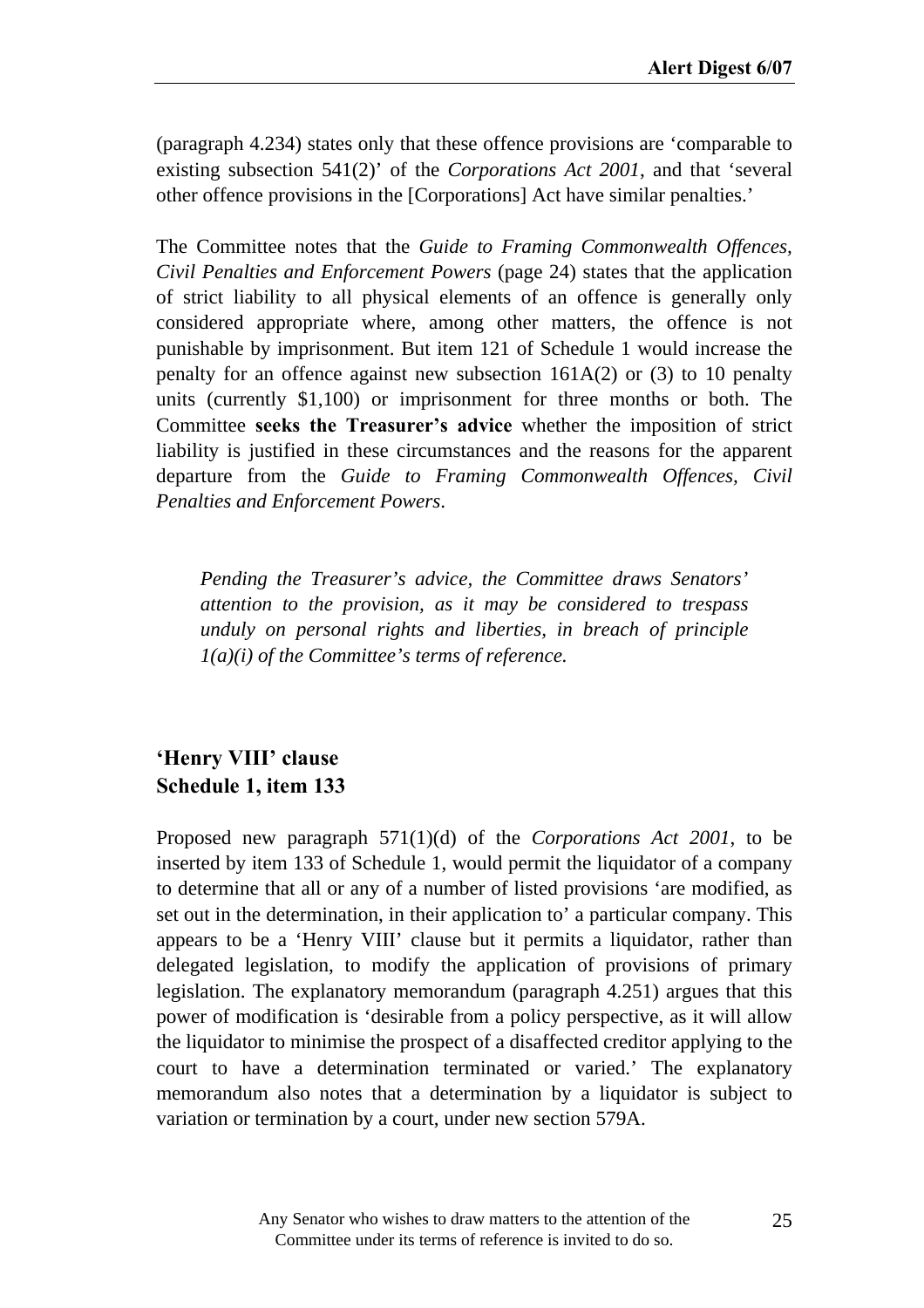*In the circumstances, the Committee makes no further comment on this provision.* 

#### **Abrogation of privilege against self-incrimination Schedule 2, item 12**

Proposed new section 1349 of the *Corporations Act 2001*, to be inserted by item 12 of Schedule 2, would abrogate the privilege against exposing oneself to a variety of penalties under the Act, as listed in paragraphs (f) to (n) of that new section. At common law, people can decline to answer questions or provide information on the grounds that their replies might tend to incriminate them. Legislation which interferes with this common law privilege trespasses on personal rights and liberties. The Committee does not see this privilege as absolute, however, recognising that the public benefit in obtaining information may outweigh the harm to civil rights.

The explanatory memorandum (paragraphs 5.38 to 5.55) notes that prior to the decision of the High Court in *Rich v Australian Securities and Investments Commission*, it had been thought that a requirement to divulge information was not protected by any privilege against self-incrimination if the disclosure of the information would lead merely to a banning from certain activities or a disqualification from holding corporate office, but not to a fine or imprisonment. However in that case the High Court found that a banning or disqualification order was a penalty and, as a direct consequence, allowed people to invoke the common law privileges protecting the disclosure of information that may expose the person to a penalty. The explanatory memorandum goes on to explain that, 'as a result of the *Rich* decision, where this privilege is claimed, ASIC is not able to obtain discovery of documents or the filing and serving of certain affidavits by defendants in proceedings seeking a banning or disqualification or licence suspension or cancellation order.' The purpose of new section 1349 is to restore the law to the position that was thought to be the case prior to the decision in the *Rich* case. The Committee accepts that this new section strikes a reasonable balance between the competing interests of obtaining information and protecting individuals' rights.

*In the circumstances, the Committee makes no further comment on this provision.* 

Any Senator who wishes to draw matters to the attention of the Committee under its terms of reference is invited to do so.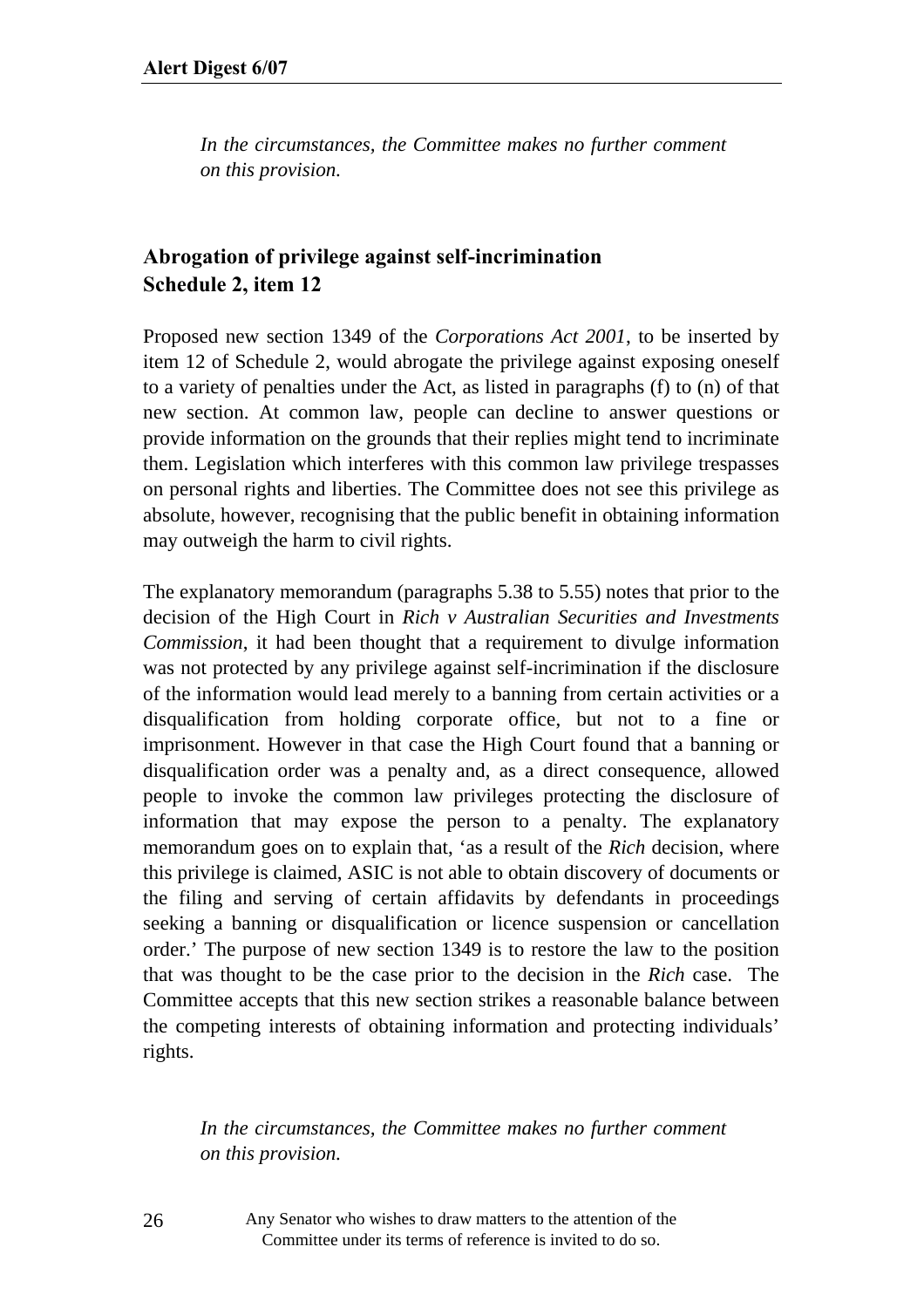### **Corporations (Fees) Amendment Bill 2007**

Introduced into the House of Representatives on 24 May 2007 Portfolio: Treasury

#### **Background**

Introduced with the Corporations Legislation Amendment (Simpler Regulatory System) Bill 2007 and the Corporations (Review Fees) Amendment Bill 2007, this bill amends the *Corporations (Fees) Act 2001* to allow the Australian Securities and Investment Commission to charge a fee in respect of some additional market supervision functions.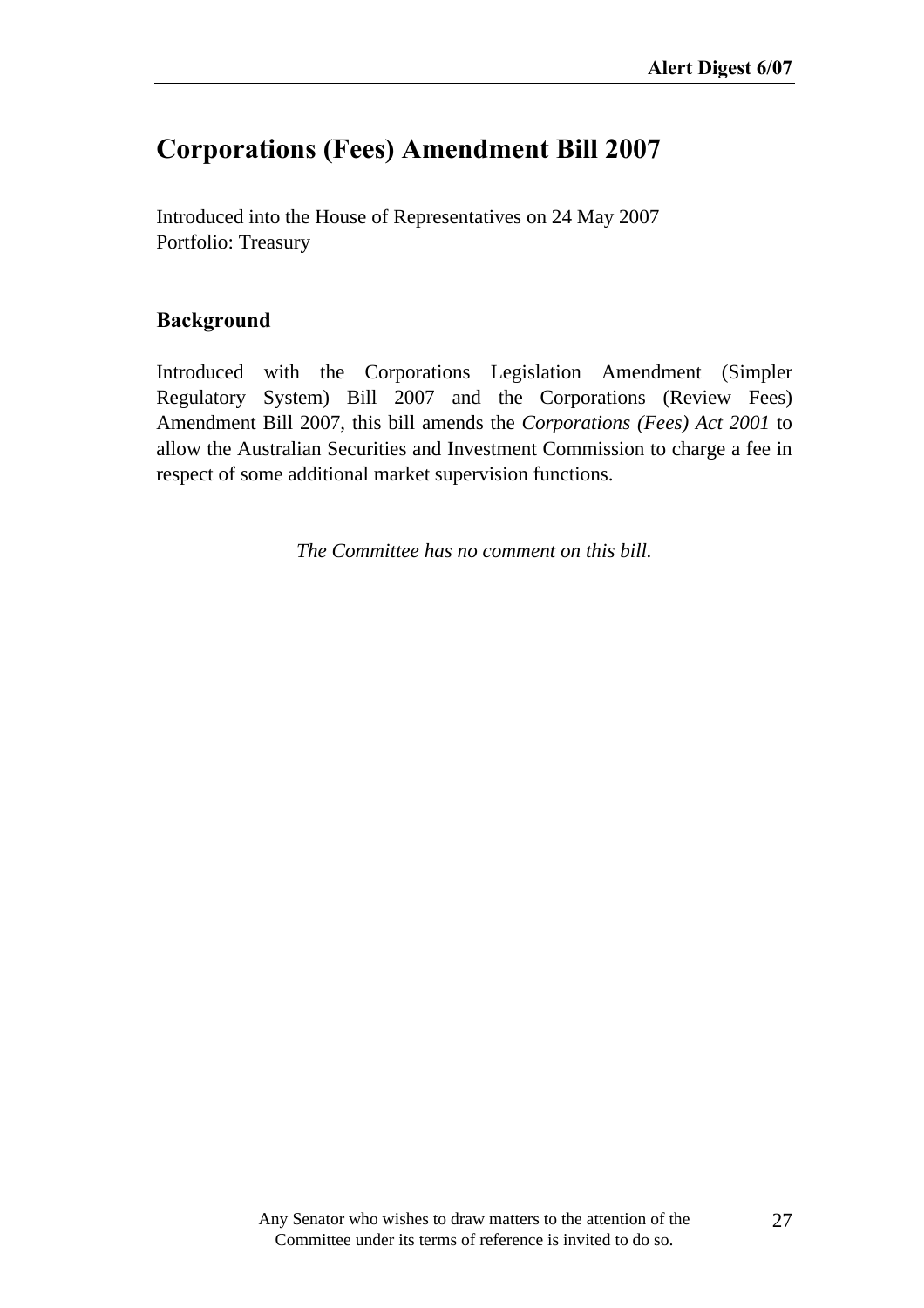## **Corporations Legislation Amendment (Simpler Regulatory System) Bill 2007**

Introduced into the House of Representatives on 24 May 2007 Portfolio: Treasury

#### **Background**

Introduced with the Corporations (Fees) Amendment Bill 2007 and the Corporations (Review Fees) Amendment Bill 2007, this bill amends the *Corporations Act 2001*, the *Income Tax Assessment Act 1936*, the *Social Security Act 1991* and the *Veterans' Entitlements Act 1986* to implement some recommendations of the report of the Taskforce on Reducing the Regulatory Burden on Business and to incorporate proposals outlined in the Corporate and Financial Services Regulation Review Proposals Paper of November 2006. The amendments are aimed at simplifying and streamlining Australia's corporate and financial regulatory system.

The bill:

- simplifies company reporting obligations to reduce compliance costs;
- makes changes to the auditor independence provisions of the Corporations Act;
- removes certain requirements in relation to small transactions between public companies and related parties and allows delegation to the Australian Securities and Investments Commission (ASIC) of certain administrative functions;
- amends regulatory processes to facilitate corporate fundraising by various means;
- repeals provisions relating to telephone monitoring during takeover bids; and
- allows companies to electronically register company charges.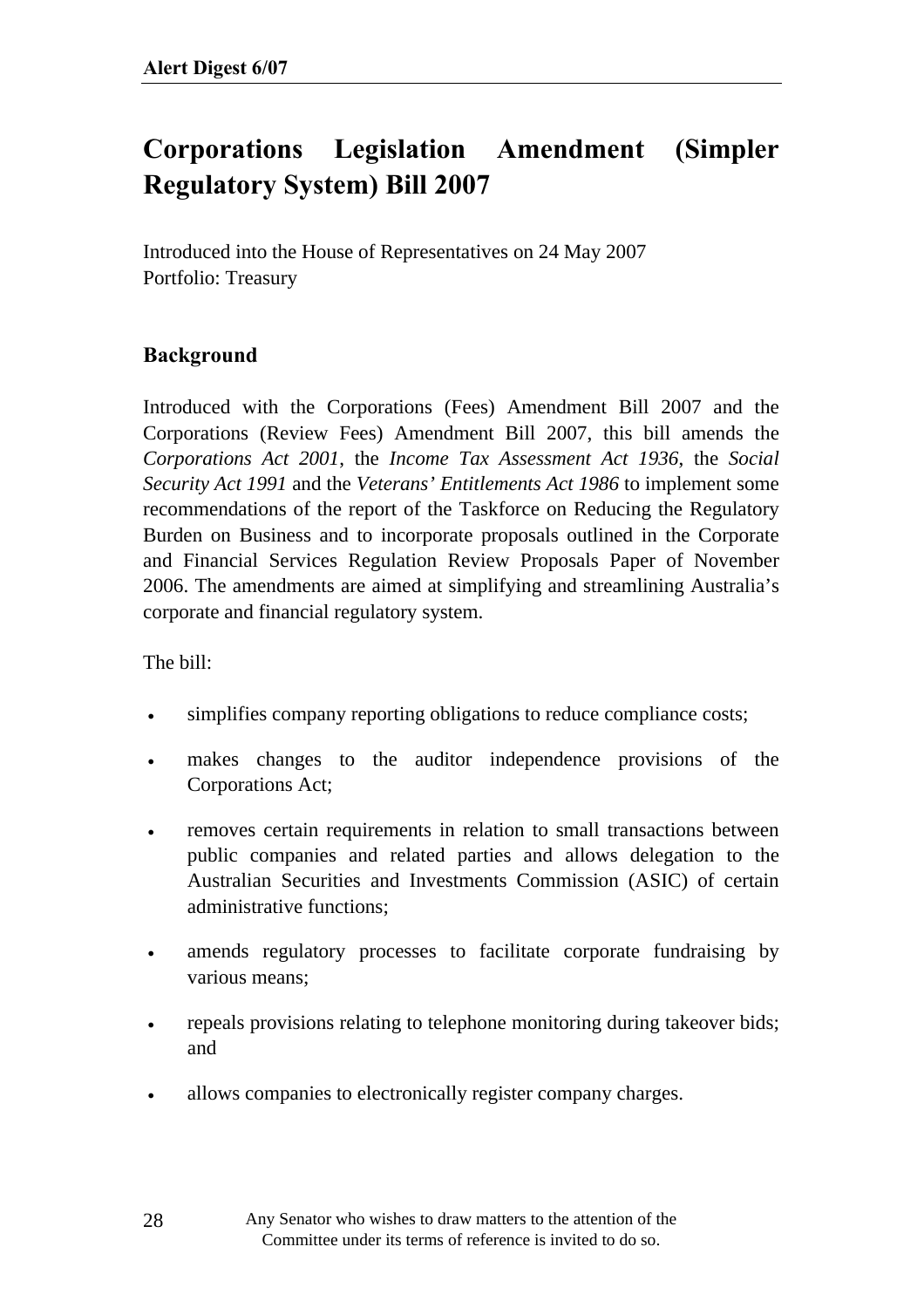The bill also contains application, consequential, saving and transitional provisions and makes various other minor and technical amendments to the Corporations Act and related Acts.

#### **Retrospective application Items 8, 70, 94, 146 to 150 and 156 to 158**

Item 230, in Part 6 of Schedule 1 to this bill, provides that the amendments proposed to be made by items 8, 70, 94, 146 to 150 and 156 to 158 'apply in relation to a Product Disclosure Statement that is lodged with ASIC whether the Statement is lodged before, on or after the day that the amendments commence.' Item 230 may therefore give some retrospective effect to the amendments referred to in that item.

As a matter of practice, the Committee draws attention to any bill that seeks to have retrospective impact and will comment adversely where such a bill has a detrimental effect on people. Unfortunately, the explanatory memorandum (paragraph 5.109) merely states that the 'amendments [relating to Replacement Product Disclosure Statements for stapled securities] apply to any Product Disclosure Statement lodged with ASIC at the time of commencement or thereafter' and does not indicate whether any retrospective application would be to the disadvantage of any person. The Committee **seeks the Treasurer's advice** whether this application provision is retrospective in effect, and, if so, whether that retrospectivity will have an adverse effect on any person.

*Pending the Treasurer's advice, the Committee draws Senators' attention to the provision, as it may be considered to trespass unduly on personal rights and liberties, in breach of principle 1(a)(i) of the Committee's terms of reference.*

#### **Retrospective application Items 60, 61 and 62**

Item 235, in Part 6 of Schedule 1, provides that the amendments proposed to be made by items 60, 61 and 62 apply to any person who ceases to be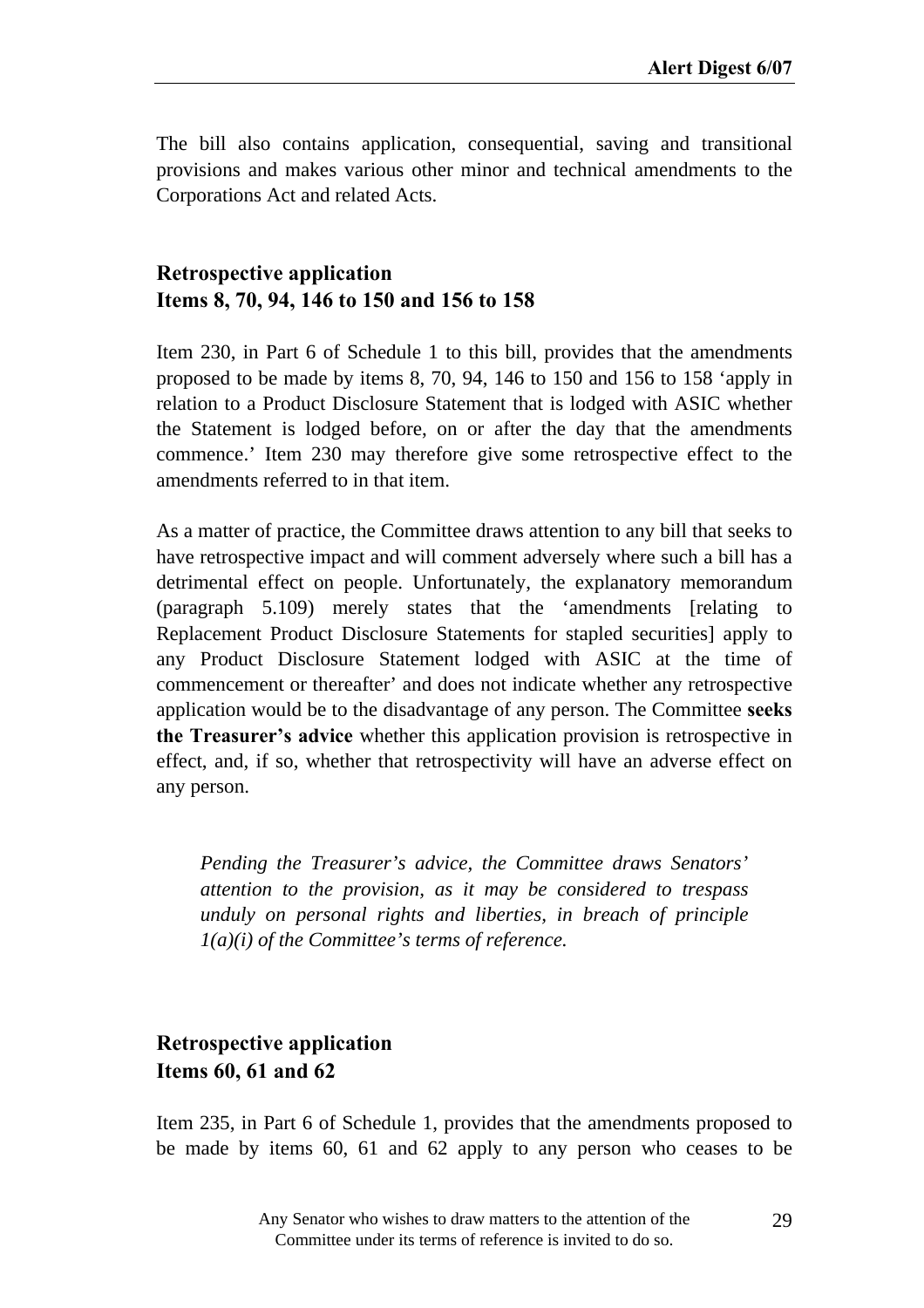involved with an audit firm or audit company 'whether the person so ceases before or after the day on which these items commence.'

As a matter of practice, the Committee draws attention to any bill that seeks to have retrospective impact and will comment adversely where such a bill has a detrimental effect on people. In this instance, however, the explanatory memorandum, when explaining the effect of the amendments proposed in items 60, 61 and 62, makes it clear that this application provision is beneficial to those persons who cease to be involved with an audit firm or audit company.

*In the circumstances, the Committee makes no further comment on this provision.*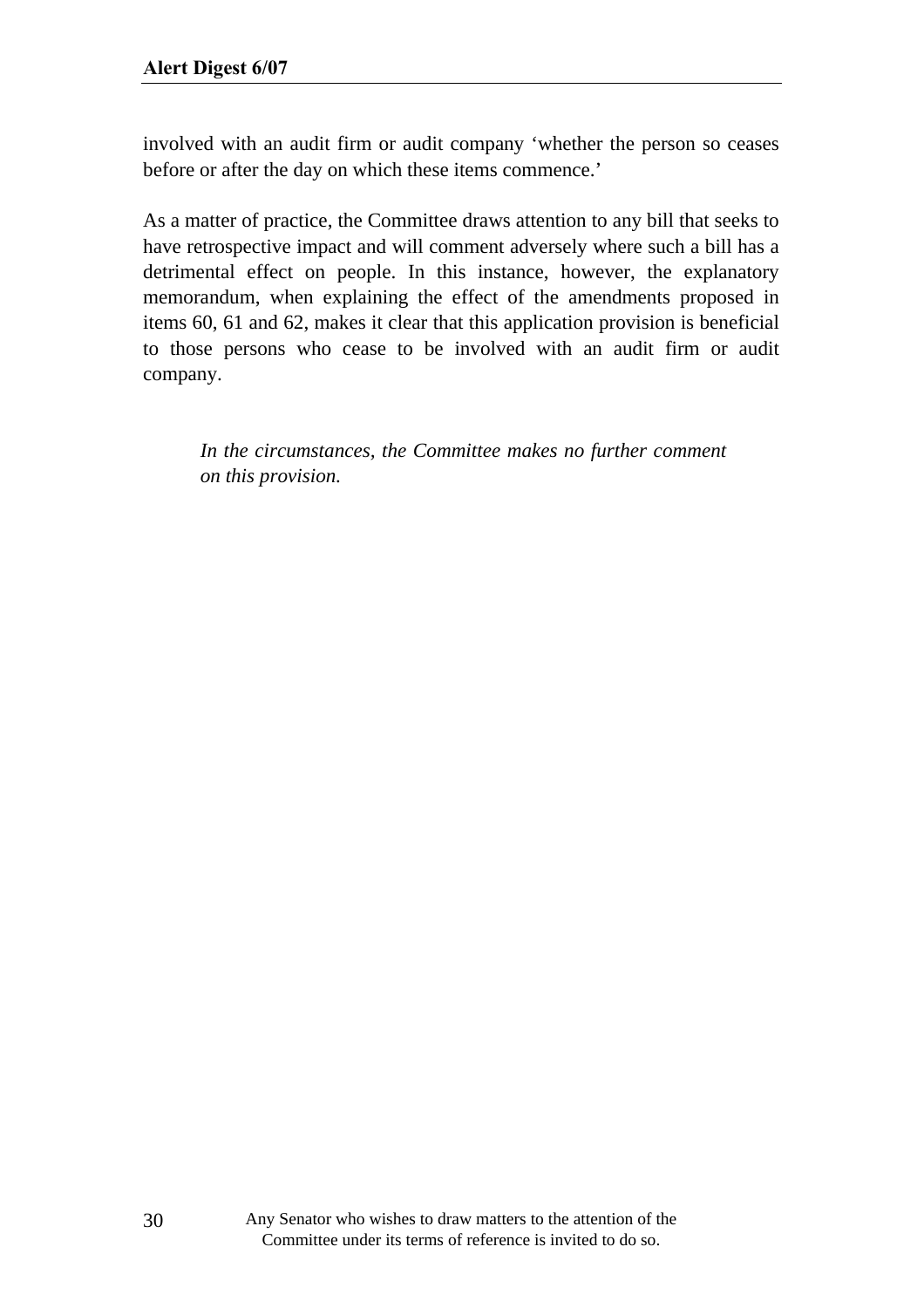## **Corporations (Review Fees) Amendment Bill 2007**

Introduced into the House of Representatives on 24 May 2007 Portfolio: Treasury

### **Background**

Introduced with the Corporations Legislation Amendment (Simpler Regulatory System) Bill 2007 and the Corporations (Fees) Amendment Bill 2007, this bill amends the *Corporations (Review Fees) Act 2003* to provide companies with an option of paying their annual review fees up front to cover a 10 year period, thus reducing transaction costs for companies who take up this option.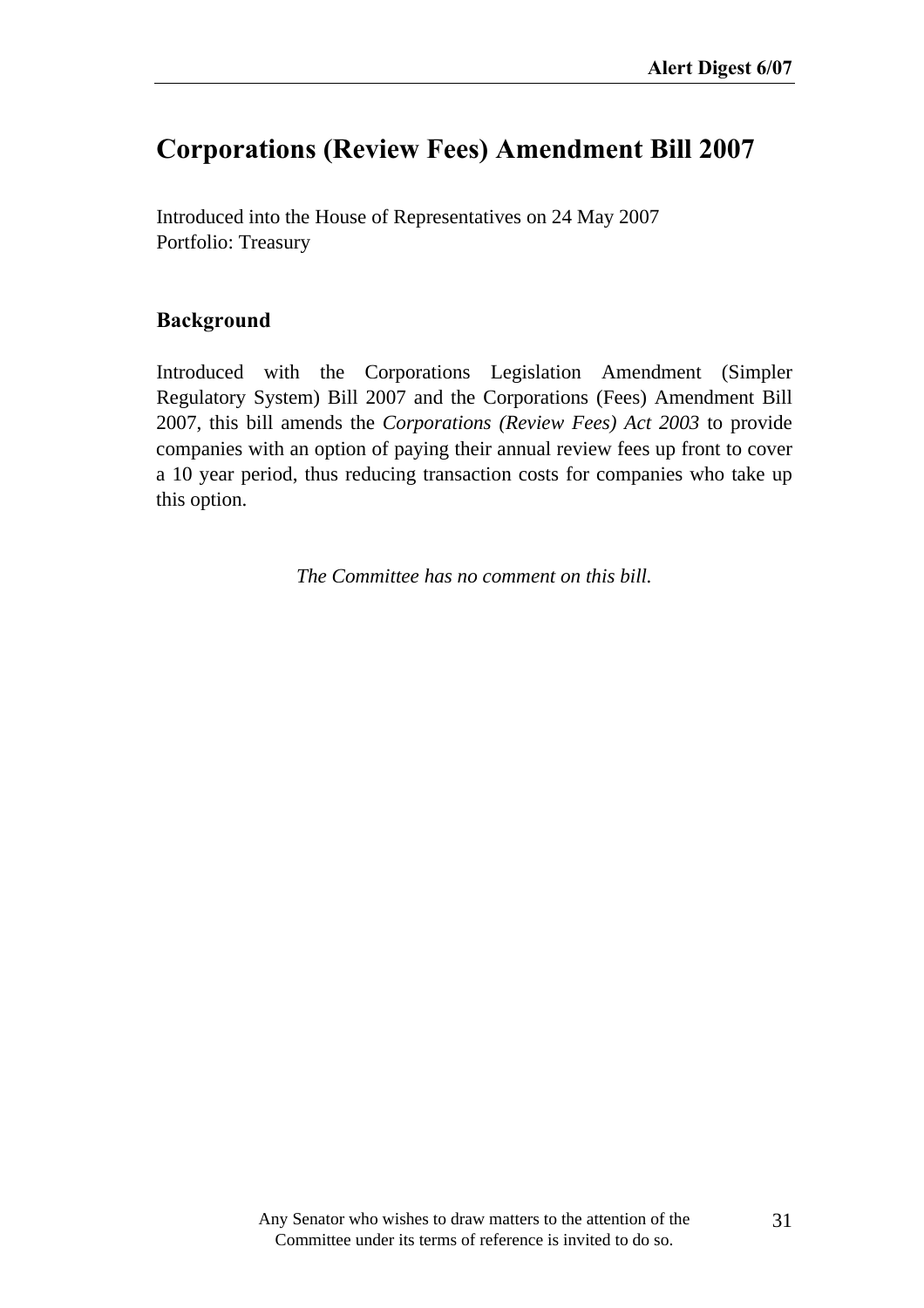# **Customs Tariff Amendment Bill (No. 1) 2007**

Introduced into the House of Representatives on 30 May 2007 Portfolio: Justice and Customs

### **Background**

This bill makes minor amendments to the *Customs Tariff Act 1995* to repeal the current subheading and create a new subheading for the chemical binapacryl, ensuring that it is correctly classified in the Customs Tariff. The separate identification of this chemical is required under the Rotterdam Convention on the Prior Informed Consent Procedure for Certain Hazardous Chemicals and Pesticides in International Trade, to which Australia is a signatory.

The bill also provides for a 'Free' rate of customs duty for prepared culture media for the development or maintenance of viruses, by moving it from its current subheading to a new subheading.

The bill also contains application provisions.

## **Retrospective commencement Schedule 2**

Item 3 in the table to subclause  $2(1)$  of this bill provides that the amendments proposed in Schedule 2 will commence retrospectively on 4 November 2006, immediately after the commencement of the *Customs Tariff Amendment (2007 Harmonized System Changes) Act 2006*.

As a matter of practice, the Committee draws attention to any bill that seeks to have retrospective impact and will comment adversely where such a bill has a detrimental effect on people. In this instance the explanatory memorandum makes it clear that, despite this retrospective commencement, the Act of 2006 (and therefore the amendment proposed in Schedule 2) did not apply until 1 January 2007. The explanatory memorandum further points out that the tariff change specified in Schedule 2 was originally included in Customs Tariff Notice No. 1 (2006), which was published in the *Gazette* on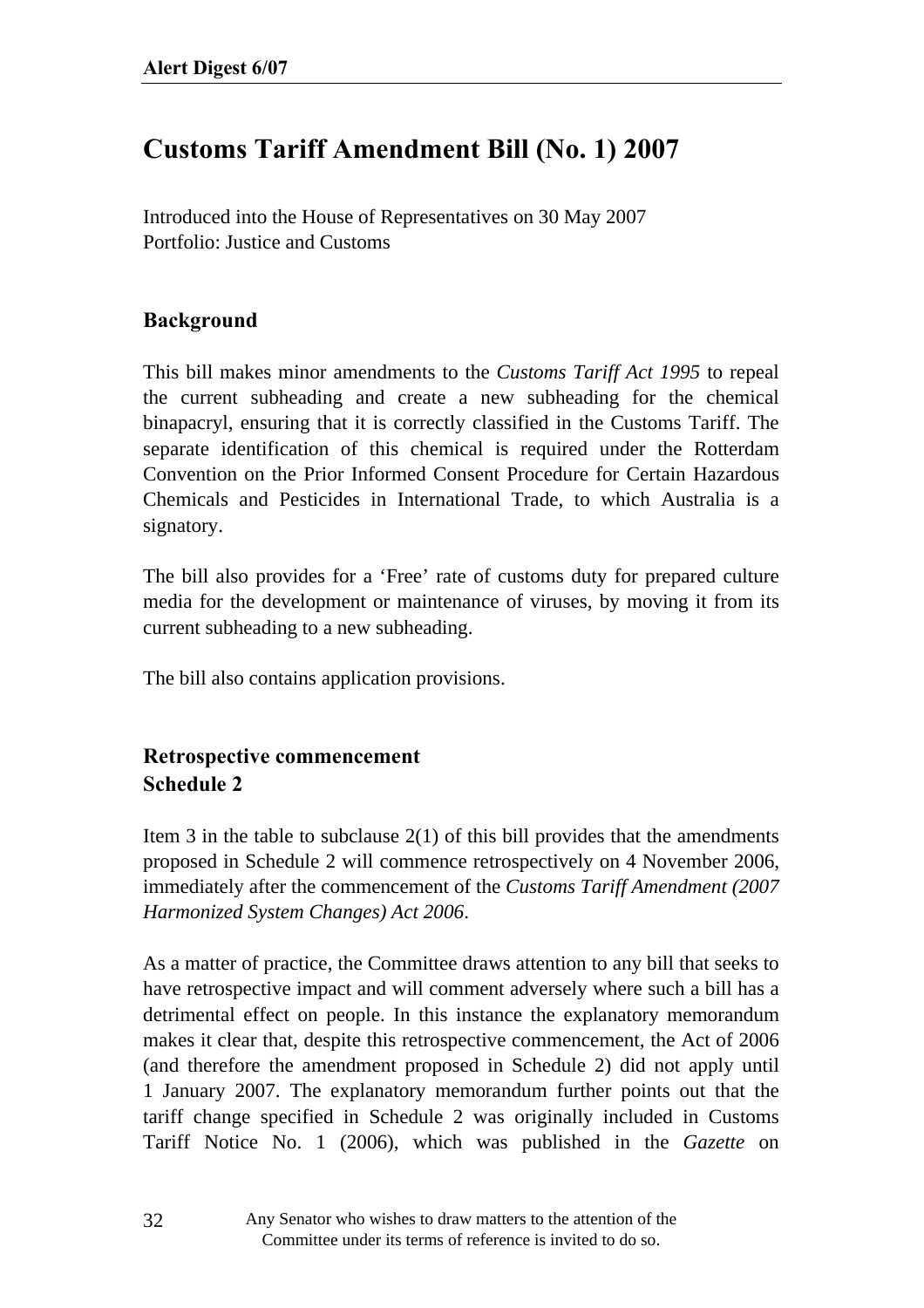15 December 2006. As such, the public has at least had notice of this change in tariff since before the date on which it will take effect.

*In the circumstances, the Committee makes no further comment on this provision.*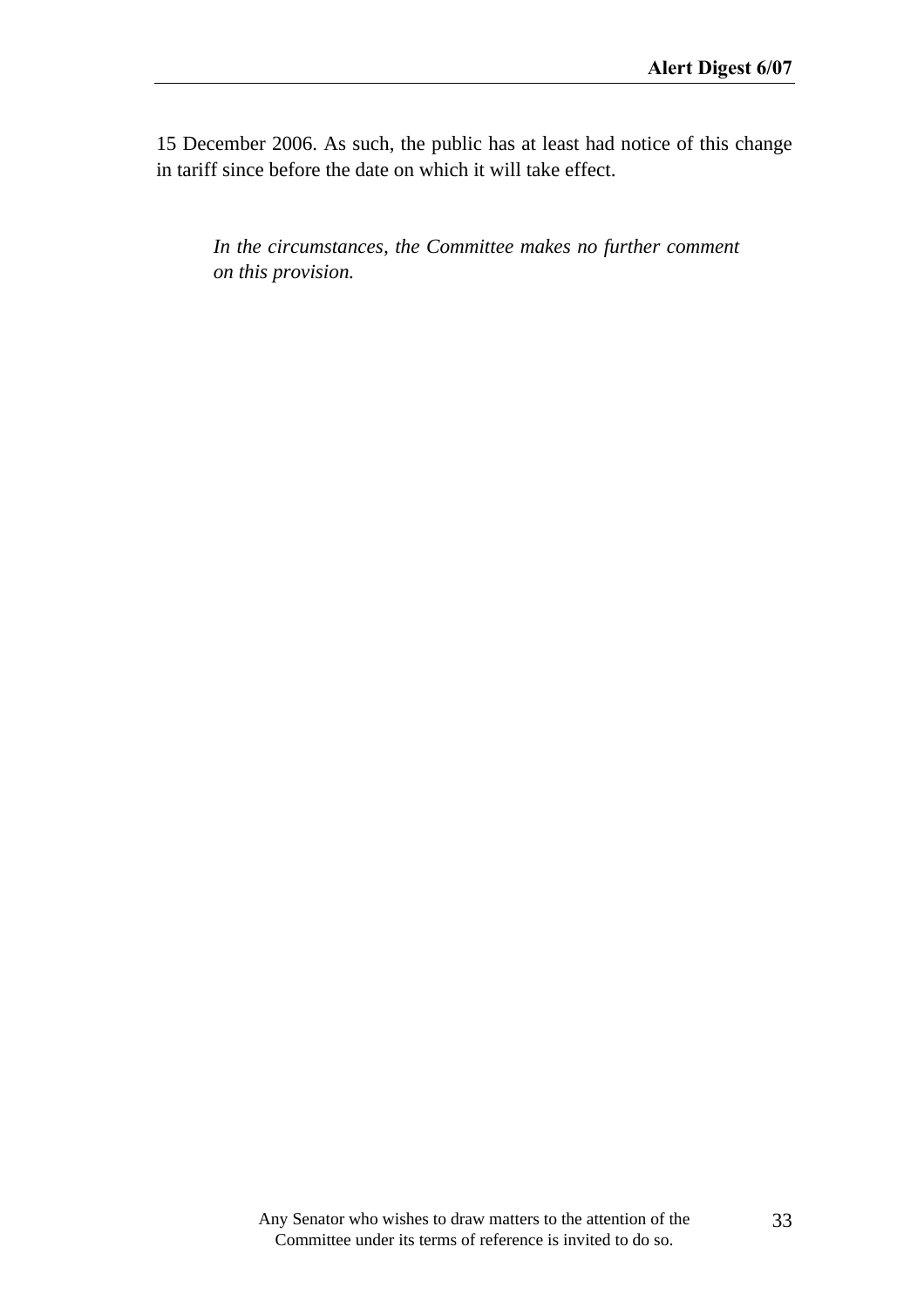# **Defence Force (Home Loans Assistance) Amendment Bill 2007**

Introduced into the House of Representatives on 9 May 2007 Portfolio: Defence

#### **Background**

This bill amends the *Defence Force (Home Loans Assistance) Act 1990* to provide a further extension of the operation of the Defence HomeOwner Scheme from 31 December 2007 to 30 June 2008.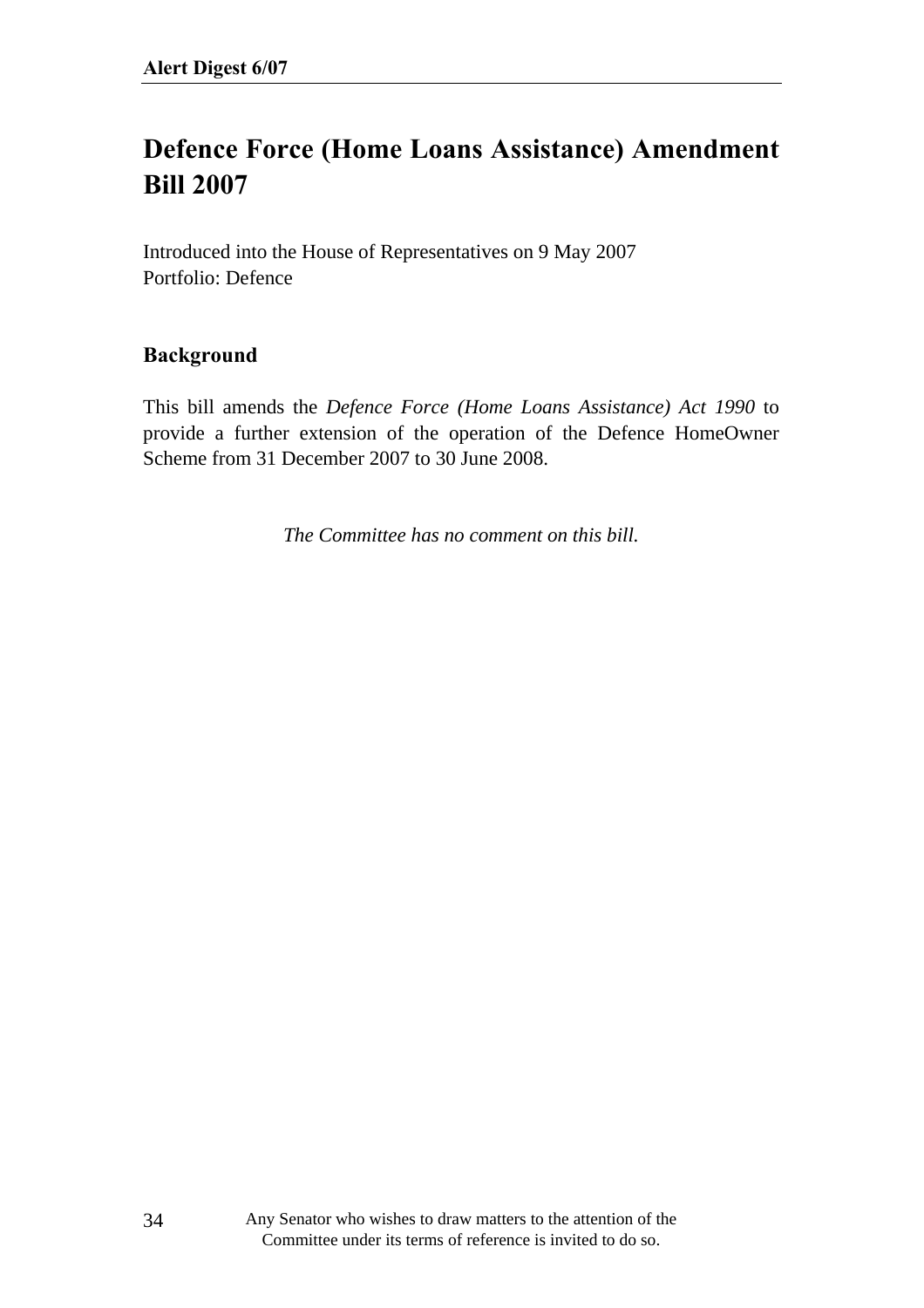# Evidence Amendment (Journalists' Privilege) Bill **2007**

Introduced into the House of Representatives on 24 May 2007 Portfolio: Attorney-General

### **Background**

This bill amends the *Evidence Act 1995* to introduce a 'professional confidential relationship privilege', at the trial and pre-trial stage of civil or criminal proceedings, for communications made in confidence to journalists. The introduction of this privilege is in response to the recommendations of an inquiry into the operation of the uniform Evidence Acts conducted by the Australian, New South Wales and Victorian Law Reform Commissions. The provisions set out a guided discretion for the court to exclude evidence that would disclose confidential communications made to a journalist who is under an ethical obligation not to disclose that information. In exercising this discretion, the court will be required to give greatest weight to the risk of prejudice to national security.

The bill also amends the *Family Law Act 1975* to ensure that the best interests of the child are paramount when a court is determining whether confidential communications should be disclosed in family law proceedings concerning children.

The bill also makes consequential amendments to the *James Hardie (Investigations and Proceedings) Act 2004* and the *Proceeds of Crime Act 2002* to ensure that the journalists' privilege does not apply in circumstances where legal professional privilege has already been abrogated for public policy reasons.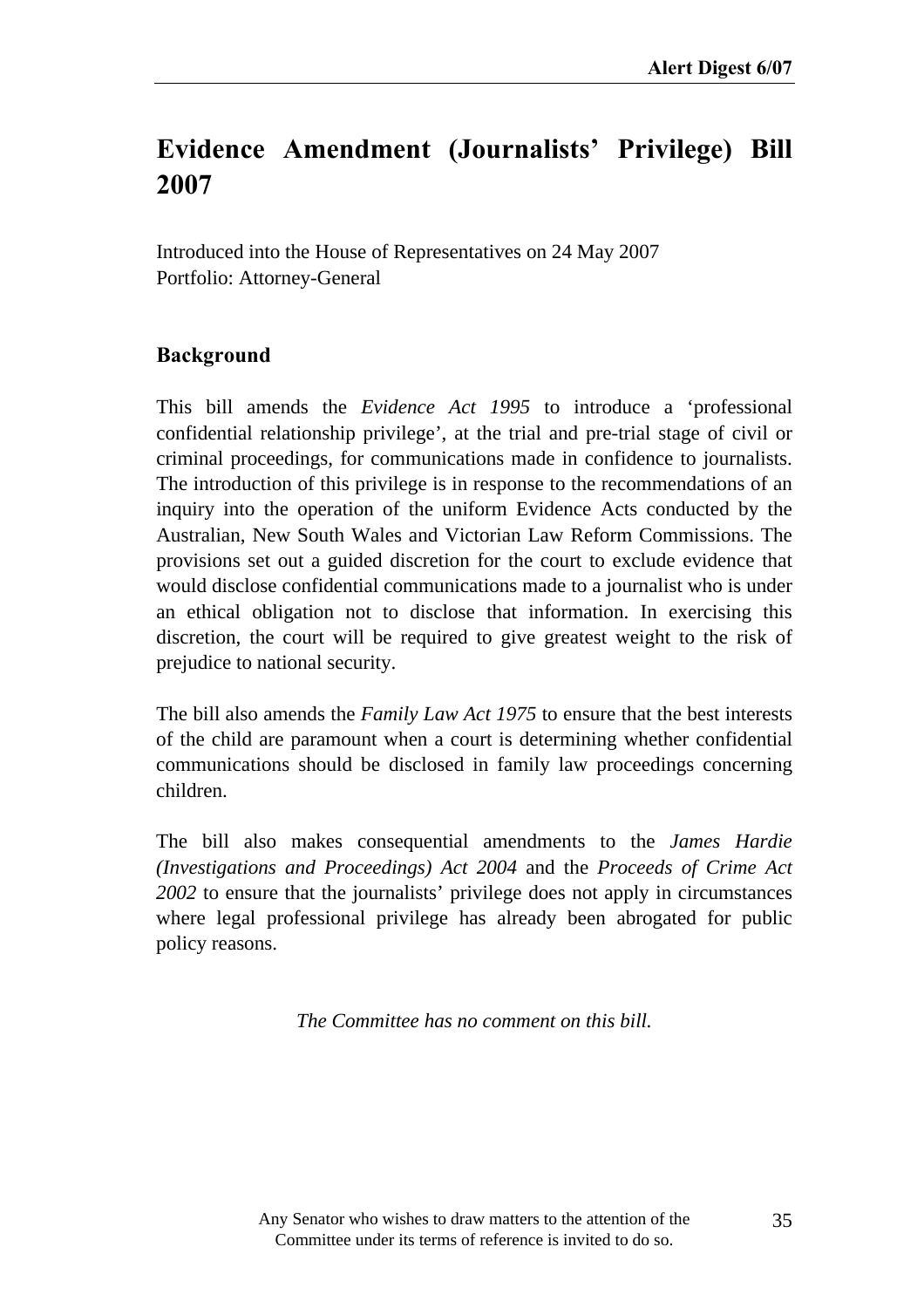# **Families, Community Services and Indigenous Affairs Legislation Amendment (Child Care and Other 2007 Budget Measures) Bill 2007**

Introduced into the House of Representatives on 31 May 2007 Portfolio: Families, Community Services and Indigenous Affairs

### **Background**

This bill amends the *A New Tax System (Family Assistance) Act 1999*, the *A New Tax System (Family Assistance) (Administration) Act 1999*, the *Income Tax Assessment Act 1936*, the *Income Tax Assessment Act 1997* the *Social Security Act 1991* and the *Social Security (Administration) Act 1999* to give effect to child care measures announced in the 2007-08 Budget. The bill:

- provides for a 10 per cent increase in the rate of child care benefit from 1 July 2007, over and above the normal CPI indexation increase that will apply from that date;
- converts the child care tax offset for out-of-pocket child care expenses, currently available under the taxation legislation, into a direct payment under the family assistance law from 1 July 2007. The entitlement for the rebate remains at 30 per cent of out-of-pocket child care costs; and
- provides full-time students aged 16 to 25 years who are ex-carer allowance (child) care receivers continued access to the health care card, commencing 1 October 2007.

The bill also contains application provisions.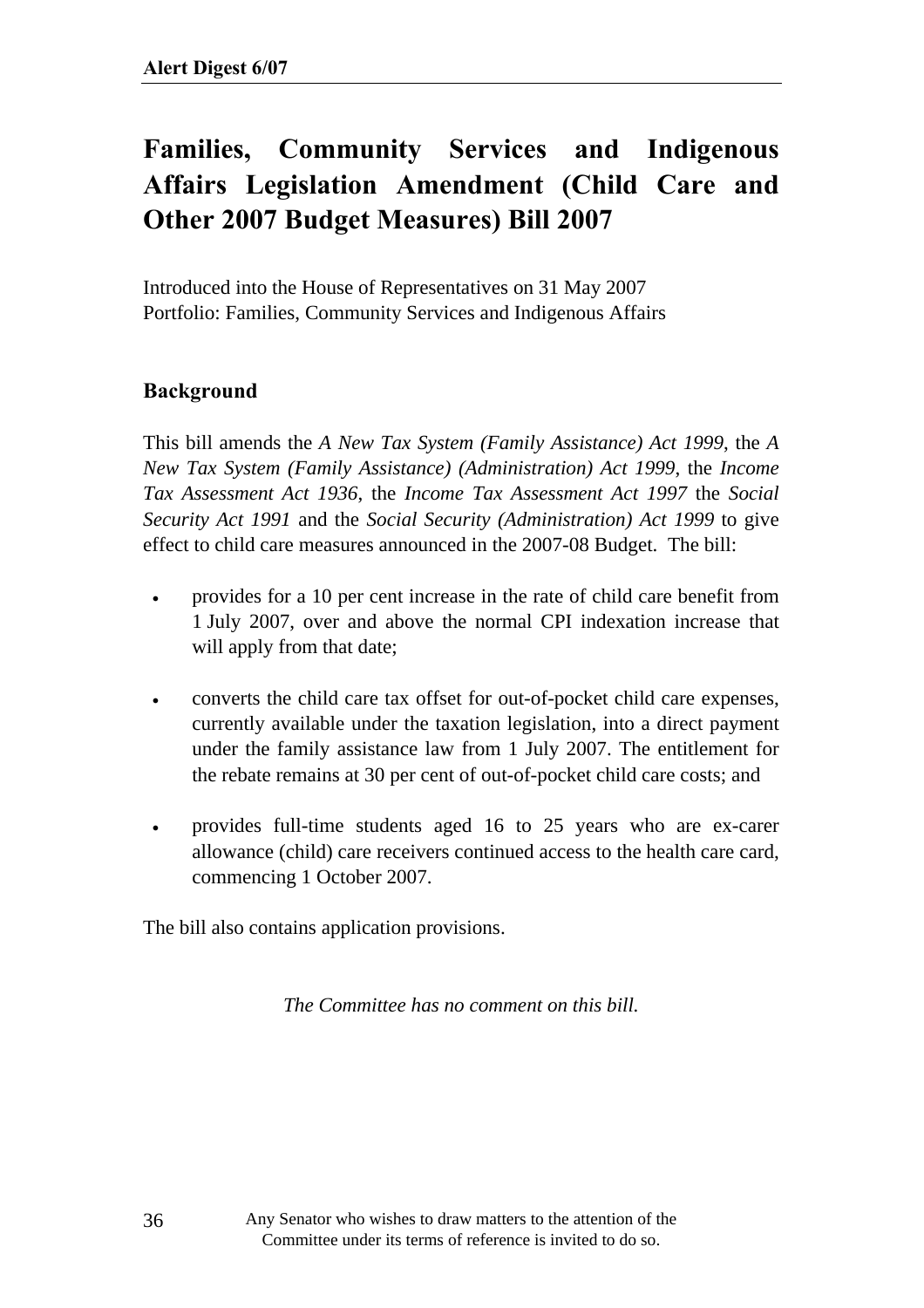# **Family Assistance Legislation Amendment (Child Care Management System and Other Measures) Bill 2007**

Introduced into the House of Representatives on 24 May 2007 Portfolio: Families, Community Services and Indigenous Affairs

### **Background**

This bill amends the *A New Tax System (Family Assistance) Act 1999* and the *A New Tax System (Family Assistance) (Administration) Act 1999* to establish a new online-based Child Care Management System aimed at providing families with access to up-to-date information on child care vacancies and simplifying and standardising the administration of Child Care Benefit for families. The new system will be rolled out over a period of two years commencing on 1 July 2007.

The bill also introduces a civil penalty scheme that provides for the imposition of a pecuniary penalty on a service that contravenes a civil penalty provision. An infringement notice scheme will also operate, which provides the service with the option of paying the lesser penalty set out in the notice or proceeding to a court to determine liability.

In addition the bill includes a range of amendments aimed at reducing overpayment of child care benefits, improving debt recovery and standardising the appeal period for certain decisions affecting services, as well as amendments relating to information gathering powers, the location of records and the fee charging practices of services.

The bill also contains application, savings and transitional provisions.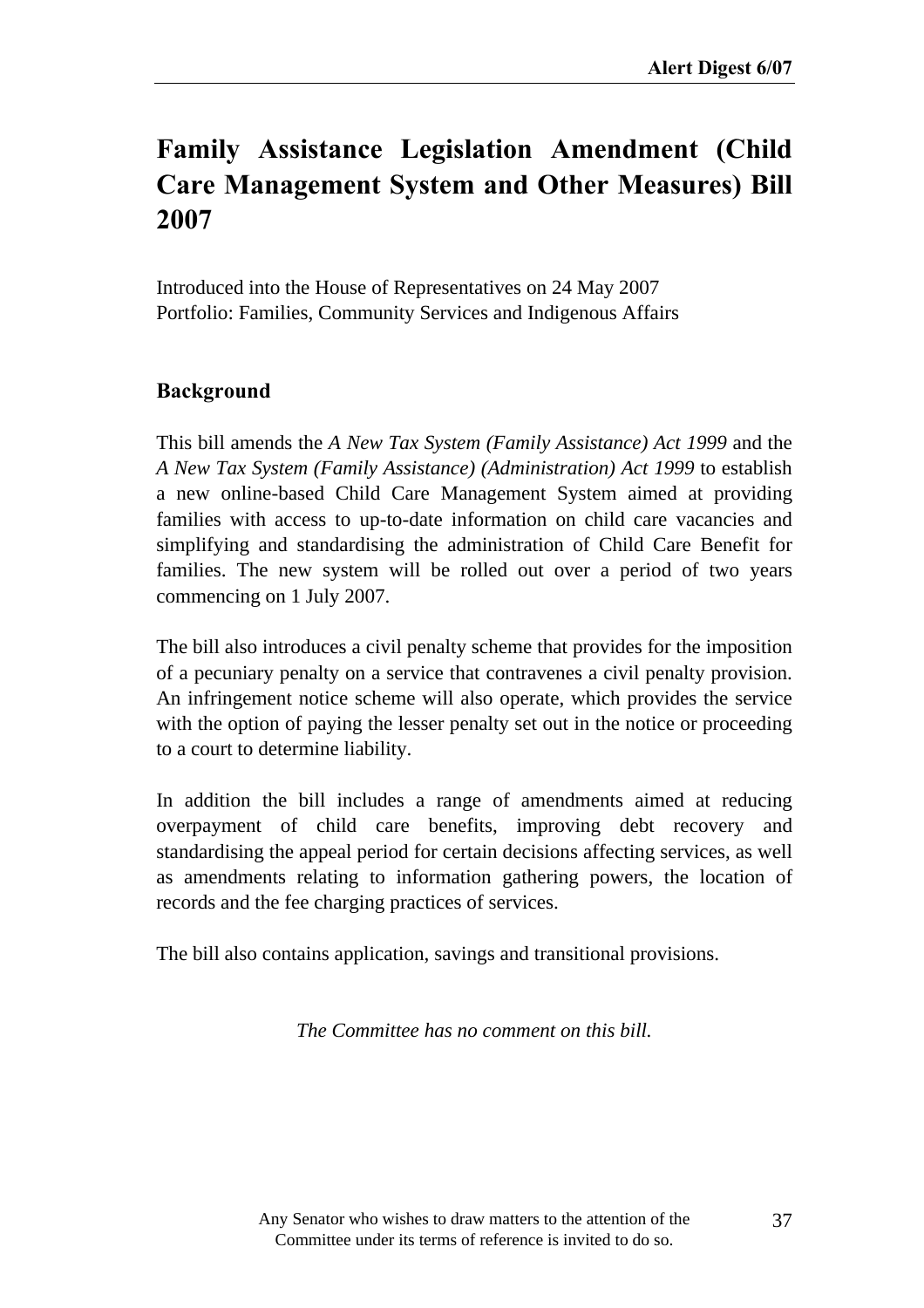# **Financial Framework Legislation Amendment Bill (No. 1) 2007**

Introduced into the House of Representatives on 10 May 2007 Portfolio: Finance and Administration

### **Background**

This bill amends the *Financial Management and Accountability Act 1997,* with the aim of reducing red tape in internal Australian Government administration, and makes consequential amendments to the *Auditor-General Act 1997* and the *Legislative Instruments Act 2003.*

The bill also contains application, saving and transitional provisions.

### **ëHenry VIIIí clause Schedule 1, item 9**

Proposed new subsection 32(2) of the *Financial Management and Accountability Act 1997*, to be inserted by item 9 of Schedule 1, is a 'Henry VIII' clause. A 'Henry VIII' clause is an express provision which authorises the amendment of either the empowering legislation, or any other primary legislation, by means of delegated legislation. Since its establishment, the Committee has consistently drawn attention to 'Henry VIII' clauses and other provisions which (expressly or otherwise) permit subordinate legislation to amend or take precedence over primary legislation. Such provisions clearly involve a delegation of legislative power and are usually a matter of concern to the Committee. Proposed new subsection 32(2) creates such a delegation of legislative power in that it would permit the Finance Minister to amend one or more of the Schedules to an Appropriation Act by legislative instrument.

Paragraphs 20 and 21 of the explanatory memorandum, which relate to proposed new section 32, do not explain why a 'Henry VIII' clause was considered necessary. The Committee **seeks the Minister's advice** as to why a 'Henry VIII' clause was considered necessary and whether this explanation could be included in the explanatory memorandum.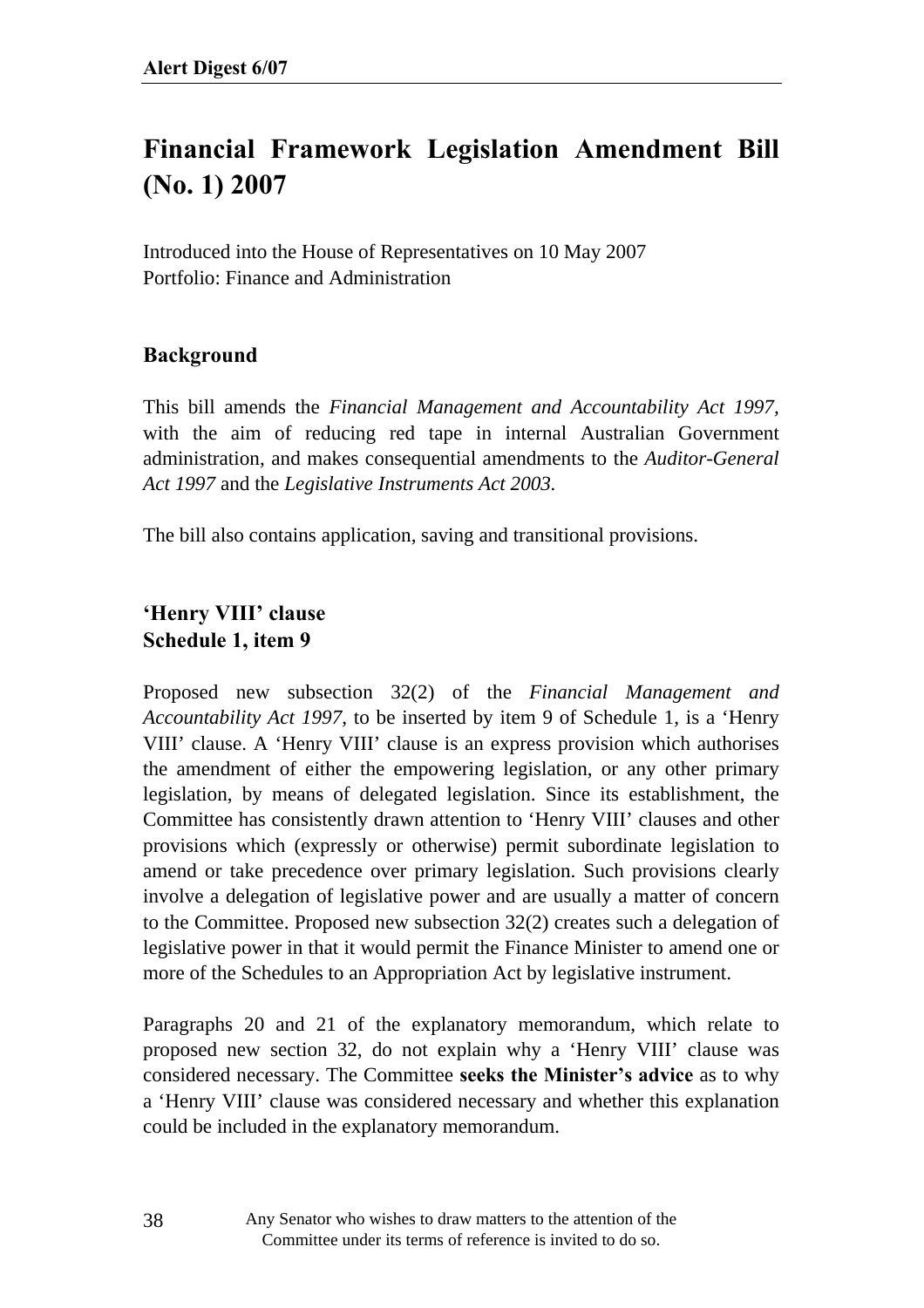*Pending the Minister's advice, the Committee draws Senators' attention to the provision, as it may be considered to delegate legislative powers inappropriately, in breach of principle 1(a)(iv) of the Committee's terms of reference.* 

### **Retrospective application Item 9**

Proposed new subsection 32(8) of the *Financial Management and Accountability Act 1997*, also to be inserted by item 9, would permit a determination under subsection (2) to be expressed to take effect before the day that it is registered under the *Legislative Instruments Act 2003*, in derogation of subsection 12(2) of that Act. The explanatory memorandum provides no explanation for why this possible retrospectivity is necessary. The Committee **seeks the Minister's advice** as to why this possible retrospectivity is considered necessary and whether this information could be included in the explanatory memorandum.

*Pending the Minister's advice, the Committee draws Senators' attention to the provisions, as they may be considered to trespass unduly on personal rights and liberties, in breach of principle 1(a)(i) of the Committee's terms of reference.*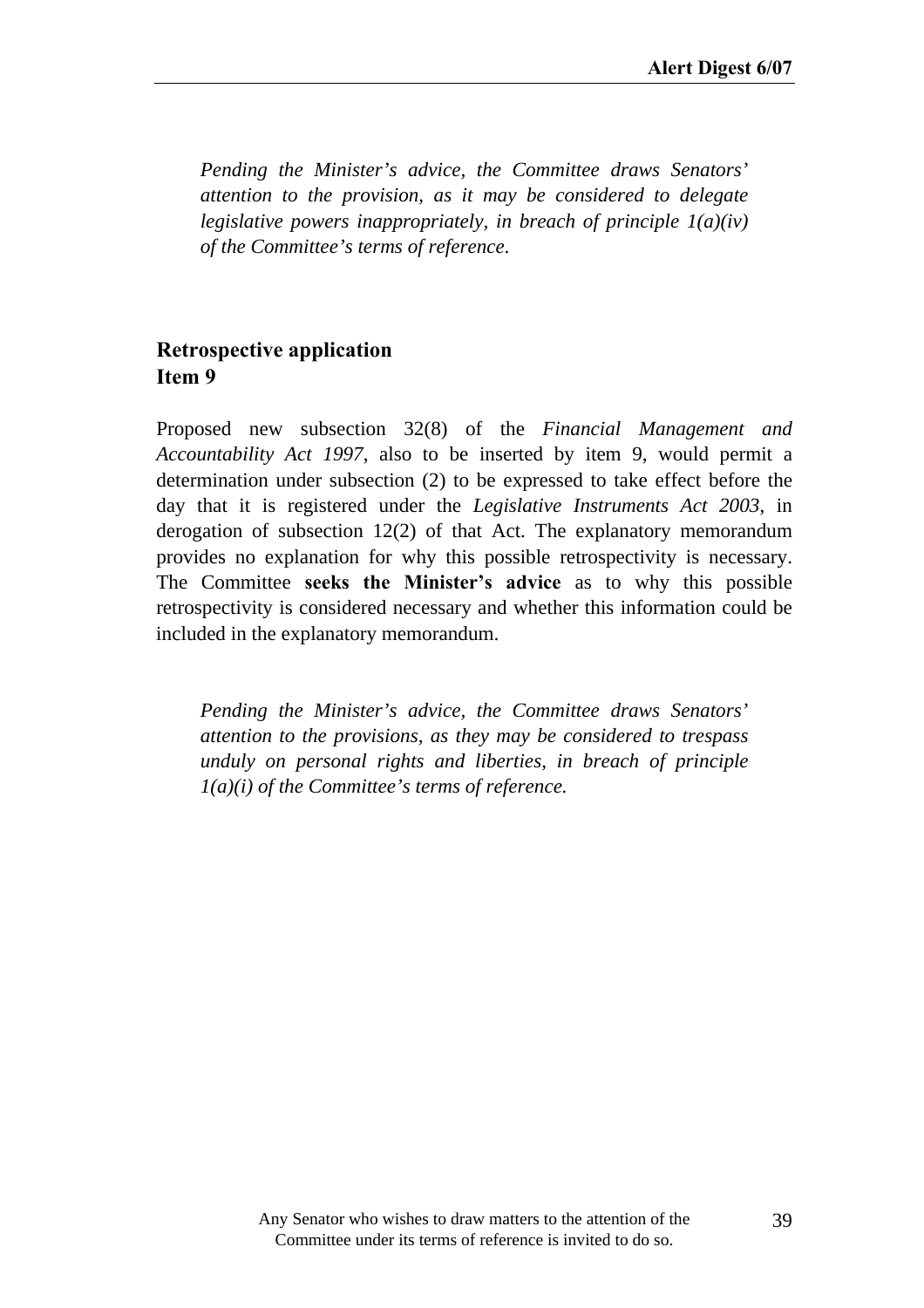# **Financial Sector Legislation Amendment (Restructures) Bill 2007**

Introduced into the House of Representatives on 24 May 2007 Portfolio: Treasury

### **Background**

This bill amends the *Financial Sector (Transfers of Business) Act 1999* and the *Income Tax Assessment Act 1997* to facilitate the adoption of a nonoperating holding company as the ultimate holding company of a financial group in Australia, with the aim of providing financial groups with greater flexibility in choosing a corporate structure to manage their risk exposures and comply with prudential requirements while retaining operational flexibility.

The bill also provides the Minister with the power to: approve and grant relief from specific statutory restrictions in the Corporations Act by issuing a restructure instrument that specifies the statutory provisions and the entities of a company group for which the relief applies; and approve the transfer of assets and liabilities between two bodies of a financial group to allow for the reorganisation of different types of activities into separate business lines.

The bill also makes consequential amendments to the *Australian Prudential Regulatory Authority Act 1998*, the *Financial Sector (Transfers of Business) Act 1999*, the *Income Tax Assessment Act 1997* and the *Life Insurance Act 1995* in relation to the consolidation membership and franking rules and the capital gains tax regime.

The bill also contains application and transitional provisions.

## **Excluding merits review Schedule 1, item 14**

Proposed new subsection 36C(1) of the *Financial Sector (Transfers of Business) Act 1999*, to be inserted by item 14 of Schedule 1, would grant to the Treasurer the discretion to decide whether the conditions specified in paragraphs (a), (b) and (c) of that subsection have been satisfied, thus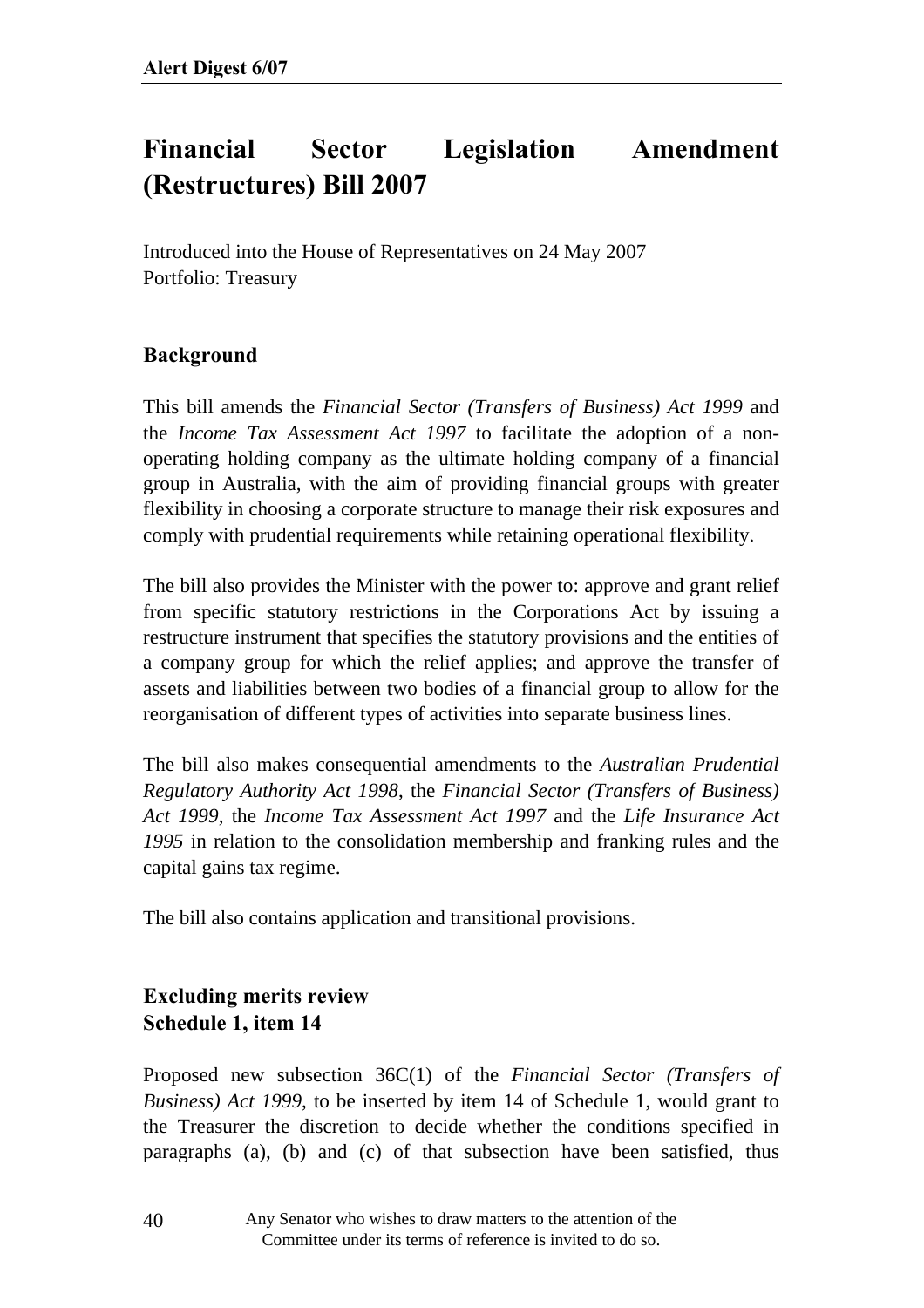permitting an authorised deposit-taking institution, a life insurance company or a general insurer to obtain approval to change its corporate structure and thereby facilitate a non-operating holding company being the ultimate holding company of a financial group. Such a change would both improve the group's flexibility and would have taxation advantages. However, there is no provision in the bill for the exercise by the Treasurer of this discretion to be subject to any form of merits review under the *Administrative Appeals Tribunal Act 1975*.

The Committee consistently draws attention to provisions that exclude review by relevant appeal bodies or otherwise fail to provide for administrative review. The Committee **seeks the Treasurer's advice** whether the exercise of the discretion granted by proposed new subsection  $36C(1)$  should be subject to review.

*Pending the Treasurer's advice, the Committee draws Senators' attention to the provision, as it may be considered to make rights, liberties or obligations unduly dependent upon non-reviewable decisions, in breach of principle 1(a)(iii) of the Committee's terms of reference.*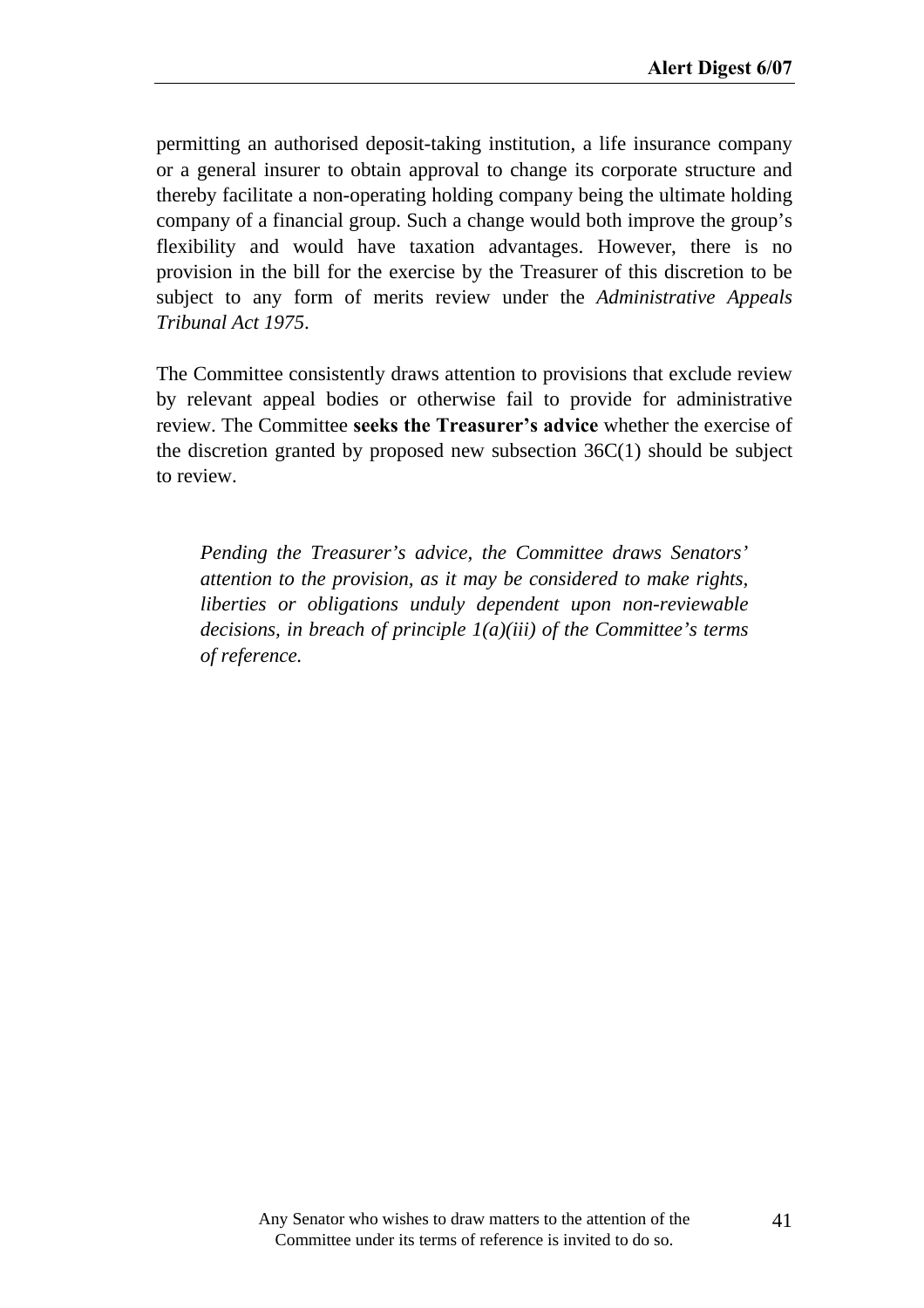# **Fisheries Legislation Amendment Bill 2007**

Introduced into the House of Representatives on 23 May 2007 Portfolio: Agriculture, Fisheries and Forestry

### **Background**

Introduced with the Fisheries Levy Amendment Bill 2007, this bill amends the *Fisheries Administration Act 1991*, the *Fisheries Management Act 1991*, the *Torres Strait Fisheries Act 1984* and the *Surveillance Devices Act 2004* to:

- streamline delegation powers of the Minister and the Torres Strait Protected Zone Joint Authority;
- improve the management of Australia's rights and obligations under the Torres Strait Treaty with Papua New Guinea;
- improve operational and administrative effectiveness and bolster compliance and enforcement procedures;
- enhance the monitoring of fishing activity and further deter illegal, unreported and unregulated fishing;
- clarify the role and functions of the Australian Fisheries Management Authority (AFMA);
- broaden the functions of the AFMA to enable it to collect information in addition to that required for the management of fisheries; and
- refine foreign fishing offences and strengthen forfeiture provisions to make it more difficult for foreign fishing boats to profit from illegally fishing in the Australian Fishing Zone.

### **Commencement more than six months after assent Schedule 3, part 2**

Item 4 in the table to subclause  $2(1)$  of this bill provides that the amendments proposed in Part 2 of Schedule 3 will commence 12 months after Assent. The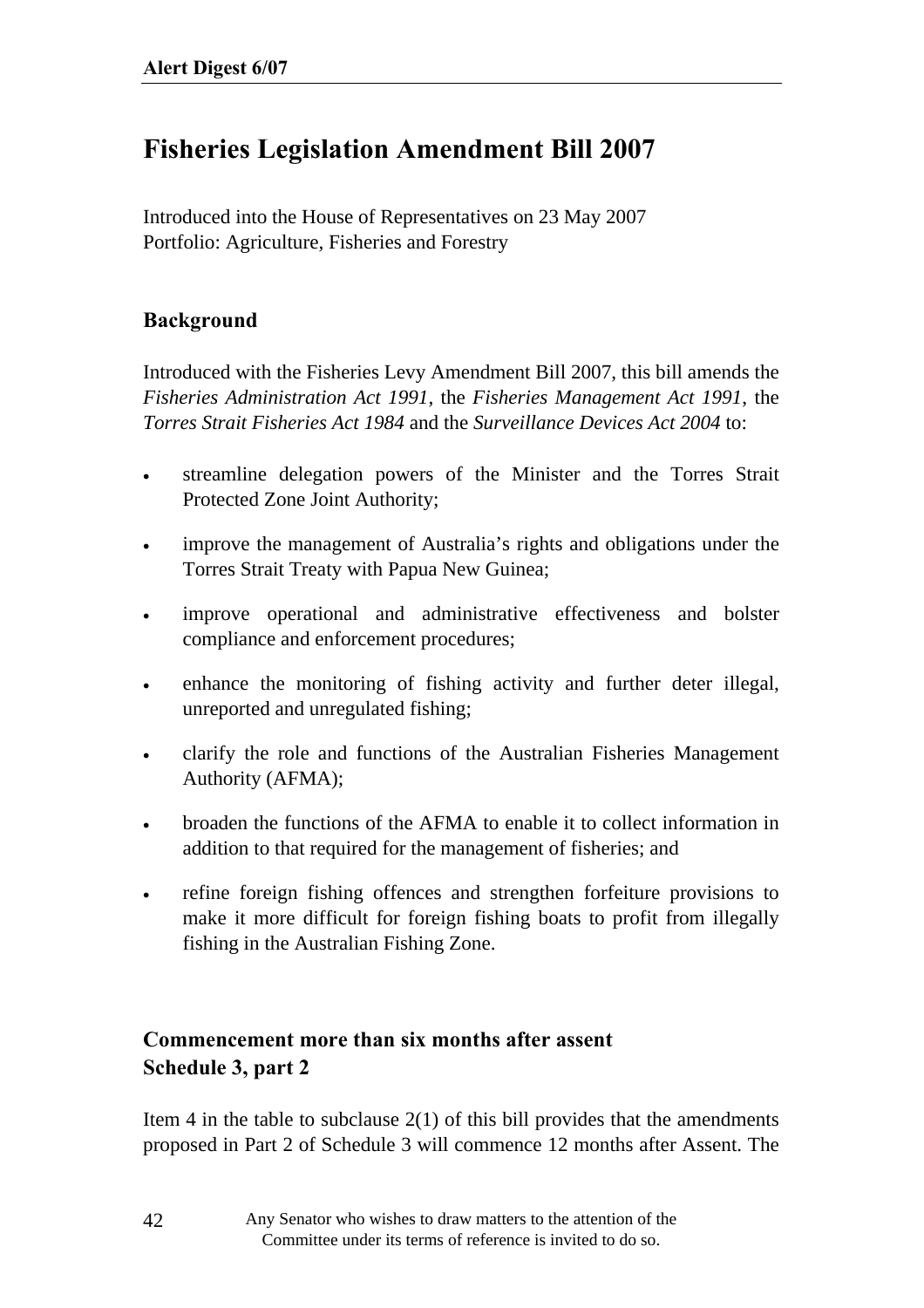Committee takes the view that Parliament is responsible for determining when laws are to come into force. The Committee will generally not comment where the period of delayed commencement is six months or less. Where the delay is longer the Committee expects that the explanatory memorandum to the bill will provide an explanation, in accordance with Paragraph 19 of Drafting Direction No. 1.3.

In this instance the reference to Clause 2 in the explanatory memorandum states that 'Schedule 3 (sic - it should read part 2 of Schedule 3)… commences on 12 months and one day after royal assent' but provides no explanation for the delayed commencement. However, in reference to item 285, the explanatory memorandum (page 30) does provide a possible explanation of the delayed commencement by stating that 'the requirement to hold a licence would not commence for at least 12 months to permit further consultation on the form of licences that operators would hold under the new regime'. The Committee **seeks the Minister's advice** as to whether this is the reason for the delayed commencement and, if so, whether this explanation could be included in the explanatory memorandum notes on Clause 2, Commencement.

*Pending the Minister's advice, the Committee draws Senators' attention to the provision, as it may be considered to delegate legislative powers inappropriately, in breach of principle 1(a)(iv) of the Committee's terms of reference.* 

## **Strict liability Schedule 2, item 5 and Schedule 2, item 7**

Proposed new subsection 100B(1A) of the *Fisheries Management Act 1991*, to be inserted by item 5 of Schedule 2, and proposed new subsection 101AA(1A) of the same Act, to be inserted by item 7 of Schedule 2, apply strict criminal liability to the element of the location of a foreign fishing boat in the Australian Fishing Zone, contained in the offences in sections 100B and 101AA of that Act. The result of these proposed amendments is that, in a prosecution under either of those sections, the prosecution will only have to establish that fishers were in the territorial sea of Australia, not that they *intended* to be in such waters. The justification for imposing strict liability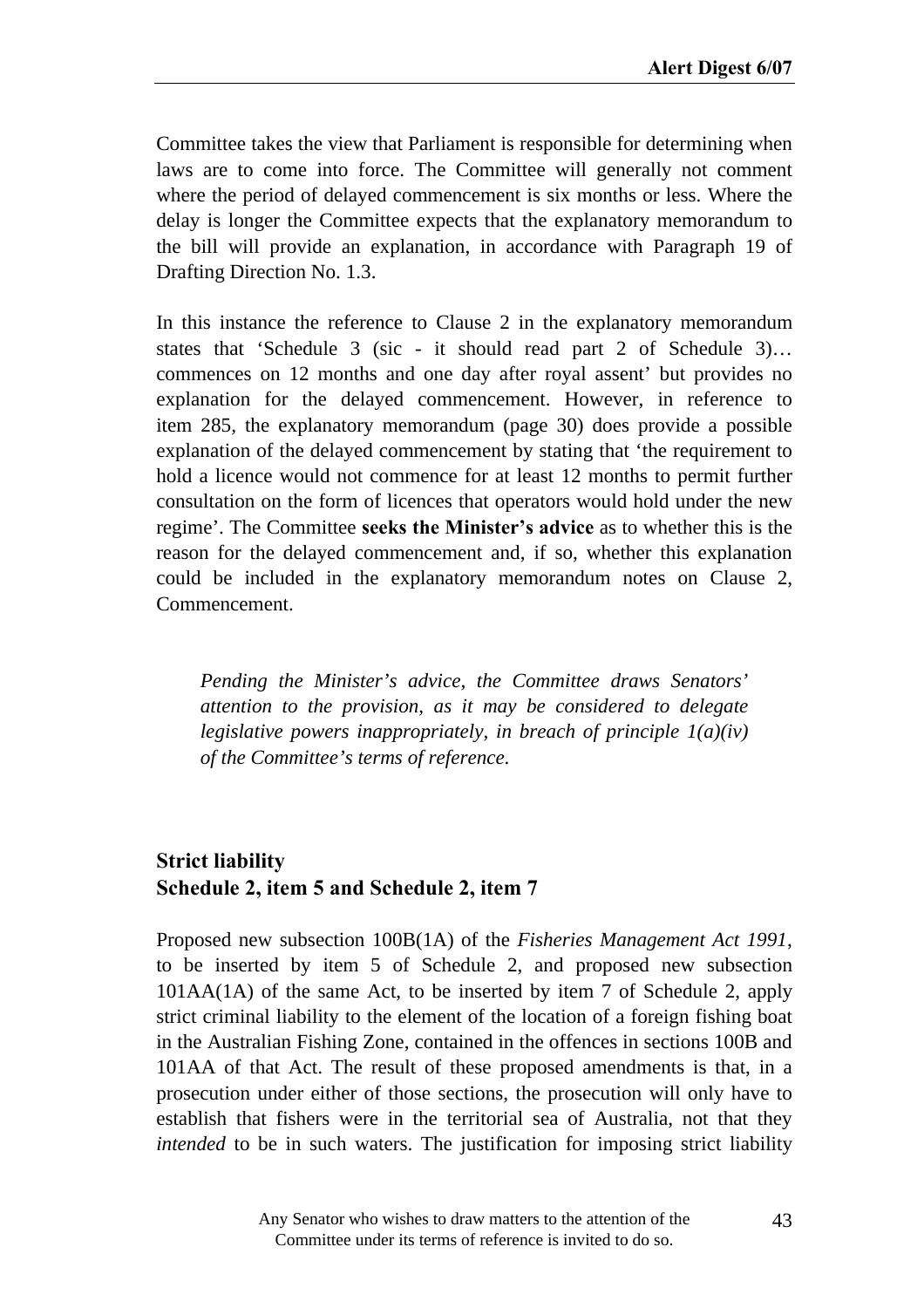provided in the explanatory memorandum is that the 'Commonwealth Director of Public Prosecutions has not been able to prosecute people for these offences because there have been difficulties collecting sufficient evidence to prove that the people intended to be in the territorial sea.'

The *Guide to Framing Commonwealth Offences, Civil Penalties and Enforcement Powers* (page 24) states that applying strict liability to a particular physical element of an offence (as is proposed in this instance) may be considered appropriate where there is "demonstrated evidence that the requirement to prove fault of that particular element is undermining or will undermine the deterrent effect of the offence, and there are legitimate grounds for penalising persons lacking 'fault' in respect of that element." It is unclear to the Committee the extent to which the imposition of strict liability in these instances is consistent with the *Guide,* particularly as the offences in sections 100B and 101AA were created by legislation which commenced as recently as 23 June 2006.

The Committee **seeks the Ministerís advice** whether the above *Guide* was consulted in the course of framing these amendments and, if so, what was the nature of the 'demonstrated evidence' and 'legitimate grounds' referred to in the *Guide*.

*Pending the Minister's advice, the Committee draws Senators' attention to the provision, as it may be considered to trespass unduly on personal rights and liberties, in breach of principle 1(a)(i) of the Committee's terms of reference.*

## **Non-reviewable decisions Schedule 3, item 180**

Proposed new subsection 26(5) of the *Torres Strait Fisheries Act 1984*, to be inserted by item 160 of Schedule 3, would grant to the Minister a discretion to cancel or suspend a person's commercial fishing licence if either of two conditions specified in the proposed subsection is satisfied. There does not appear to be any provision for the holder of such a licence to seek merits review of the exercise of the Minister's discretion under the *Administrative Appeals Tribunal Act 1975*.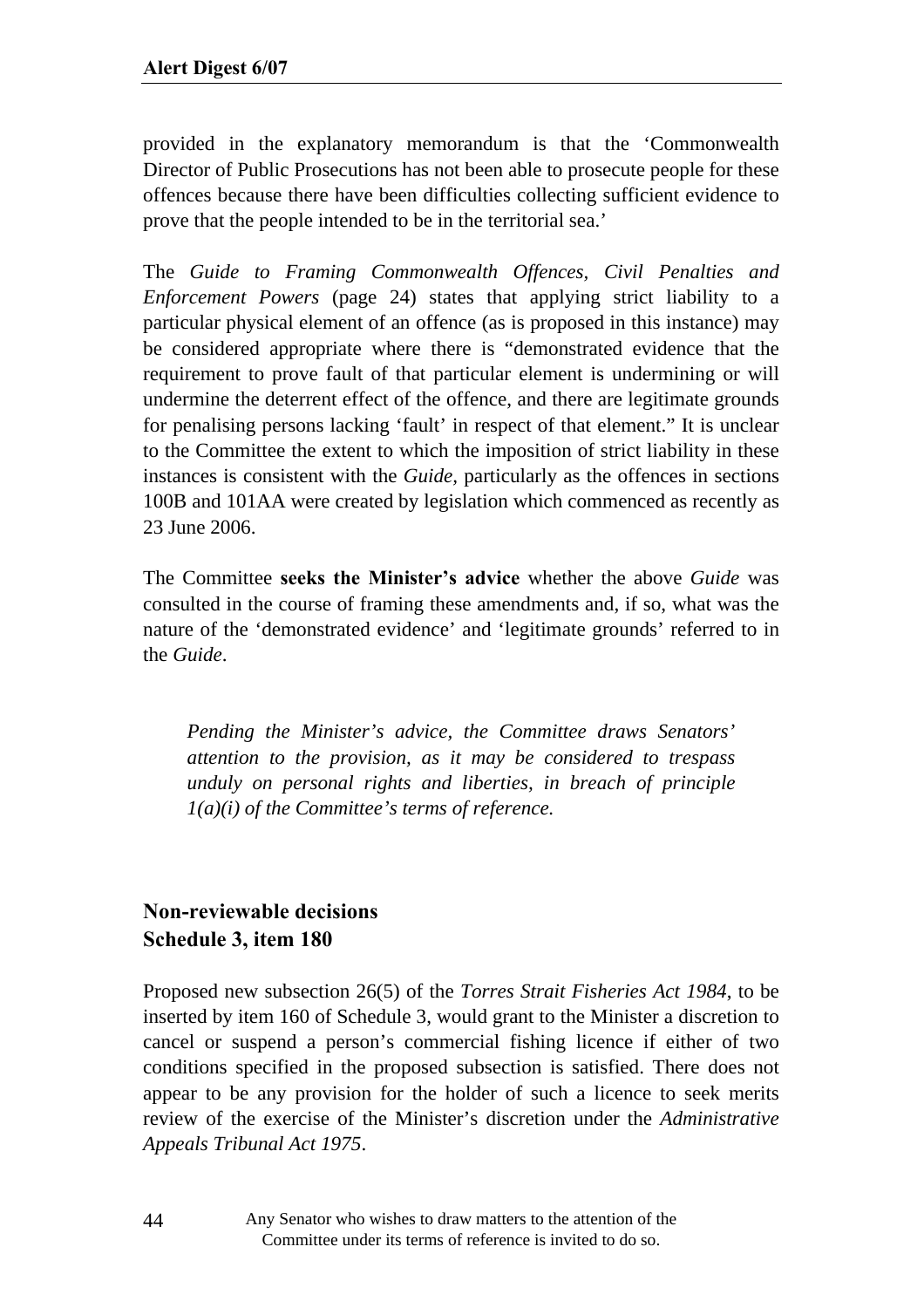The Committee consistently draws attention to provisions that exclude review by relevant appeal bodies or otherwise fail to provide for administrative review. The Committee **seeks the Minister's advice** whether the exercise of the discretion granted by proposed new subsection 26(5) is subject to some form of review, and if not, whether it should be.

*Pending the Minister's advice, the Committee draws Senators' attention to the provision, as it may be considered to make rights, liberties or obligations unduly dependent upon non-reviewable decisions, in breach of principle 1(a)(iii) of the Committee's terms of reference.*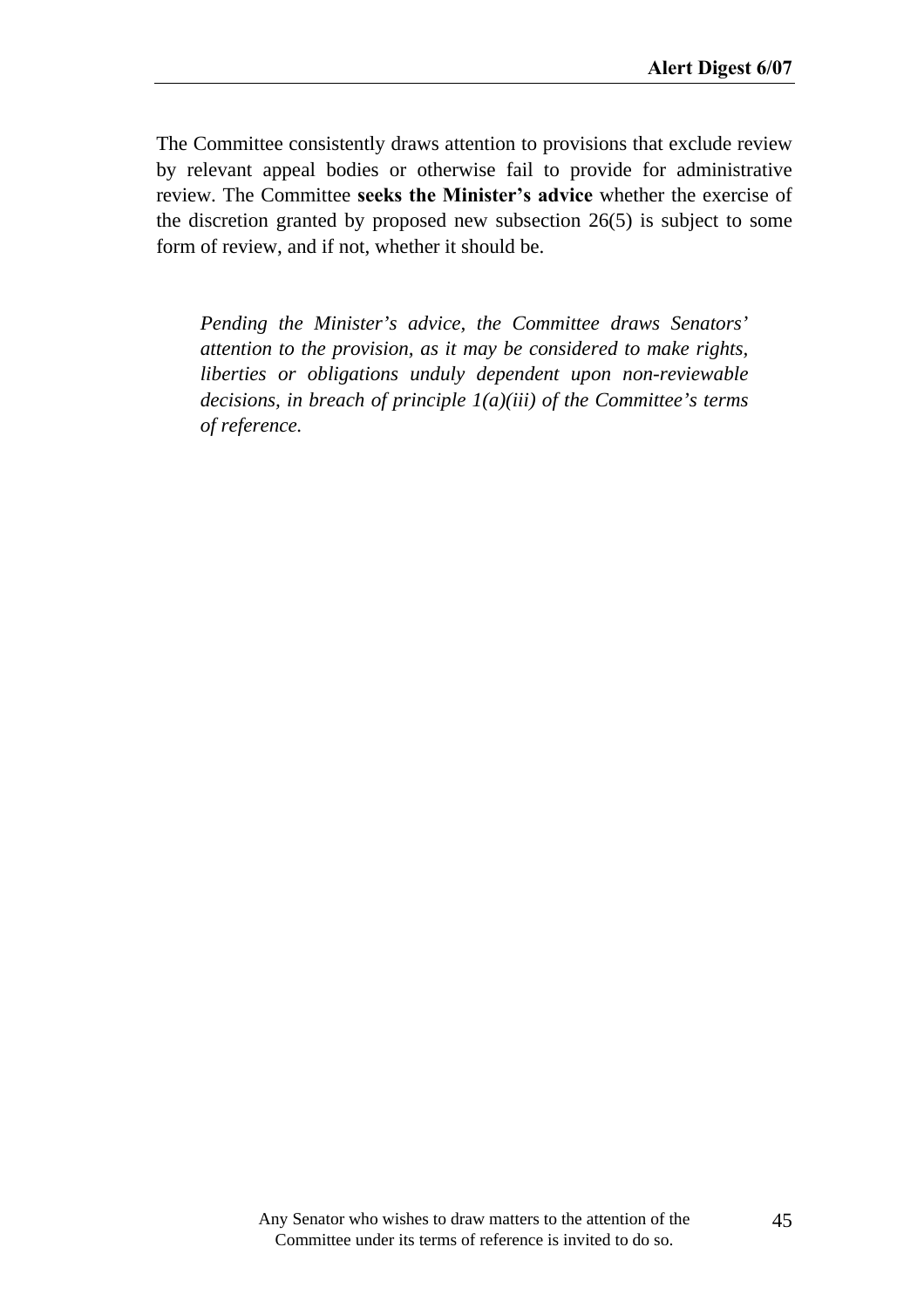## **Fisheries Levy Amendment Bill 2007**

Introduced into the House of Representatives on 23 May 2007 Portfolio: Agriculture, Fisheries and Forestry

### **Background**

Introduced with the Fisheries Legislation Amendment Bill 2007, this bill amends the *Fisheries Levy Act 1984* to ensure that levies can be collected in the Torres Strait fisheries in accordance with new management arrangements provided for in the *Torres Strait Fisheries Act 1984,* introduced by the Fisheries Legislation Amendment Bill 2007.

The bill also contains consequential amendments to ensure that where a levy is applied under the new licence regime in the *Torres Strait Fisheries Act 1984* (licenses 'without a boat'), to be established by the Fisheries Legislation Amendment Bill 2007, a consistency of treatment for all commercial fishing licenses occurs, with or without a boat.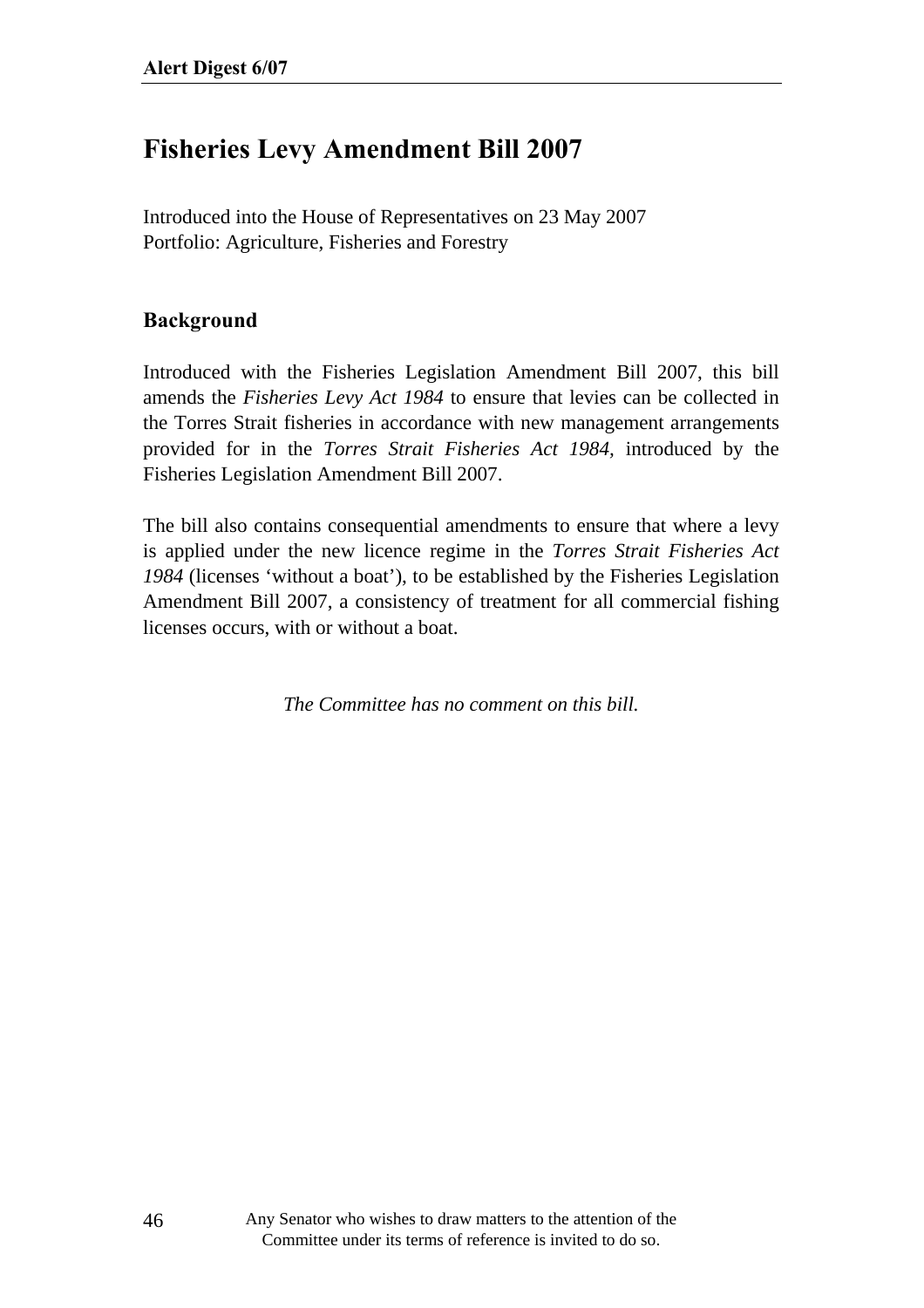# **Higher Education Legislation Amendment (2007 Budget Measures) Bill 2007**

Introduced into the House of Representatives on 24 May 2007 Portfolio: Education, Science and Training

### **Background**

This bill amends the *Higher Education Support Act 2003* (HESA) to give effect to 2007-08 Budget measures. The bill:

- creates a new Diversity and Structural Adjustment Fund, which aims to promote structural changes by universities to support greater specialisation, diversity, and responsiveness to local labour market needs;
- revises the Commonwealth Grant Scheme (CGS) funding clusters and Commonwealth contribution amounts under specific sections of the HESA;
- sets the maximum student contribution amount for accounting, administration, economics and commerce units of study at the same amount as law, dentistry, medicine and veterinary science and provides for a transitional fund to compensate higher education providers for the change in funding arrangements for students studying these courses;
- provides for three year funding agreements and new CGS adjustment mechanisms from the 2009 grant year;
- removes restrictions on the proportion of domestic undergraduate fee-paying places in certain courses from 1 January 2008; and
- enables the expansion of the Commonwealth Scholarships programme.

The bill also amends the *Australian Research Council Act 2001* to reflect updated annual caps on funding.

The bill also contains application and transitional provisions.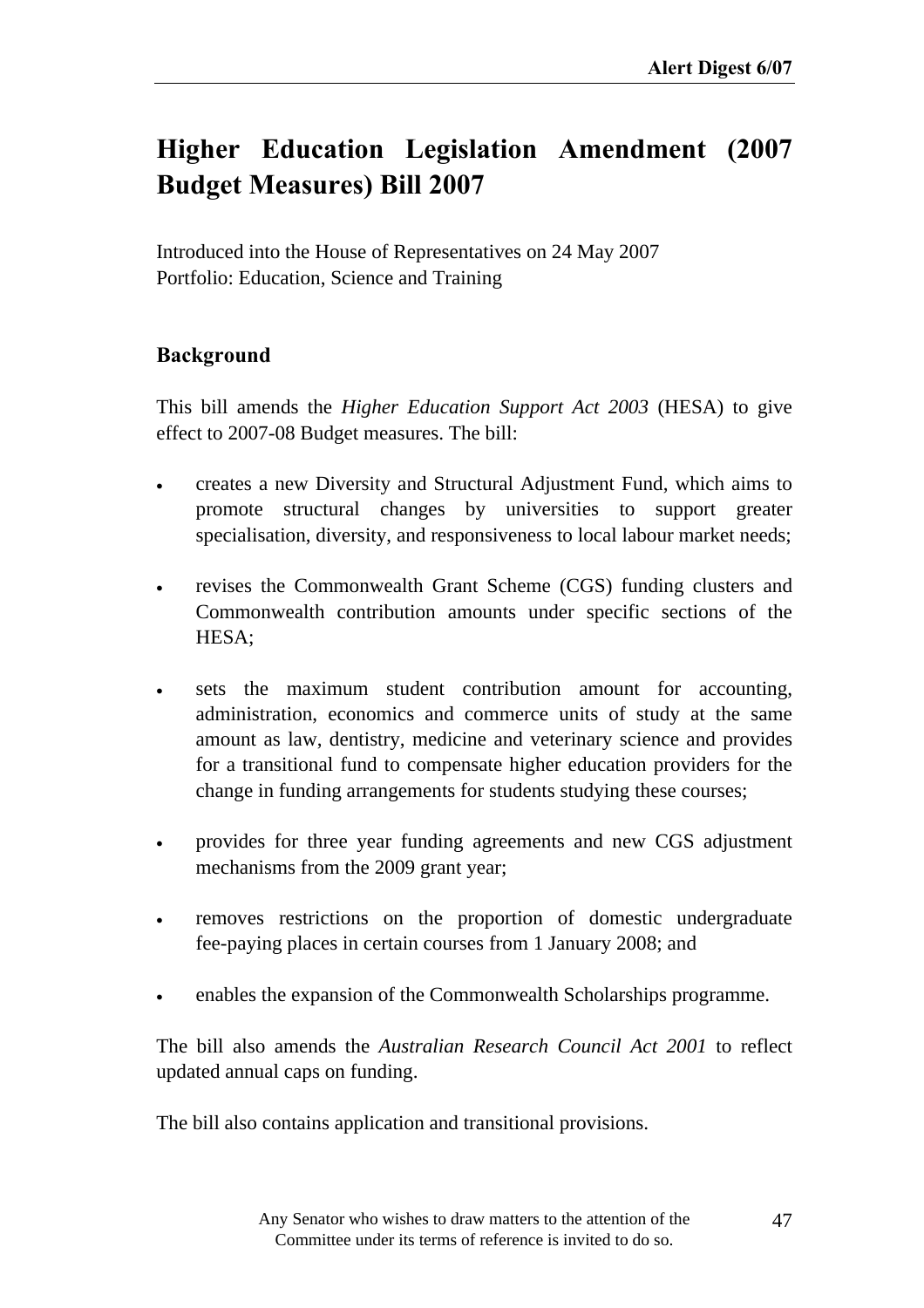## **Non-reviewable decisions Schedule 2, item 5**

Proposed new paragraph 33-17(1)(c) of the *Higher Education Support Act 2003*, to be inserted by item 5 of Schedule 2 to this bill, would grant to the Minister the discretion to decide whether a higher education provider has failed to meet the requirements in paragraphs (a) and (b) of that subsection. Those requirements are compliance by the higher education provider with the National Governance Protocols and with the Higher Education Workplace Relations Requirements. If the Minister decides that a particular higher education provider does not meet those requirements, the provider's basic grant amount will be reduced. There does not appear to be any provision for a higher education provider that is adversely affected by the Minister's decision to seek merits review of that decision under the *Administrative Appeals Tribunal Act 1975*.

The Committee consistently draws attention to provisions that exclude review by relevant appeal bodies or otherwise fail to provide for administrative review. The Committee seeks the Minister's advice whether the exercise of the discretion granted by proposed new paragraph  $33-17(1)(c)$  is subject to some form of review, and if not, whether it should be.

*Pending the Minister's advice, the Committee draws Senators' attention to the provision, as it may be considered to make rights, liberties or obligations unduly dependent upon non-reviewable decisions, in breach of principle 1(a)(iii) of the Committee's terms of reference.*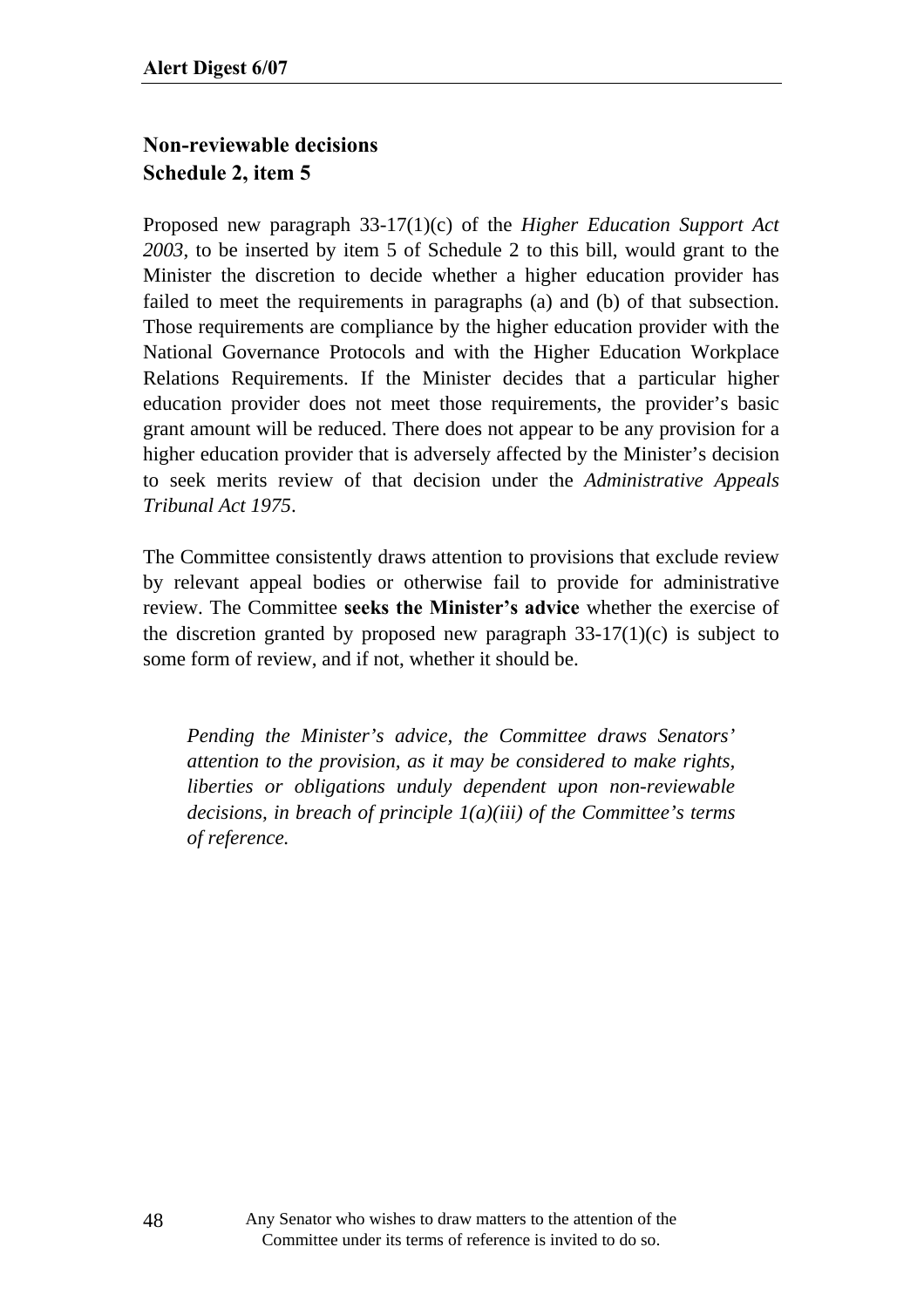# **Indigenous Education (Targeted Assistance) Amendment (2007 Budget Measures) Bill 2007**

Introduced into the House of Representatives on 23 May 2007 Portfolio: Education, Science and Training

### **Background**

This bill amends the *Indigenous Education (Targeted Assistance) Act 2000* to appropriate additional funding of \$26.1 million over the 2007 and 2008 calendar years to improve opportunities for Indigenous students in the school, vocational education and training and higher education sectors.

The bill expands the Indigenous Youth Mobility and Youth Leadership Programmes, provides infrastructure funding for boarding school facilities and allows for the conversion of certain Community Development Employment Projects programme places into ongoing jobs in the education sector.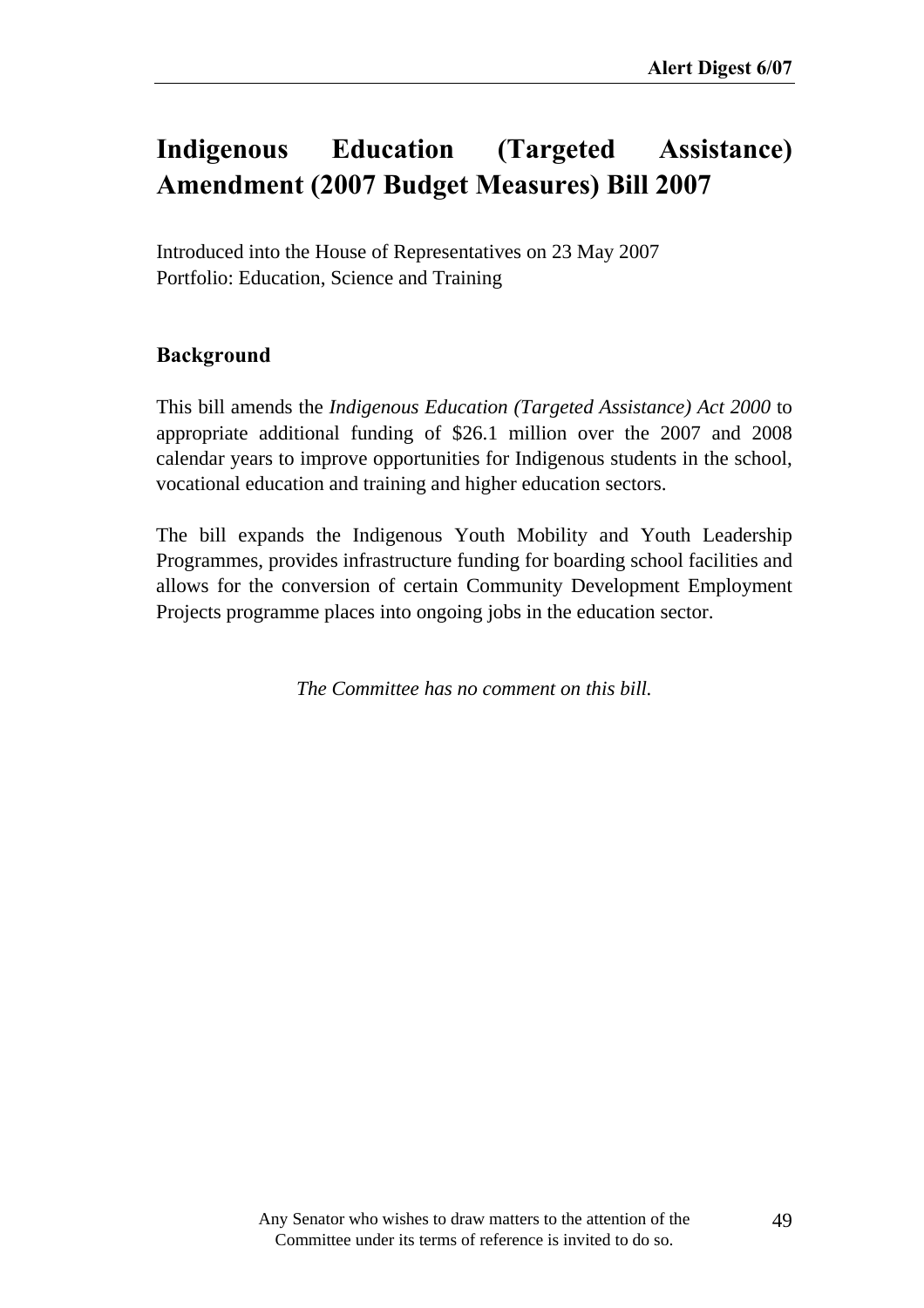# **Migration Amendment (Statutory Agency) Bill 2007**

Introduced into the House of Representatives on 24 May 2007 Portfolio: Immigration and Citizenship

#### **Background**

This bill amends the *Migration Act 1958* to implement minor changes to the legislative framework of the Migration Review Tribunal and the Refugee Review Tribunal in response to recommendations of the *Review of Corporate Governance of Statutory Authorities and Office Holders* (the Uhrig Review).

The bill establishes a single Statutory Agency consisting of the Principal Member of the Refugee Review Tribunal and the Registrars, Deputy Registrars and other officers of both the Refugee Review Tribunal and the Migration Review Tribunal engaged under the *Public Service Act 1999.* The bill also provides for the Principal Member of the Refugee Review Tribunal to be the Agency Head of that Statutory Agency.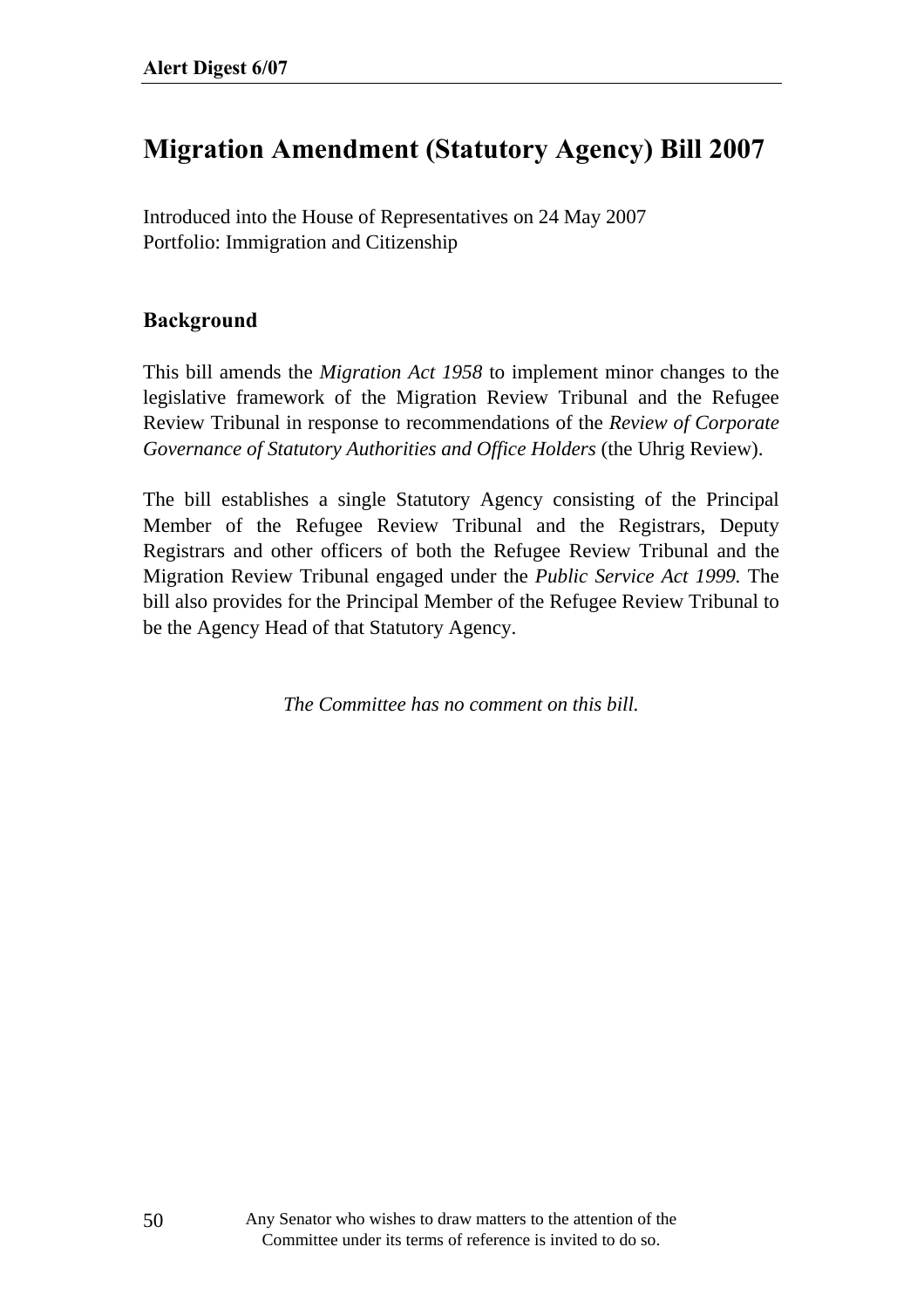# **Migration (Sponsorship Fees) Bill 2007**

Introduced into the House of Representatives on 30 May 2007 Portfolio: Immigration and Citizenship

### **Background**

This bill makes a technical amendment to regulation 5.38 of the *Migration Regulations 1994* to validate the collection of sponsorship fees for certain temporary entry visas made between 1 May 1997 and 23 May 2007.

## **Retrospective application Clause 3**

Clause 3 of this bill ensures that it applies retrospectively to fees paid for the sponsorship of an applicant for a temporary visa between 1 May 1997 and 23 May 2007.

As a matter of practice, the Committee draws attention to any bill that seeks to have retrospective impact and will comment adversely where such a bill has a detrimental effect on people. The Committee notes, however, that the explanatory memorandum makes it clear that the reason for the retrospective application is to validate payments made under Regulations which, it has recently been discovered, had not been properly amended to refer to such payments.

*In the circumstances, the Committee makes no further comment on this provision.*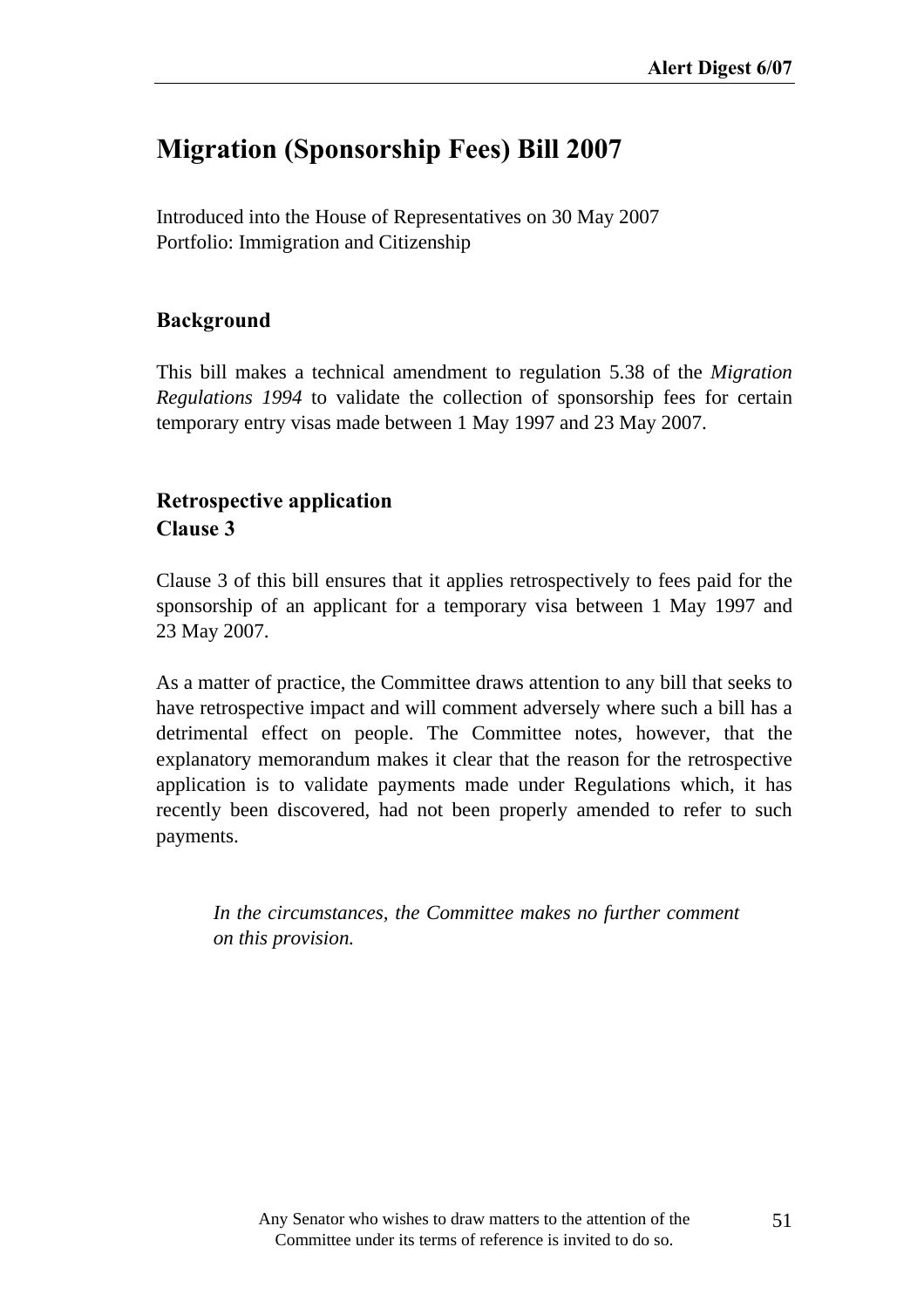# **National Health Amendment (Pharmaceutical Benefits Scheme) Bill 2007**

Introduced into the House of Representatives on 24 May 2007 Portfolio: Health and Ageing

### **Background**

This bill amends the *National Health Act 1953* to provide for new pricing arrangements for the supply of pharmaceutical drugs after they are listed on the Pharmaceutical Benefits Scheme (PBS). The bill:

- divides the Pharmaceutical Benefits Schedule (PBS) into two parts, known as 'formularies', one part for single brand drugs, the other part for drugs that have multiple brands or that are interchangeable at the patient level with drugs with multiple brands;
- specifies the pricing rules for drugs in each formulary and sets out circumstances in which price reductions will occur;
- provides for price disclosure for drugs on the F2 formulary to ensure that the price the government pays for a multiple brand drug more closely reflects the actual price at which the drug is being supplied to pharmacies;
- requires suppliers of certain drugs to guarantee supply of these brands and to notify the Minister of any actual of potential supply failure; and
- provides for special pricing arrangements for certain drugs.

The bill also contains application, consequential, saving, technical and transitional provisions.

Refer also to the Commentary on Amendments to Bills section of this Digest.

*The Committee has no comment on this bill.* 

Any Senator who wishes to draw matters to the attention of the Committee under its terms of reference is invited to do so.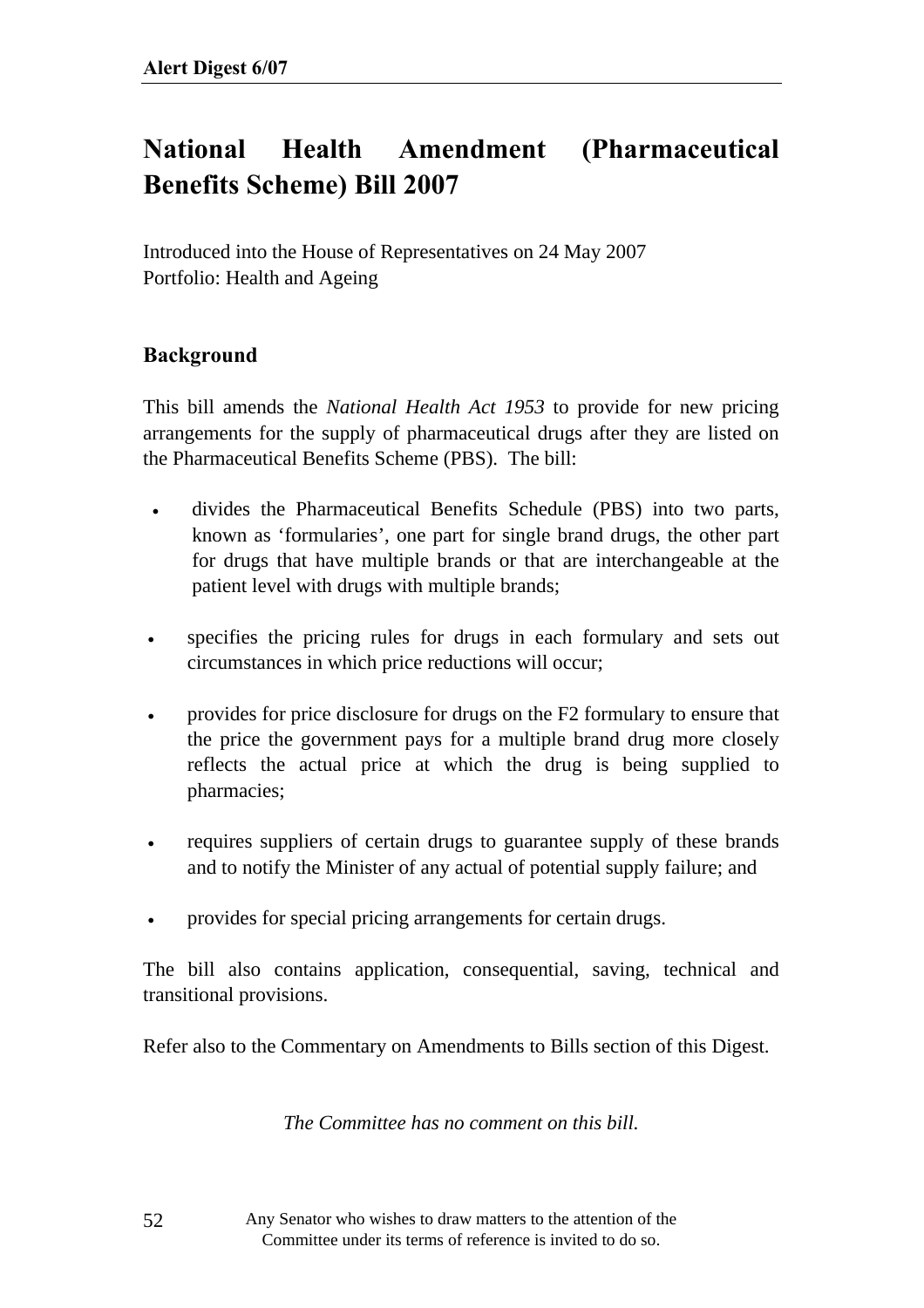## **Product Stewardship (Oil) Amendment Bill 2007**

Introduced into the House of Representatives on 24 May 2007 Portfolio: Environment and Water Resources

### **Background**

This bill amends the *Product Stewardship (Oil) Act 2000* to implement recommendations of a review of that Act. The bill:

- replaces the term *waste oil* throughout the Act with the term *used oil*;
- allows regulations to adopt or incorporate oil testing methods or laboratory accreditation standards to ensure that re-refined oil which attracts the product stewardship (oil) benefit is consistent with the most up to date quality criteria;
- provides that most members of the Oil Stewardship Advisory Council will be appointed on the basis of their knowledge of, or expertise in, a range of prescribed subject areas, enabling members with a wider range of experience to be appointed to the Council than is presently the case;
- provides that members of the Oil Stewardship Advisory Council appointed to represent the Commonwealth and the Commissioner for Taxation will become non-voting members; and
- clarifies the procedures for the disclosure and management of direct and indirect pecuniary interests by members of the Council.

### **Incorporation of extrinsic material Schedule 1, item 5**

Proposed new subsection 10(5) of the *Product Stewardship (Oil) Act 2000*, to be inserted by item 5 of Schedule 1, would permit regulations made for the purposes of subsection 10(1) of that Act to apply, adopt or incorporate matter contained in documents which have not been considered by the Parliament, in derogation of section 14 of the *Legislative Instruments Act 2003*. The Committee routinely draws attention to provisions that seek to incorporate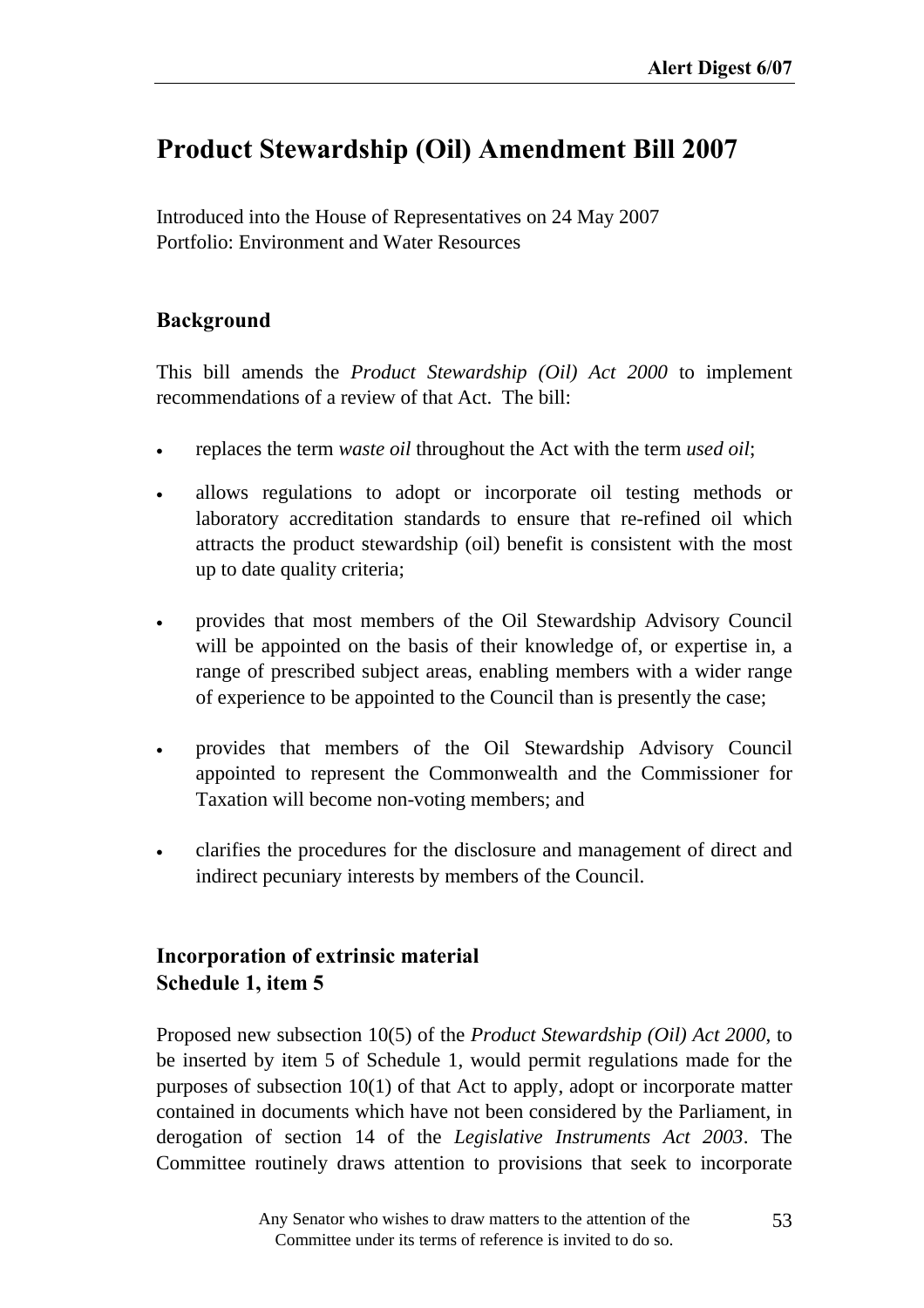into delegated legislation material 'as in force from time to time' where that incorporation involves material which appears not to be subject to sufficient parliamentary scrutiny.

In this instance, the types of documents that may be so applied, adopted or incorporated are limited, by the subsection itself, to those that specify oil testing methods and standards for the accreditation of laboratories which undertake oil testing. Furthermore, the explanatory memorandum (paragraph 11) notes that both 'test methods and accreditation standards, published by various expert bodies, are routinely revised', and that new subsection 10(5) will 'ensure that the re-refined oil which attracts the product stewardship (oil) benefit is consistent with the most up to date quality criteria'.

*In the circumstances, the Committee makes no further comment on this provision.*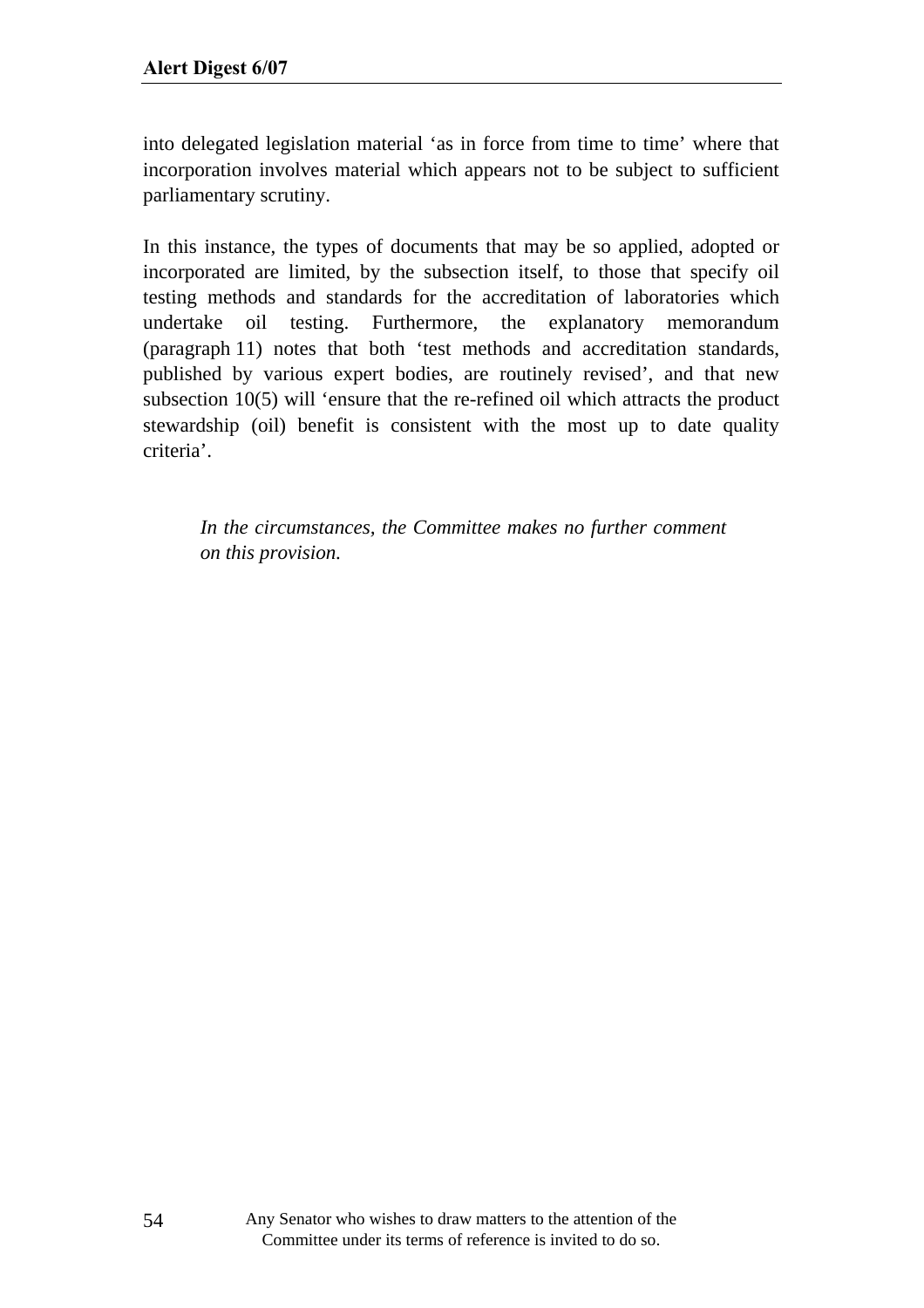# Schools Assistance (Learning Together– **Achievement Through Choice and Opportunity) Amendment (2007 Budget Measures) Bill 2007**

Introduced into the House of Representatives on 23 May 2007 Portfolio: Education, Science and Training

### **Background**

This bill amends the *Schools Assistance (Learning Together—Achievement Through Choice and Opportunity) Act 2004* to provide increased per capita assistance to State and non-government education authorities for newly arrived humanitarian entrant students under the English as a Second Language – New Arrivals programme for the 2008 programme year. In addition the bill:

- includes a new definition for eligible humanitarian entrant students;
- provides for additional funding in the form of a loading linked to recurrent grants for non-government schools in rural and remote regions, based on the degree of remoteness; and
- includes new definitions of 'moderately accessible school', 'remote school' and 'very remote school' to assist in determining the funding loading.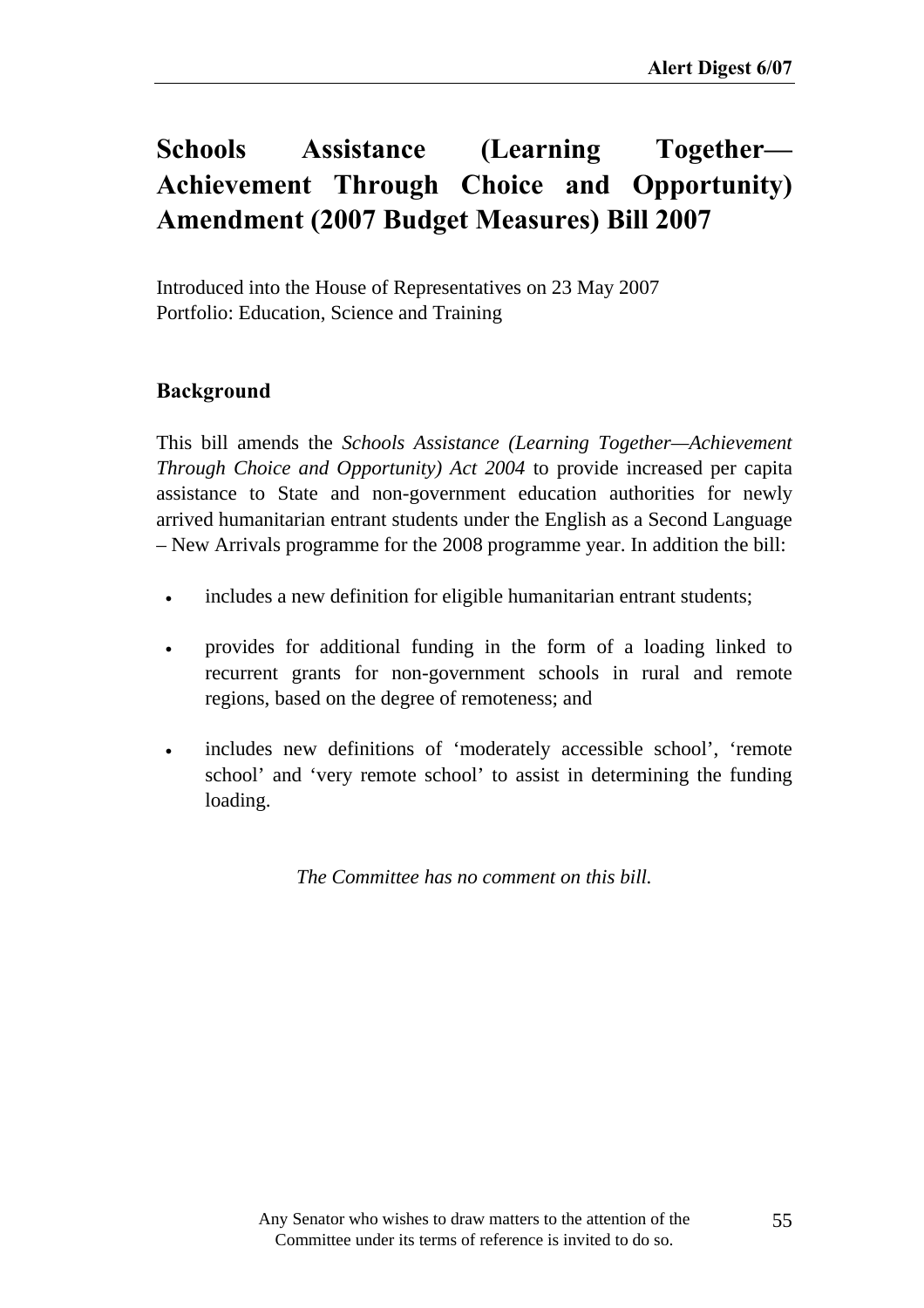# **Social Security Amendment (Apprenticeship Wage Top-Up for Australian Apprentices) Bill 2007**

Introduced into the House of Representatives on 24 May 2007 Portfolio: Vocational and Further Education

### **Background**

This bill amends the *Income Tax Assessment Act 1997*, the *Social Security Act 1991* and the *Veterans' Entitlements Act 1986* to provide a 'wage top-up' of up to \$2,000 to Australian apprentices aged under 30 who are undertaking an Australian Apprenticeship in a trade occupation identified as experiencing national skills shortages. Full time apprentices will receive a \$500 payment at the 6, 12, 18 and 24 month points of their training, while part-time and schoolbased apprentices will receive \$500 annually over a longer time frame, totalling \$2000.

The bill also exempts the payments from assessment as income.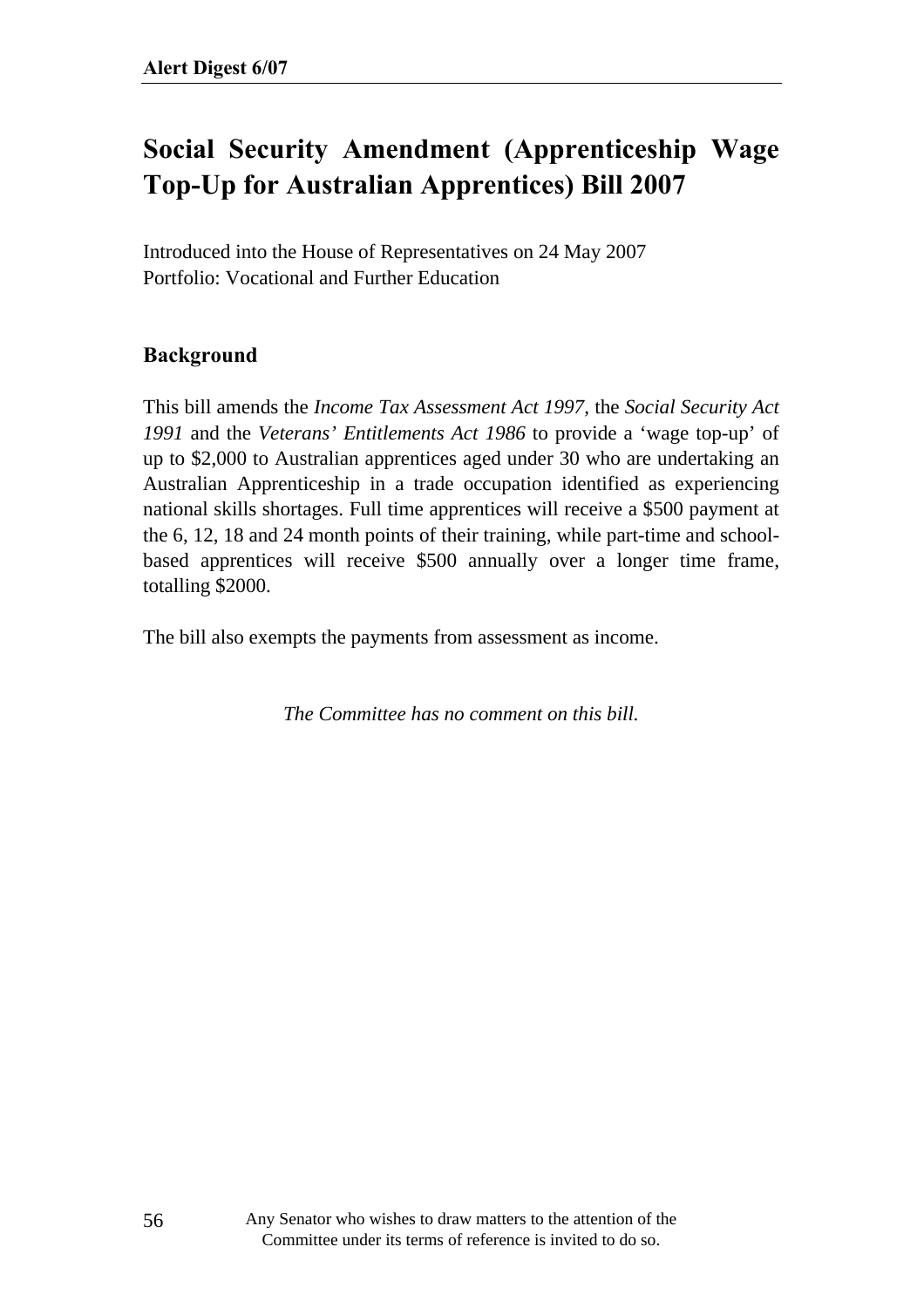# Social Security and Veterans' Affairs Legislation **Amendment (One-off Payments and Other 2007 Budget Measures) Bill 2007**

Introduced into the House of Representatives on 9 May 2007 Portfolio: Families, Community Services and Indigenous Affairs

### **Background**

This bill amends the *Social Security Act 1991*, the *Veterans' Entitlements Act 1986*, the *Income Tax Assessment Act 1936*, the *Income Tax Assessment Act 1997*, and the *Social Security (Administration) Act 1999* to give effect to measures announced in the 2007 Budget by:

- providing one-off payments to certain older Australians, veterans and carers;
- providing for a once-only compensation payment to certain veteran and civilian prisoners of war interned by enemy forces in Europe during World War Two, or their surviving widows or widowers;
- increasing the amount of funeral benefits payable in respect of veterans;
- increasing the rate of veterans' special rate and intermediate rate disability pensions; and
- extending the maximum backdating period in relation to claims for war widow or widower pensions from three to six months in certain circumstances.

In addition, the bill contains provisions that allow the relevant Ministers to establish administrative schemes to provide for one-off payments in circumstances where the statutory one-off payments regime does not produce an appropriate result.

The bill also contains application provisions.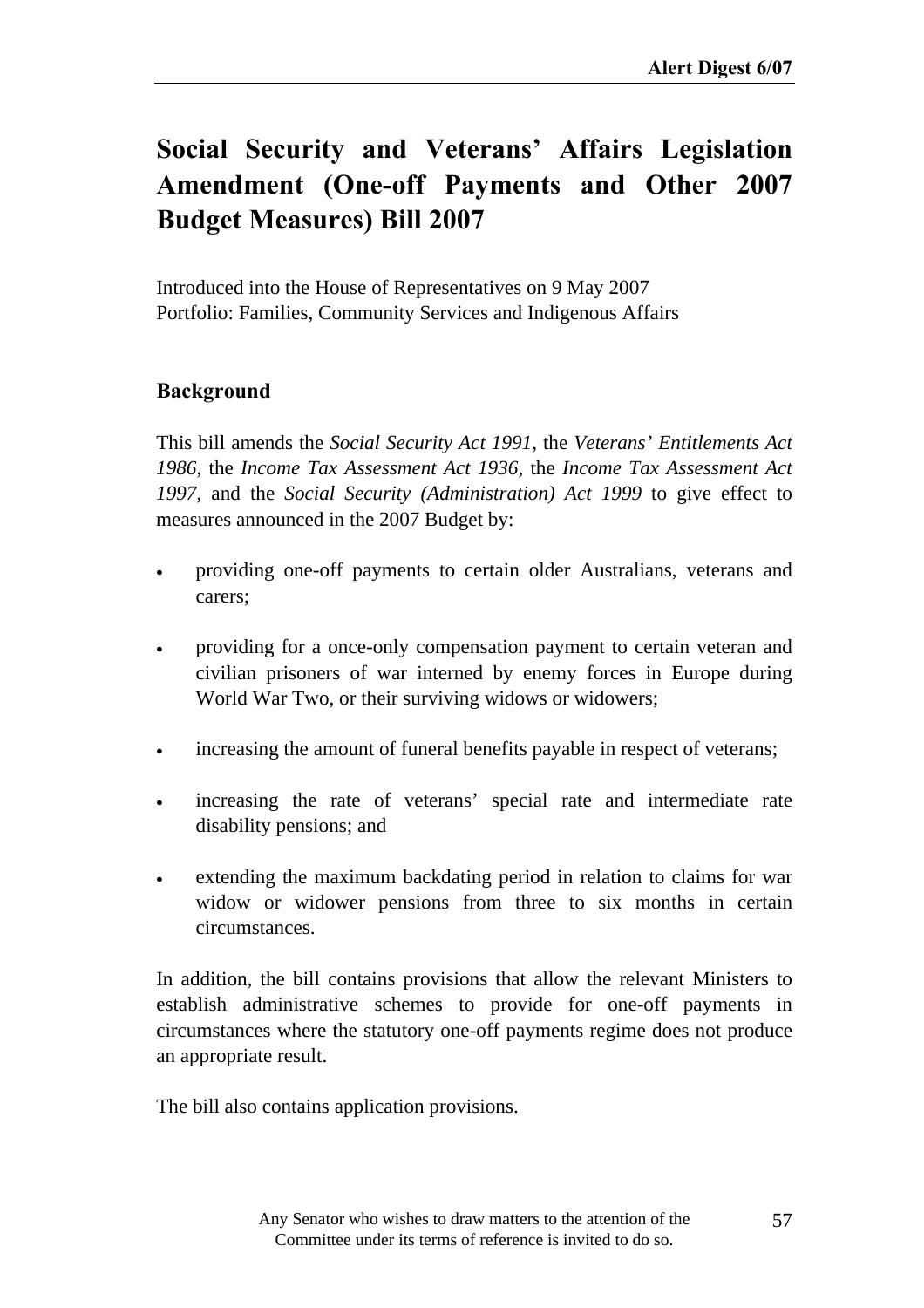This bill was passed by the Senate on 10 May 2007 and was assented to on 11 May 2007. Nevertheless, the committee provides the following comments for the information of the Senate.

## **Determination of important matters by regulation Schedule 2, items 1 and 2, Schedule 4, item 1**

Item 1 of Schedule 2 would grant to any of the Ministers administering provisions of the *Social Security Act 1991* a discretion to establish, by legislative instrument, a scheme under which one-off payments may be made to older Australians. Item 2 of the Schedule grants a similar discretion to the Minister for Veterans' Affairs. Similarly, item 1 of Schedule 4 grants, to the Minister administering Part 2.5 of the *Social Security Act 1991,* a discretion to establish a scheme under which one-off payments may be made to carers. Such schemes must relate to circumstances 'occurring in the financial year starting 1 July 2006' (paragraphs  $1(2)(b)$  and  $2(2)(b)$  of Schedule 2 and paragraph 1(2)(b) of Schedule 4 relate).

These schemes may deal with:

- 'a) the circumstances in which payments are to be made;
- b) the amount of the payments;
- c) what a person has to do to get a payment;
- d) debt recovery …. ;
- e) administrative matters, such as determination of entitlement and how and when payments will be made.'

The bill further provides for payments under these schemes 'to be made out of the Consolidated Revenue Fund, which is appropriated accordingly.' The only limits on the width of these discretions is that the respective Minister must, among other things, consider that the scheme established by the primary legislation proposed in this Act 'does not produce appropriate results' (see paragraphs  $1(2)(a)$  and  $2(2)(a)$  of Schedule 2 and paragraph  $1(2)(a)$  of Schedule 4). The bill does not provide a definition of 'appropriate results'.

The Committee draws attention to provisions which may be considered to inappropriately delegate legislative powers of a kind that ought to be exercised by Parliament alone. In this instance the detail of these schemes, including for example, the eligibility criteria, the amount of the payment and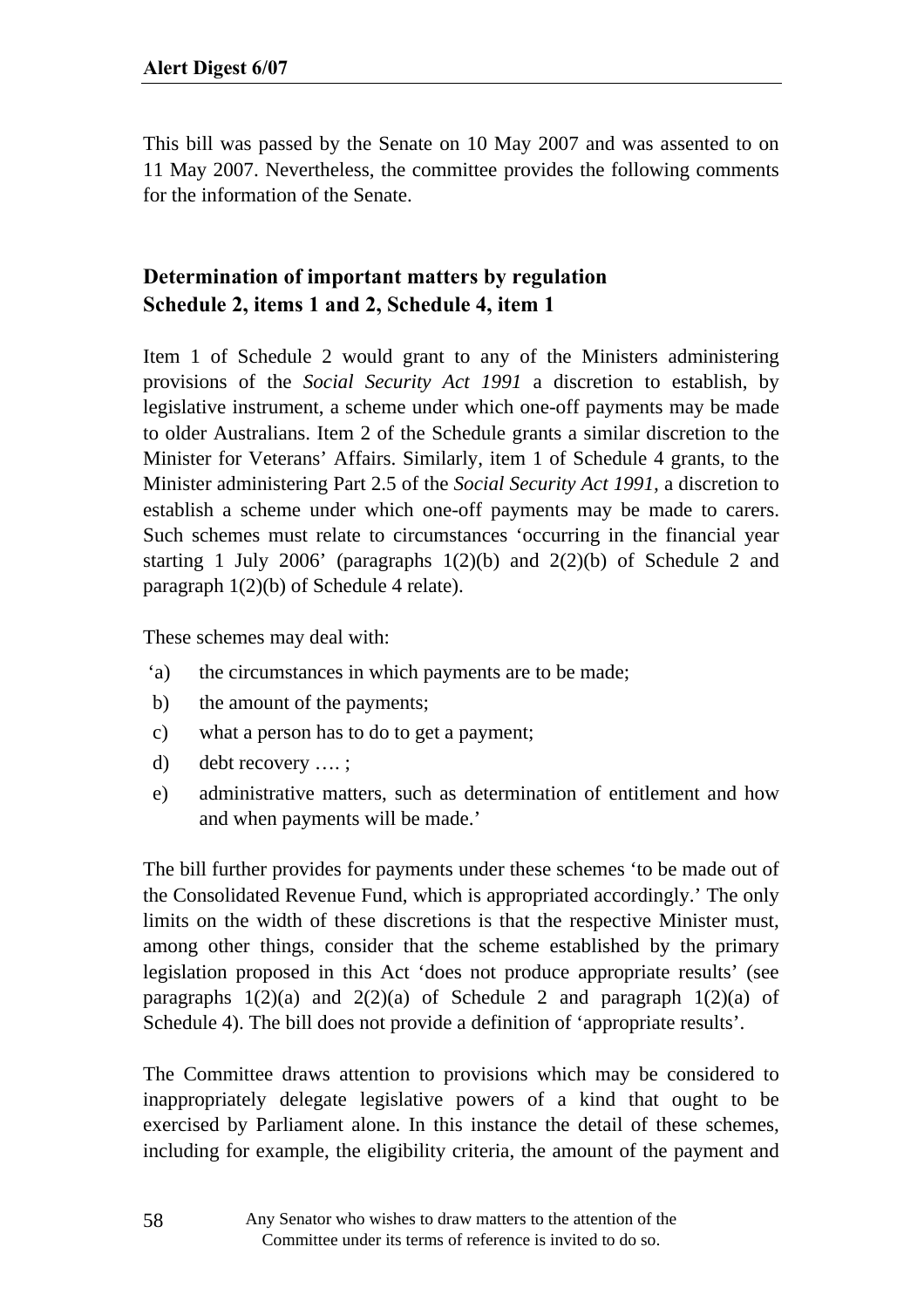how payments are to be made, is to be included in delegated legislation and the bill includes no limit on the amount of funds that can be appropriated to implement the schemes. The explanatory memorandum to the bill provides no explanation as to why it is considered necessary to include these 'schemes' in regulations.

In addition, while any legislative instrument made under these provisions would be subject to review by the Senate Standing Committee on Regulations and Ordinances, the Terms of Reference of that Committee do not encompass the question of whether a Minister has properly exercised a discretion in deciding to make the legislative instrument. It therefore appears that these provisions may make the rights of possible beneficiaries of such schemes unduly dependent upon non-reviewable decisions.

The Committee **seeks the Minister's advice** as to why it was considered necessary for Ministers to be able to determine these 'schemes' through delegated legislation, rather than by amending primary legislation. The Committee also **seeks the Minister's advice** whether there ought to be some limits placed on the funding that may be appropriated to implement these schemes and a means of reviewing the exercise of these discretions by the respective Ministers.

*Pending the Minister's advice, the Committee draws Senators' attention to the provisions, as they may be considered to delegate legislative powers inappropriately, in breach of principle 1(a)(iv) of the Committee's terms of reference and to make rights, liberties or obligations unduly dependent upon non-reviewable decisions, in breach of principle 1(a)(iii) of the Committee's terms of reference.* 

### **Special (Standing) Appropriations Schedule 2, subitems 1(4) and 2(4) and Schedule 4, subitem 1(4)**

Subitems 1(4) and 2(4) of Schedule 2 and subitem 1(4) of Schedule 4 would appropriate the Consolidated Revenue Fund for the money required to make payments under the schemes referred to in Schedule 2, items 1 and 2 and Schedule 4, item 1. In its *Fourteenth Report of 2005*, the Committee stated that: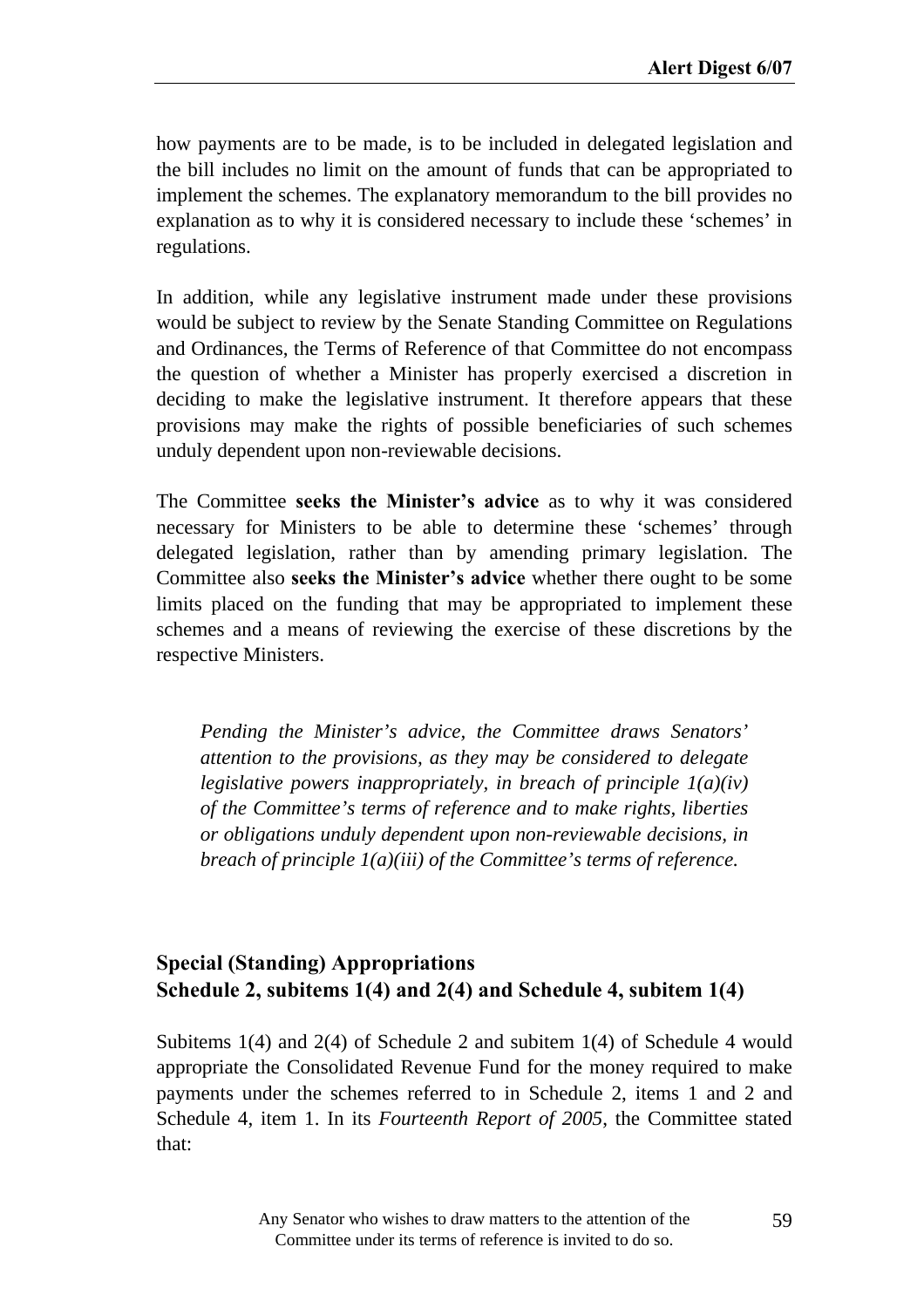'The appropriation of money from Commonwealth revenue is a legislative function. The committee considers that, by allowing the executive government to spend unspecified amounts of money for an indefinite time into the future, provisions which establish standing appropriations may, depending on the circumstances of the legislation, infringe upon the committee's terms of reference relating to the delegation and exercise of legislative power.'

The committee expects that the explanatory memorandum to a bill establishing a standing appropriation will include an explanation of the reason the standing appropriation was considered necessary. In this instance, the explanatory memorandum (pages 8 and 15) merely re-states the words from the bill that 'payments under the administrative scheme would be made out of the Consolidated Revenue Fund.'

The Committee **seeks the Minister's advice** regarding why these special (standing) appropriations were considered necessary and whether an explanation should have been included in the explanatory memorandum.

*Pending the Minister's advice, the Committee draws Senators' attention to these provisions, as they may be considered to delegate legislative powers inappropriately, in breach of principle 1(a)(iv) of the Committee's terms of reference and insufficiently subject the exercise of legislative power to parliamentary scrutiny, in breach of principle 1(a)(v) of the Committee's terms of reference.*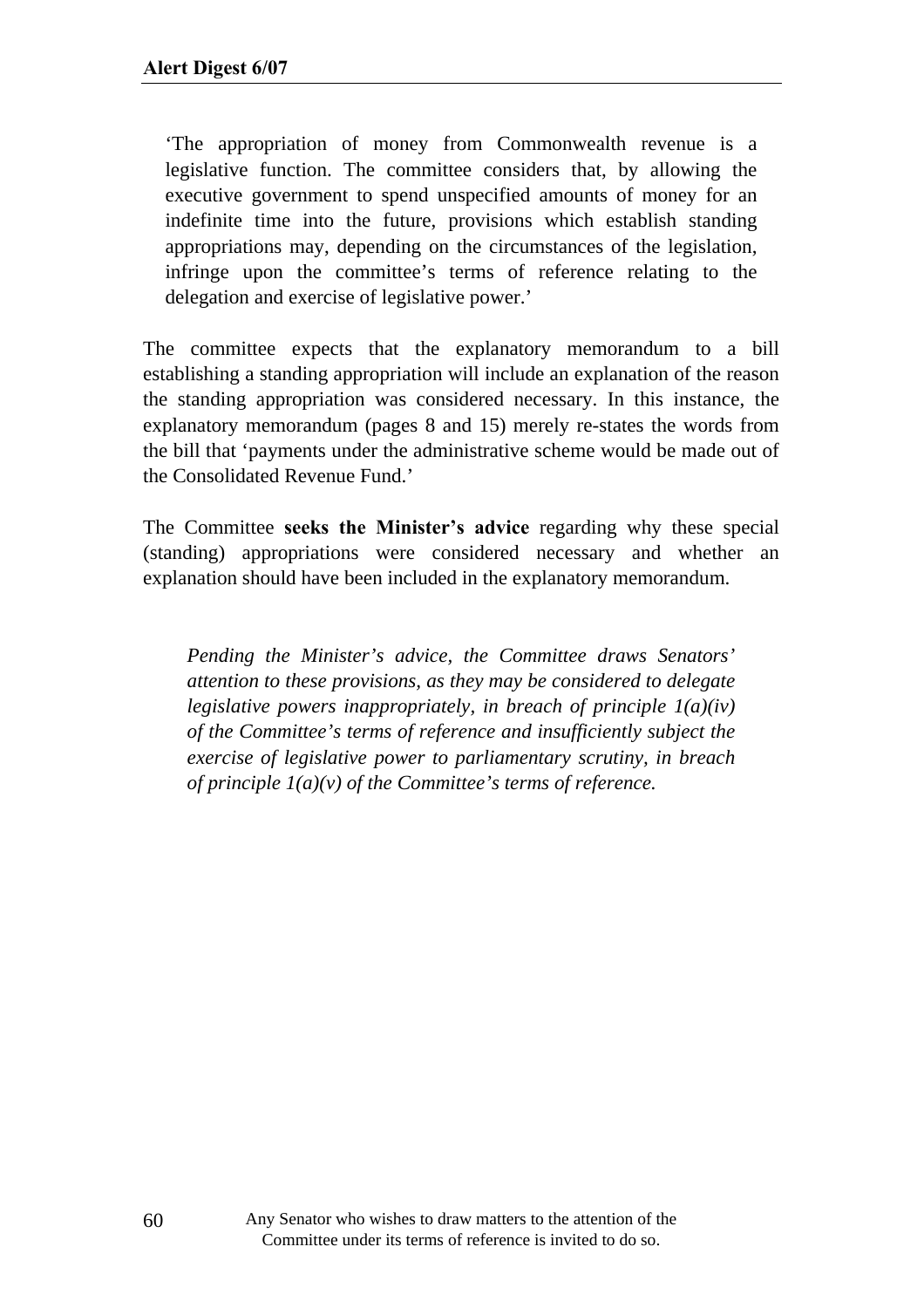# **Superannuation Laws Amendment (2007 Budget Cocontribution Measure) Bill 2007**

Introduced into the House of Representatives on 9 May 2007 Portfolio: Treasury

### **Background**

This bill amends the *Superannuation (Government Co-contribution for Low Income Earners) Act 2003* to double the amount of Government superannuation co-contribution that a person is entitled to under existing provisions in respect of the 2005-06 income year.

This bill was passed by the Senate on 10 May 2007 and was assented to on 15 May 2007. Nevertheless, the committee provides the following comments for the information of the Senate.

### **Retrospective operation Schedule 1, item 1**

Proposed new subsection 12A(1) of the *Superannuation (Government Cocontribution for Low Income Earners) Act 2003*, to be inserted by item 1 of Schedule 1, will apply the remainder of that new section to persons who made a complying payment to their superannuation fund during the 2005-06 income year. It is therefore retrospective in its operation.

As a matter of practice, the Committee draws attention to any bill that seeks to have retrospective impact and will comment adversely where such a bill has a detrimental effect on people. In this instance the impact of the new section is to double the amount of the Government's co-contribution to individual's superannuation funds.

*In the circumstances, the Committee makes no further comment on this provision.*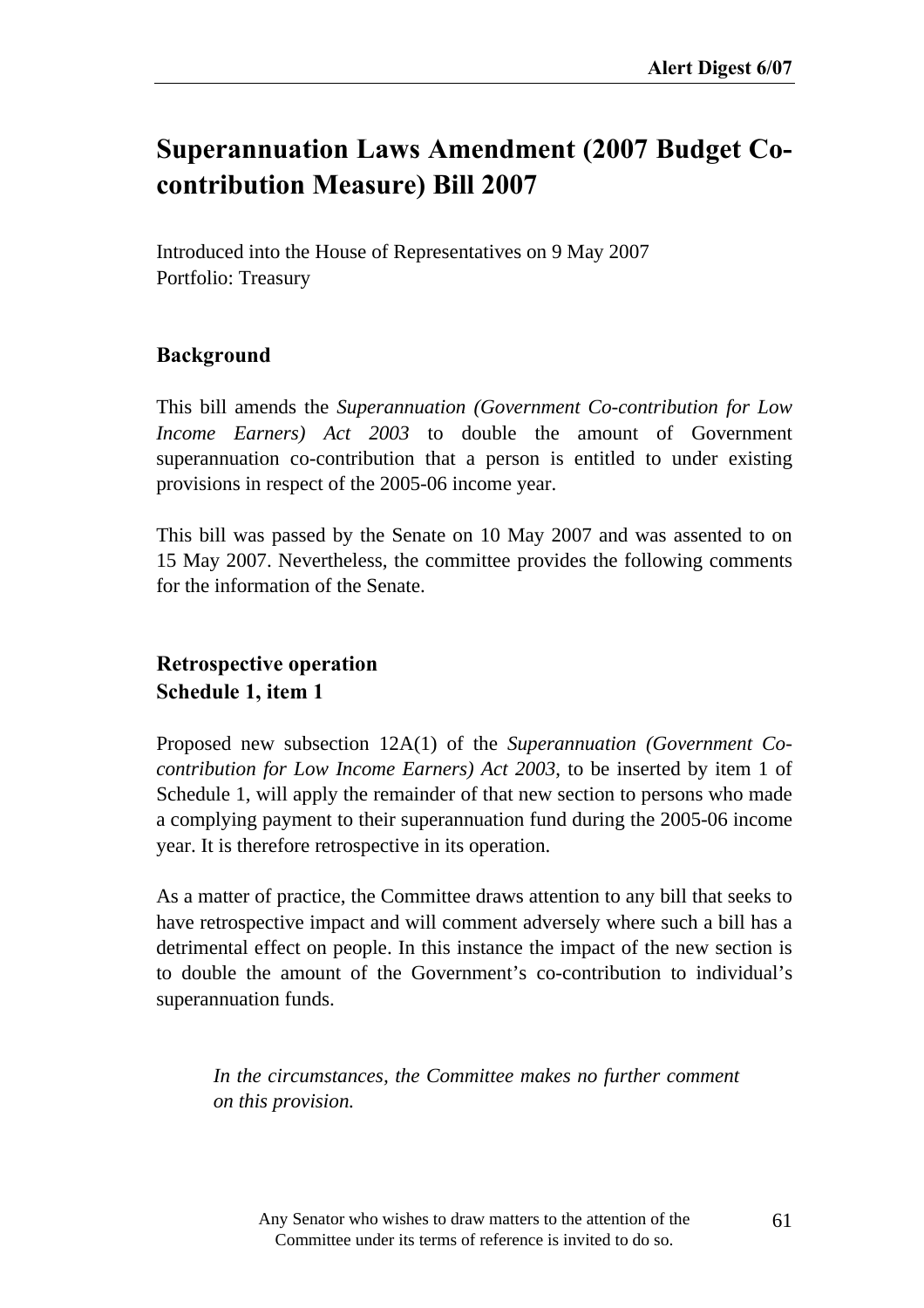# **Tax Laws Amendment (2007 Budget Measures) Bill 2007**

Introduced into the House of Representatives on 10 May 2007 Portfolio: Treasury

### **Background**

Part 1 of Schedule 1 of this bill amends the *Income Tax Assessment Act 1936* to increase the dependent spouse tax offset from \$1,655 to \$2,100 with effect from 1 July 2007.

Part 2 of Schedule 1 amends the *Medicare Levy Act 1986* and the *A New Tax System (Medicare Levy Surcharge-Fringe Benefits) Act 1999* to increase the Medicare levy low-income thresholds for individuals and families in line with movements in the Consumer Price Index. Part 2 also increases the Medicare levy low-income threshold for pensioners below pension age so that they do not have a Medicare levy liability where they do not have an income tax liability. These increased thresholds will apply from the 2006-07 income year and later income years.

The bill also contains application provisions.

This bill was passed by the Senate on 12 June 2007.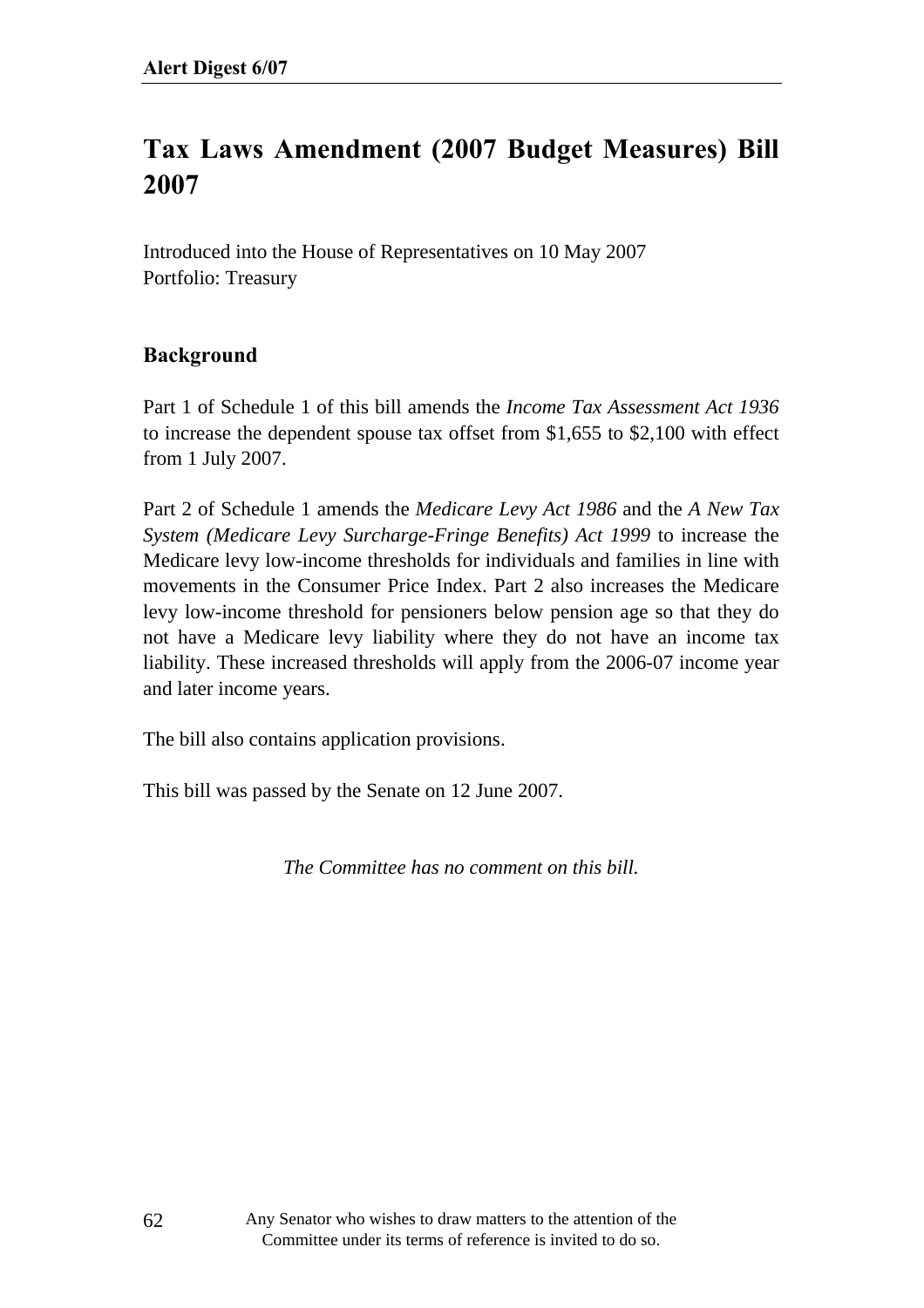# **Tax Laws Amendment (2007 Measures No. 3) Bill 2007**

Introduced into the House of Representatives on 10 May 2007 Portfolio: Treasury

### **Background**

This bill amends the *Income Tax Assessment Act 1936*, the *Income Tax Assessment Act 1997*, the *Fringe Benefits Tax Assessment Act 1986*, the *Income Tax (Transitional Provisions) Act 1997,* the *Income Tax Rates Act 1986* and the *Taxation Administration Act 1953* to:

- remove the automatic debiting of a private company's franking account when a deemed dividend arises in certain circumstances;
- ensure that certain superannuation contributions made prior to 1 July 2007 are subject to a contributions cap;
- allow a trustee of a resident testamentary trust to choose to be assessed on capital gains of the trust;
- allow non-dependants of military, police and protective service officers who have been killed in the line of duty to access the same concessional tax treatment for lump sum superannuation death benefits as dependants;
- extend by one year the transitional period in relation to the application of accounting standards under the thin capitalisation rules;
- repeal the dividend tainting rules;
- specify which debt interests are eligible for exemption from interest withholding tax;
- provide tax deductions to investors in new forestry schemes;
- require Australian trustees to collect tax from trust taxable income that is payable to the trustee of a foreign trust; and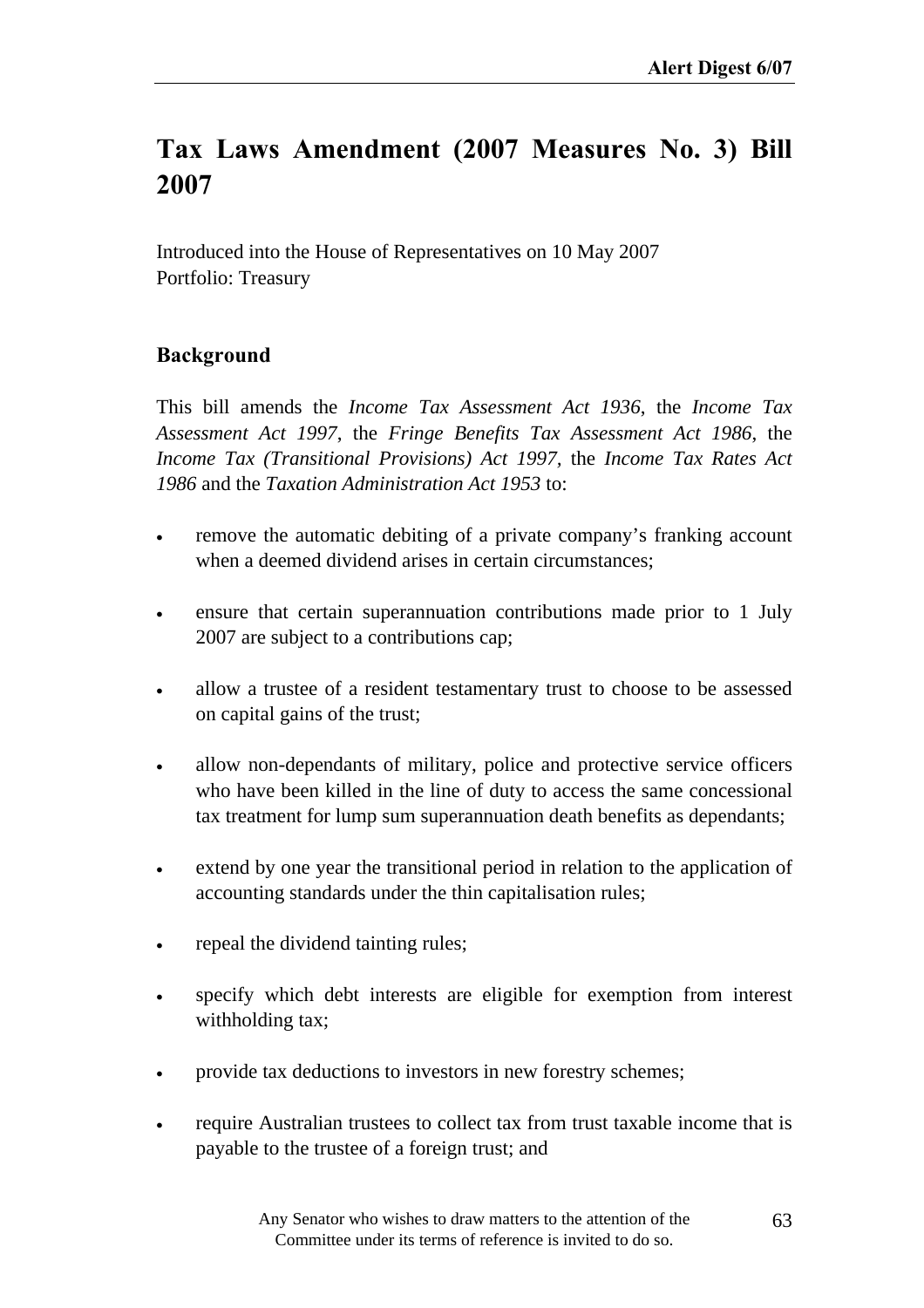expand the existing pay-as-you-go withholding system to cover distributions made to foreign residents, of net income by managed investment trusts attributable to Australian sources.

The bill also contains application, consequential and transitional provisions.

## **Legislation by press release Schedule 2, item 2**

Item 3 in the table to subclause 2(1) of this bill provides that Schedule 2 will commence retrospectively on 15 March 2007, immediately after the commencement of Schedule 1 to the *Tax Laws Amendment (Simplified Superannuation) Act 2007*. The effect of proposed new paragraph 292-80(7)(d) of the *Income Tax (Transitional Provisions) Act 1997*, to be inserted in that Act by item 2 of Schedule 2, is that the amendment will apply after 6 December 2006. The explanatory memorandum notes that this proposed amendment was first announced by the Assistant Treasurer in a press release of 24 April 2007. This is therefore an example of 'legislation by press release'.

In this case, the press release itself was retrospective, in that it was issued on 24 April 2007 but announced measures to take effect from 7 December 2006. A previous press release from the Treasurer had indicated that 'the Government will act to address any avoidance activities that are undertaken in the simplified superannuation system...[and] that the date of effect of any antiavoidance measures would be backdated to the date of this announcement [7 December 2006].'

The explanatory memorandum (paragraphs 2.2-2.9) advises that the reason for the amendment is that the legislation introducing the simplified superannuation scheme had a drafting flaw which would allow some taxpayers to avoid the application of a cap on the concessional treatment of some superannuation contributions. This legislation, therefore, is designed to do no more than correct an earlier drafting error. The bill has been introduced considerably less than six months after the date of the press release and also less than six months from the date from which the amendment is to apply.

*In the circumstances, the Committee makes no further comment on this provision.* 

Any Senator who wishes to draw matters to the attention of the Committee under its terms of reference is invited to do so.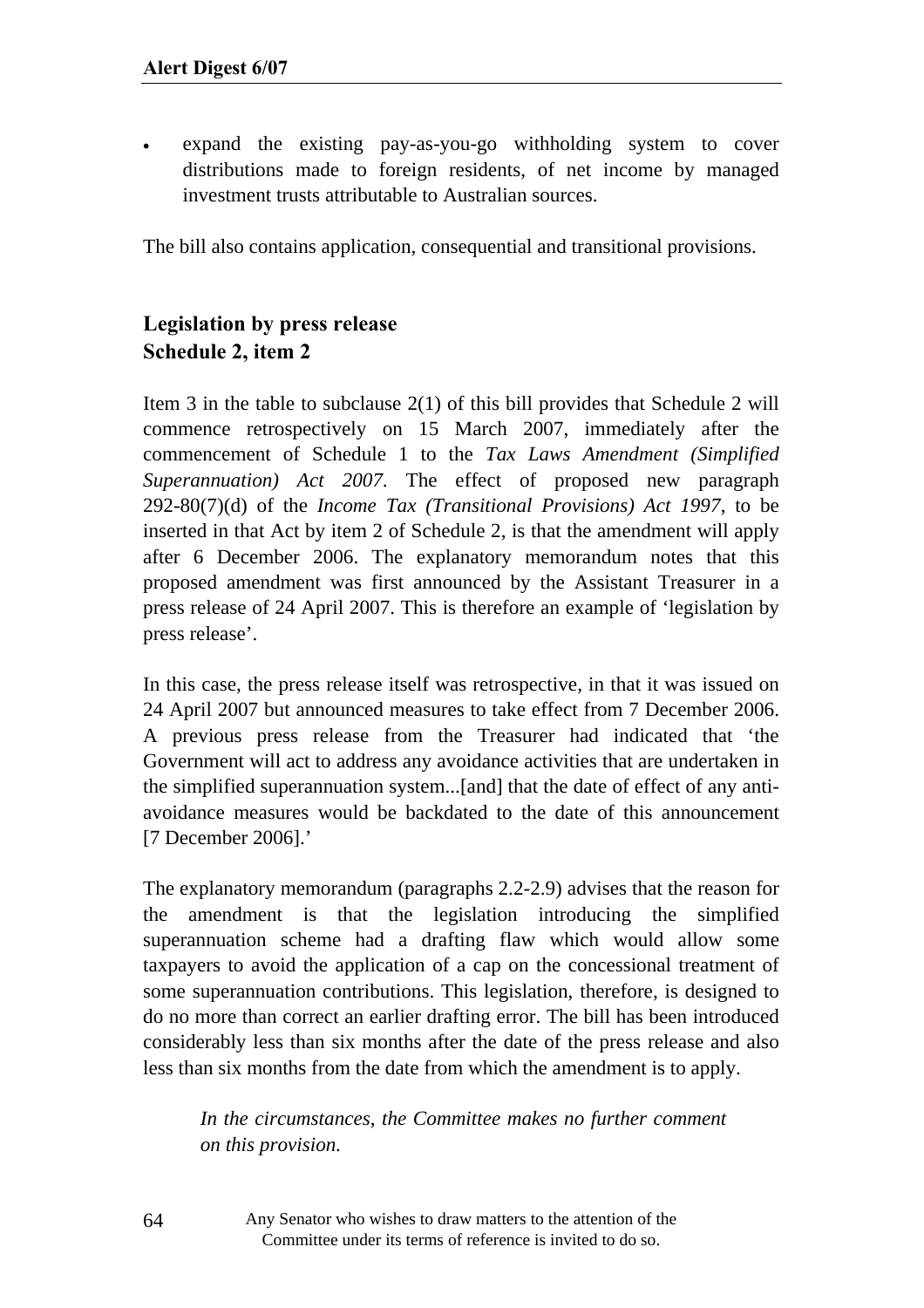## **Retrospective application Schedule 1**

Part 4 of Schedule 1 provides that the amendments made by that Schedule generally apply 'to assessments for the income years in which 1 July 2006 occurred and later income years' but that those amendments which relate to section 109RB of the *Income Tax Assessment Act 1936* apply 'in relation to the 2001-02 income year and later income years'.

As a matter of practice, the Committee draws attention to any bill that seeks to have retrospective impact and will comment adversely where such a bill has a detrimental effect on people. In this instance the explanatory memorandum notes (page 3) that the 'overall cost to revenue of these amendments is unquantifiable but expected to be minimal'.

*In the circumstances, the Committee makes no further comment on this provision.* 

### **Retrospective application Schedule 3**

Subitem 3(1) of Schedule 3 provides that the amendments made by that Schedule apply 'in relation to the 2005-2006 income year and later income years.' As a matter of practice, the Committee draws attention to any bill that seeks to have retrospective impact and will comment adversely where such a bill has a detrimental effect on people. In this instance, the explanatory memorandum notes (page 5) that the 'financial impact of these amendments is unquantifiable, but is expected to be low.'

*In the circumstances, the Committee makes no further comment on this provision.*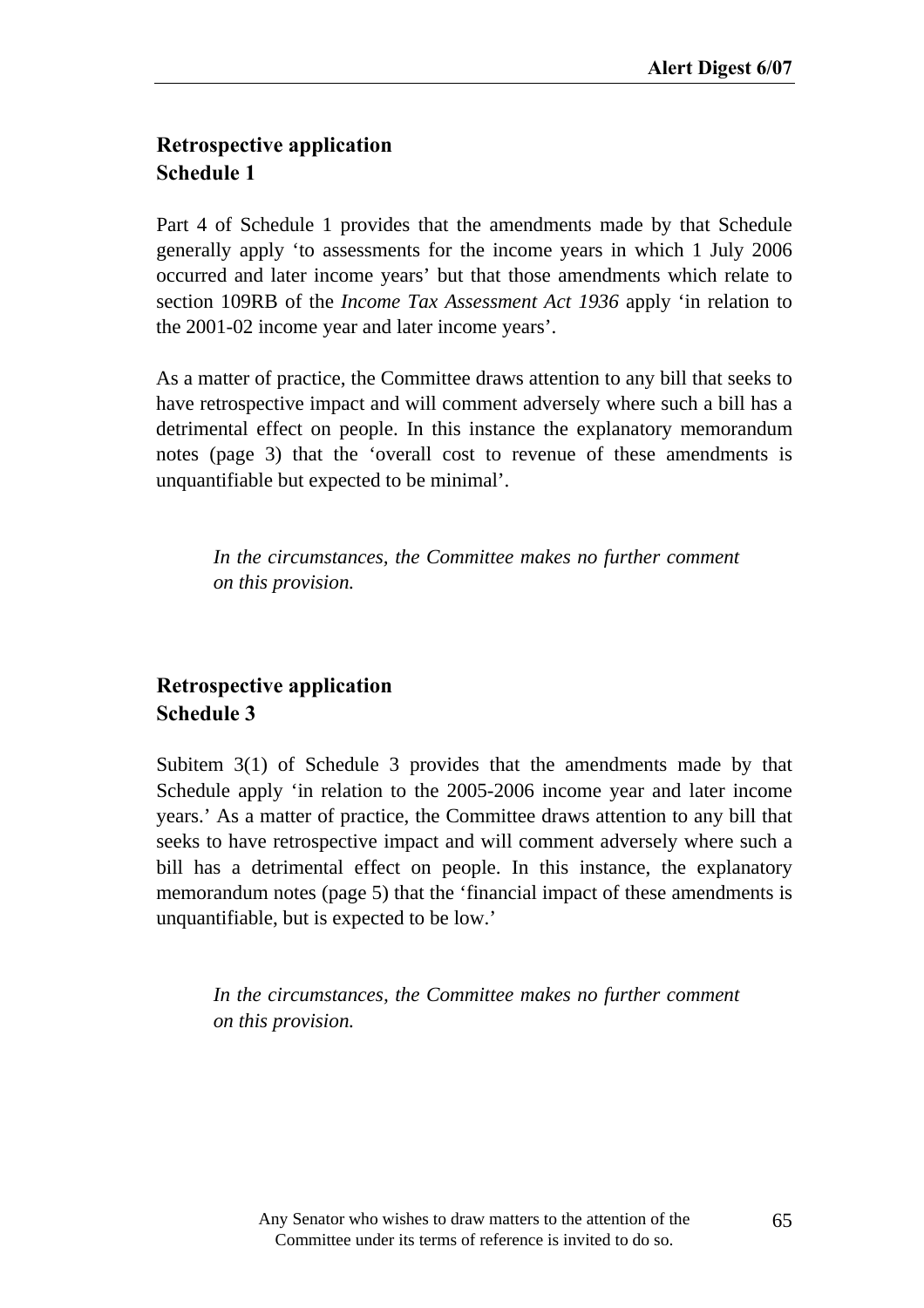## **Retrospective application Schedule 6**

Item 8 of Schedule 6 provides that the amendments made by that Schedule apply from 1 July 2004. As a matter of practice, the Committee draws attention to any bill that seeks to have retrospective impact and will comment adversely where such a bill has a detrimental effect on people. In this instance the explanatory memorandum notes (page 7) that the financial impact of these amendments is 'negligible.'

*In the circumstances, the Committee makes no further comment on this provision.* 

## **Retrospective application Schedule 7**

Item 16 of Schedule 7 provides that the amendments made by that Schedule apply from 7 December 2006, which was the date of the Assistant Treasurer's press release. As a matter of practice, the Committee draws attention to any bill that seeks to have retrospective impact and will comment adversely where such a bill has a detrimental effect on people. However, the explanatory memorandum notes, at page 7, that the amendments correct an unintended broadening of an exemption from interest withholding tax, and that they have no financial impact.

*In the circumstances, the Committee makes no further comment on this provision.*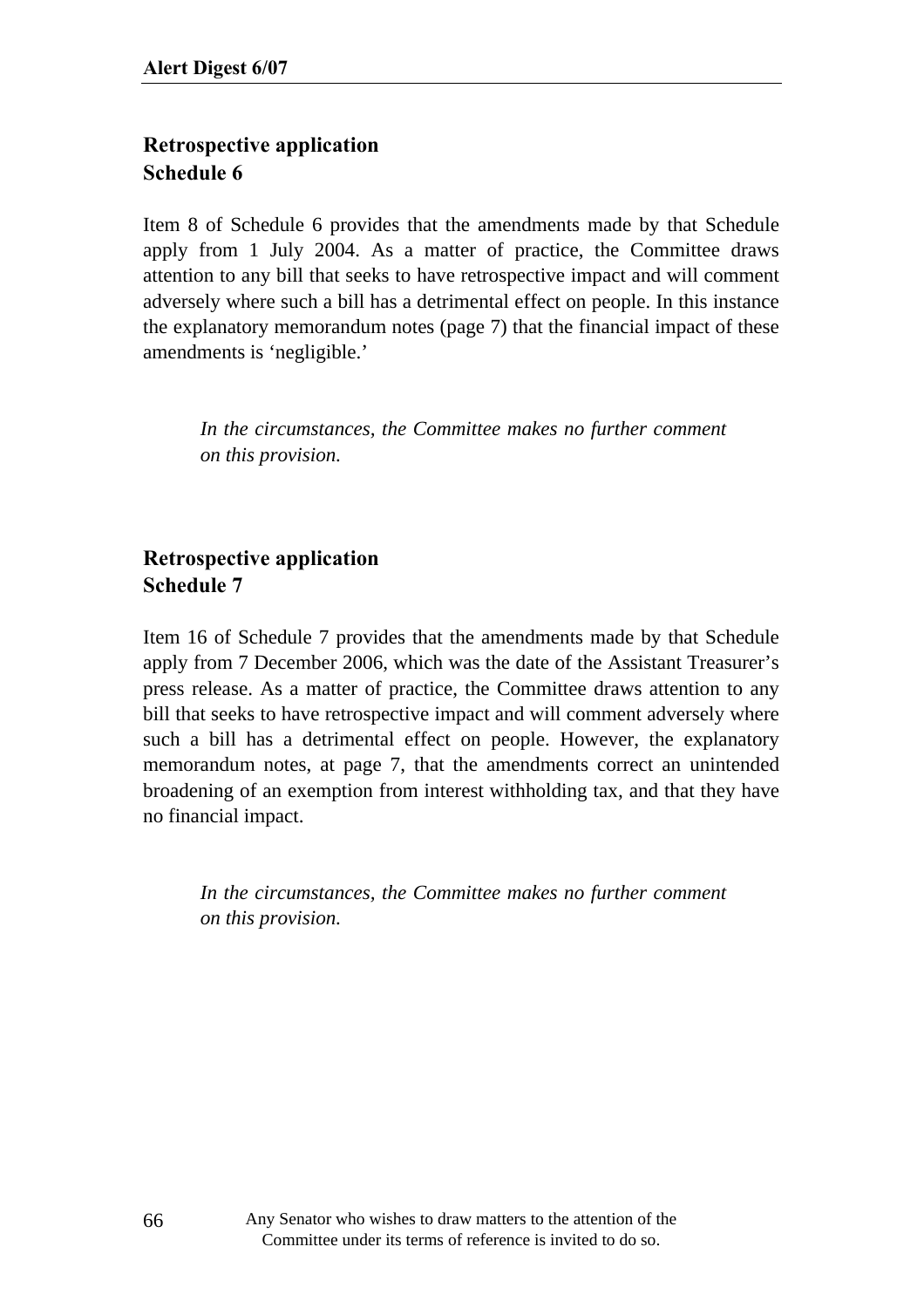### **Retrospective application Schedule 9**

Subitem 30(1) of Schedule 9 provides that most of the amendments made by that Schedule apply 'in relation to income years starting on or after 1 July 2006.' Subitem 30(2) provides that the remaining amendments apply 'in relation to income years starting on or after 1 July 2005.'

As a matter of practice, the Committee draws attention to any bill that seeks to have retrospective impact and will comment adversely where such a bill has a detrimental effect on people. Since the bill has been introduced during the 2006-07 financial year, the majority of these amendments are not retrospective in their effect. In respect of the amendments that apply in relation to income years starting on or after 1 July 2005, the explanatory memorandum notes (page 9) that these amendments 'favour the taxpayer.'

*In the circumstances, the Committee makes no further comment on this provision.*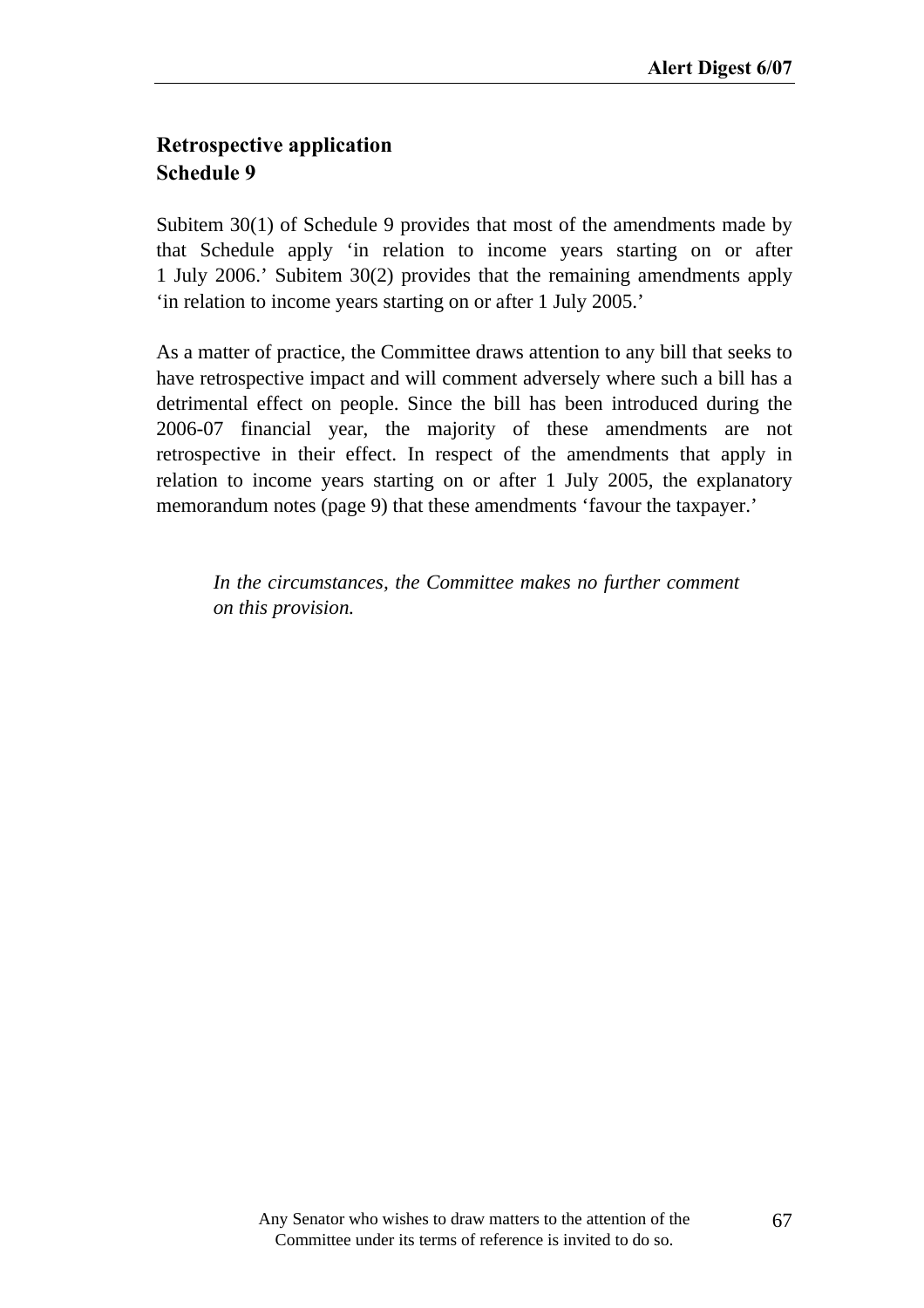# **Tax Laws Amendment (Personal Income Tax Reduction) Bill 2007**

Introduced into the House of Representatives on 10 May 2007 Portfolio: Treasury

### **Background**

This bill amends the *Income Tax Assessment Act 1936* and the *Income Tax Rates Act 1986* to:

- increase the threshold where the 30 per cent marginal tax rate begins to apply, effective 1 July 2007;
- increase the thresholds for the top two marginal tax rates, from 1 July 2008; and
- increase the low income tax offset and the threshold from which it begins to phase out.

The bill also amends the *Medicare Levy Act 1986* to provide for an increase in the income threshold that applies to taxpayers who are eligible for the senior Australians tax offset.

The bill also contains application provisions.

This bill was passed by the Senate on 12 June 2007.

*The Committee has no comment on this bill.*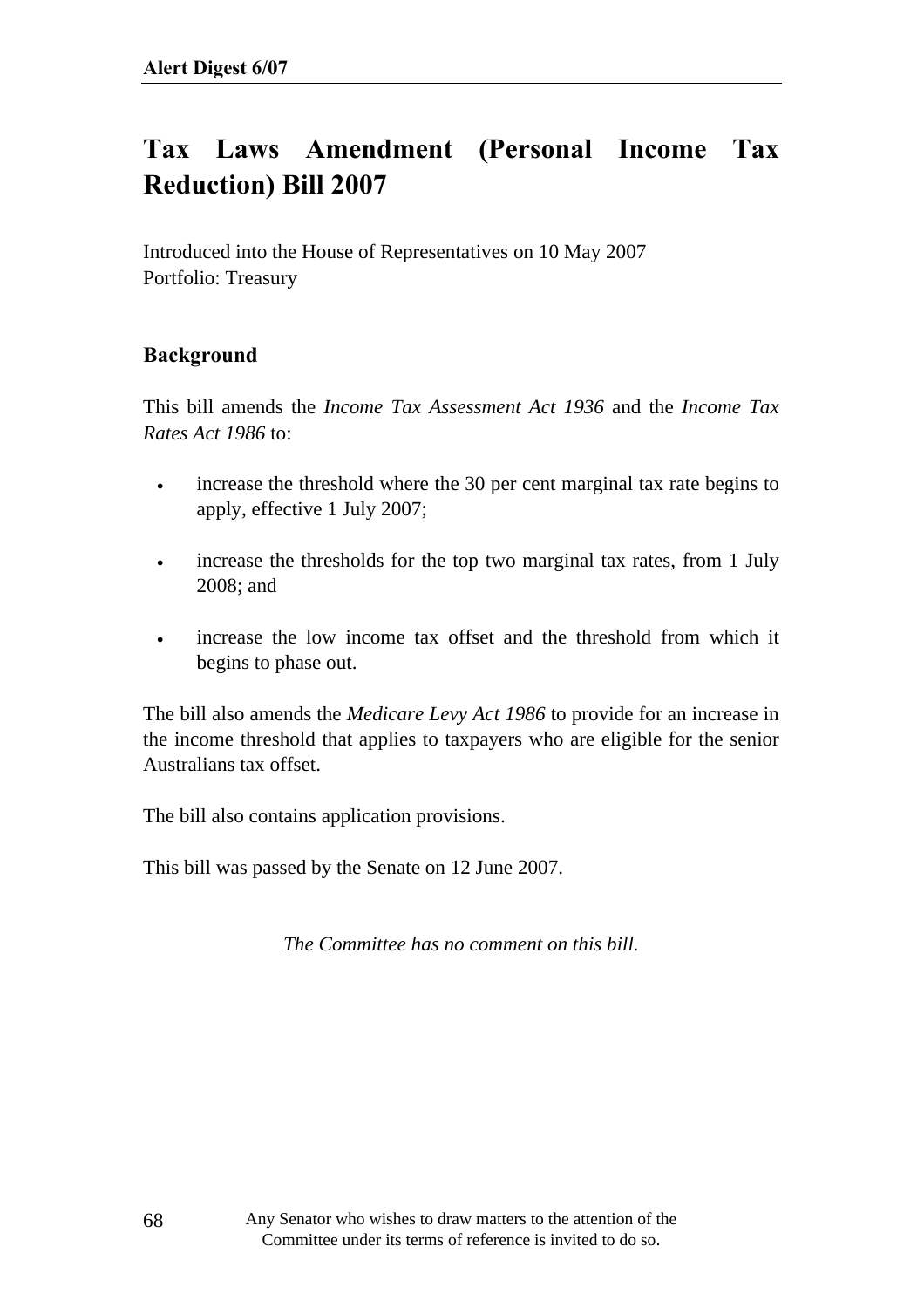# **Tax Laws Amendment (Small Business) Bill 2007**

Introduced into the House of Representatives on 10 May 2007 Portfolio: Treasury

### **Background**

This bill amends the *Income Tax Assessment Act 1997*, the *A New Tax System (Goods and Services Tax) Act 1999*, the *Taxation Administration Act 1953*, the *Income Tax Assessment Act 1936*, the *Income Tax (Transitional Provisions) Act 1997*, the *A New Tax System (Wine Equalisation Tax) Act 1999* and the *Fringe Benefits Tax Assessment Act 1986* to standardise the primary eligibility criterion for the small business tax concessions.

The bill:

- creates a single definition of 'small business entity' for the purpose of accessing small business tax concessions;
- increases the capital gains tax maximum net assets threshold from \$5 million to \$6 million;
- increases the goods and services tax cash accounting threshold from \$1 million to \$2 million;
- removes the \$3 million depreciating assets test from the simplified tax system eligibility requirements; and
- extends the roll-over relief available under the uniform capital allowance system to small business entities that have adopted the simplified depreciation rules.

The bill also contains application, consequential and transitional provisions.

*The Committee has no comment on this bill.*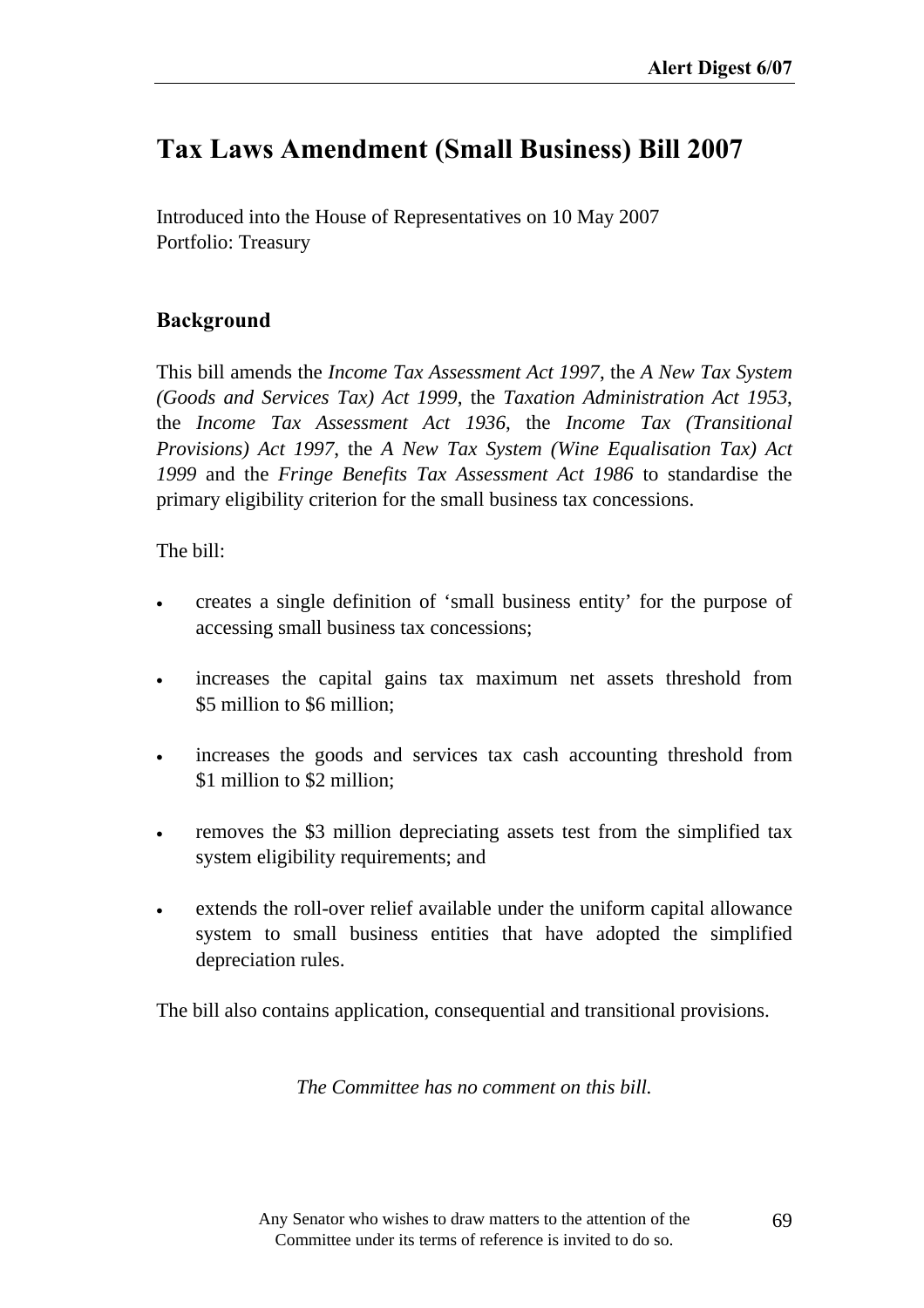# **Trade Practices Amendment (Horticultural Code of Conduct) Bill 2007**

Introduced into the House of Representatives on 21 May 2007 By Mr Katter

#### **Background**

This bill amends the *Trade Practices Act 1974* to regulate the relationship between horticulture growers, traders and retailers.

#### **Explanatory Memorandum**

The Committee notes that this bill, introduced as a private Member's bill, was accompanied by a statement made on presentation of the bill and was introduced without an explanatory memorandum. The consideration of bills by the Committee and by the parliament is assisted if they are accompanied by explanatory memoranda. The Committee recognises, of course, that private Senators and Members do not generally have access to the resources of departments and agencies to assist in the development of such documents. In this context, the Committee notes that the Department of the Senate has developed a set of guidelines to assist Senators with the preparation of private bills and explanatory material, *Preparing Private Senator's Bills, Explanatory Memoranda and Second Reading Speeches: A Guide for Senators*. This guide, which is available from the Clerk Assistant (Procedure) and on the Senate's intranet site, may assist Senators and Members in preparing explanatory memoranda.

*In the circumstances, the Committee makes no further comment on this issue.*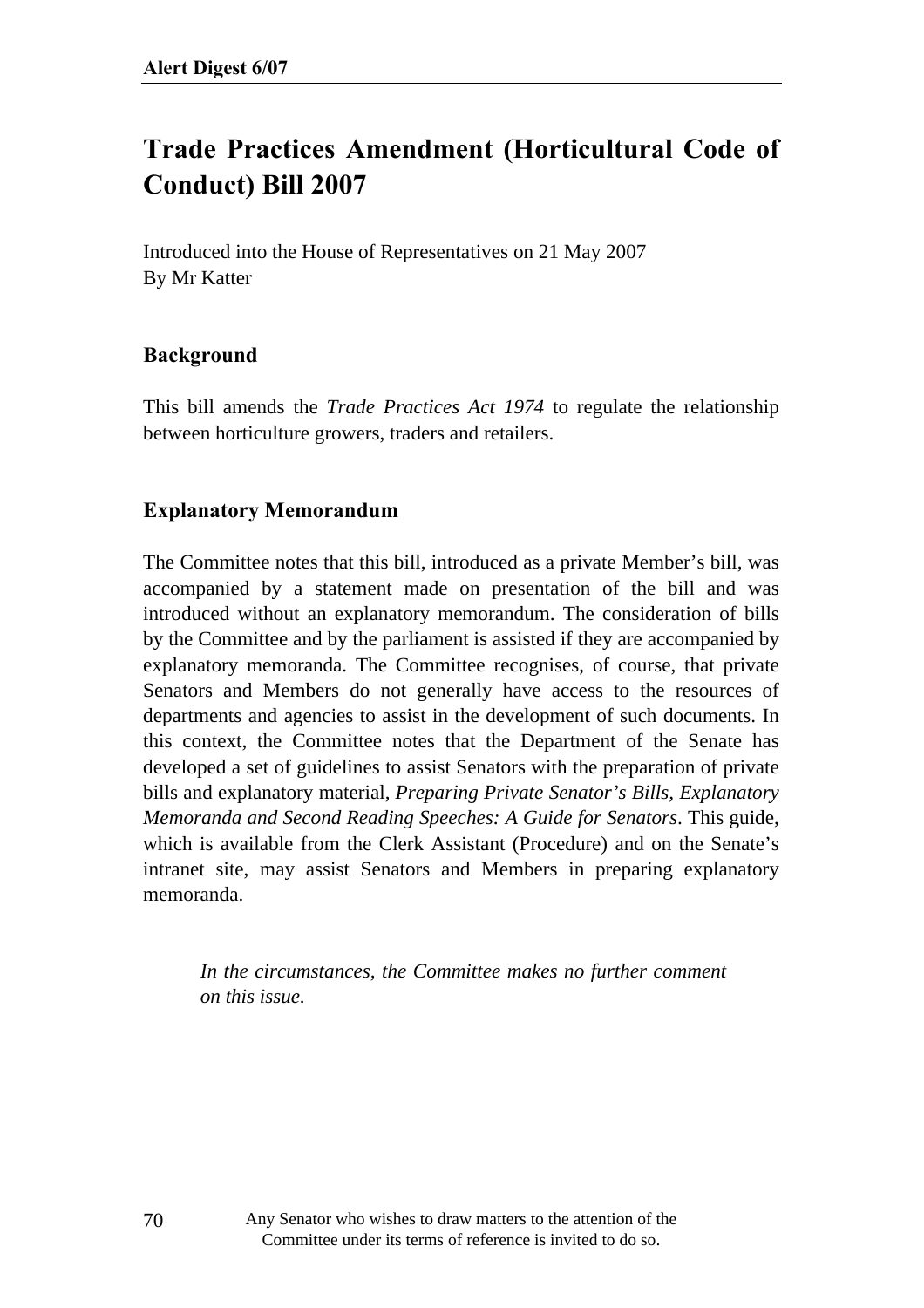# **Workplace Relations Amendment (A Stronger Safety Net) Bill 2007**

Introduced into the House of Representatives on 28 May 2007 Portfolio: Employment and Workplace Relations

### **Background**

This bill amends the *Workplace Relations Act 1996*, the *Coal Mining Industry (Long Service Leave Funding) Act 1992* and the *Financial Management and Accountability Regulations 1997* to establish a fairness test to apply to workplace agreements lodged on or after 7 May 2007 and covering employees earning less than \$75,000 per annum. The bill also establishes two new statutory agencies, the Workplace Authority and the Workplace Ombudsman, and a compliance framework to facilitate the effective operation of the fairness test.

The bill also contains application, consequential and transitional provisions.

Refer also to the Commentary on Amendments to Bills section of this Digest.

### **Legislation by press release Schedule 1, item 1**

Proposed new paragraphs 346E(1)(a) and 346F(1)(a) of the *Workplace Relations Act 1996*, to be inserted by item 1 of Schedule 1, would have the effect that the whole of the new Division 5A of Part 8 of the Act will apply from 7 May 2007. Although there is no direct reference in the explanatory memorandum to the relevance of that date, on 4 May 2007 the Prime Minister issued a press release - *A Stronger Safety Net for Working Australians -* that announced the introduction of the fairness test and indicated that it 'will be applied to all agreements lodged on or after 7 May 2007'. The amendments proposed in Schedule 1 are therefore examples of 'legislation by press release'.

The Committee believes that reliance on Ministerial announcements and the implicit requirement that persons arrange their affairs in accordance with such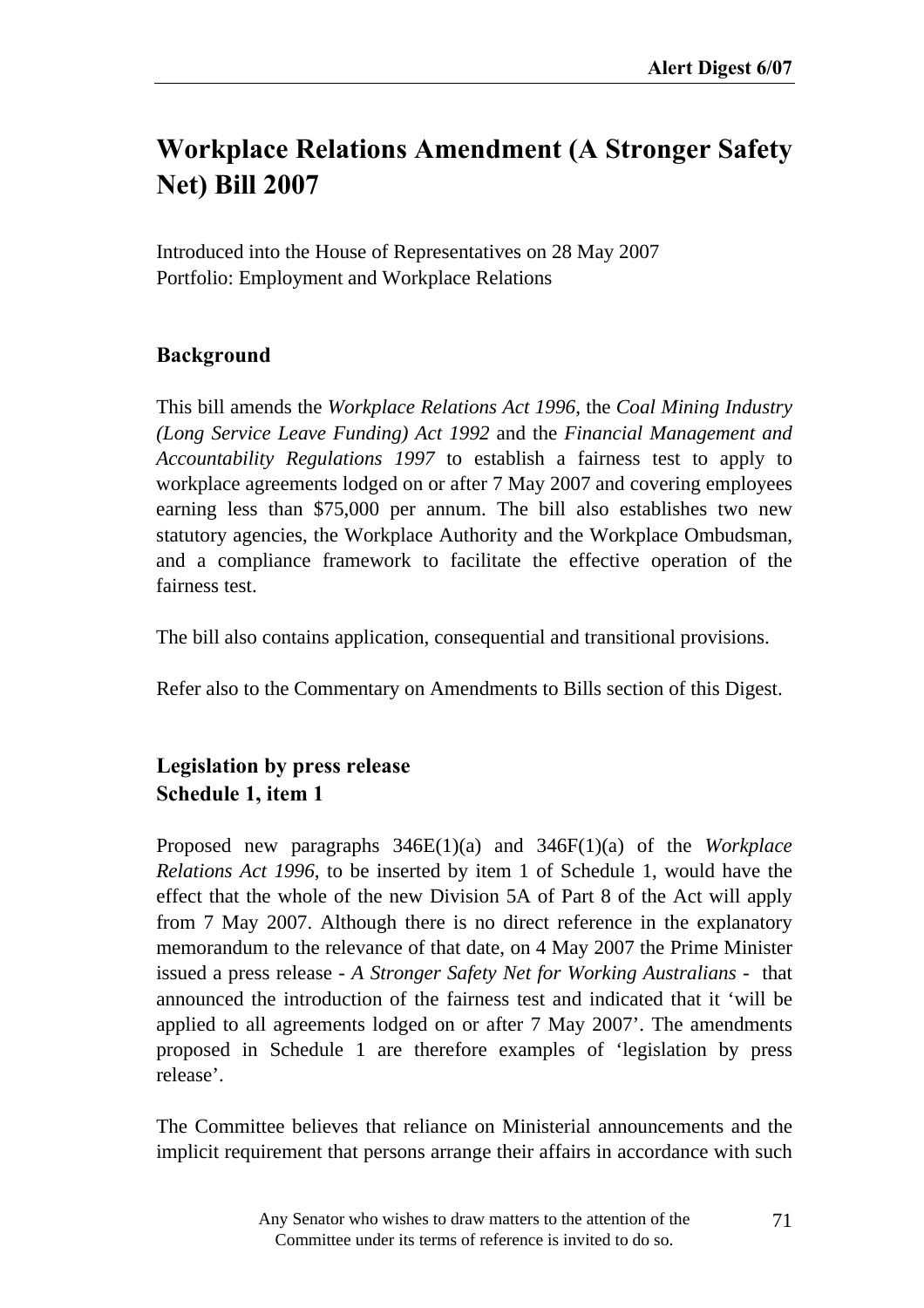announcements, rather than in accordance with the law, tends to undermine the principle that the law is made by Parliament, not by the Executive. Whereas the making of legislation retrospective to the date of its introduction into Parliament may be countenanced as part of the Parliamentary process a similar rationale cannot be advanced for the treatment of Ministerial announcements as de facto legislation. The Committee has, however, been prepared to accept legislation by press release so long as the legislation is introduced within six months of the press release. In this instance, the legislation has been introduced well within the six months and is designed to benefit workers.

*In the circumstances, the Committee makes no further comment on this provision.* 

### **Non-reviewable decisions Schedule 1, item 1**

Proposed new subsections 346E(1) and (2) and 346F(1) and (2) of the *Workplace Relations Act 1996*, to be inserted by item 1 of Schedule 1, would oblige the Workplace Authority Director to determine whether an Australian Workplace Agreement or a collective agreement pass a 'fairness test', as defined in new section 346M of the same Act. It appears that when the Director makes such a decision the agreement is binding on both parties. However, there does not appear to be any provision for a review of that decision, if an employer or an employee is dissatisfied with it.

The Committee consistently draws attention to provisions that exclude review by relevant appeal bodies or otherwise fail to provide for administrative review. The Committee **seeks the Minister's advice** whether the determinations made by the Workplace Authority Director under proposed new subsections 346E(1) and (2) and 346F(1) and (2) should be subject to some form of review.

*Pending the Minister's advice, the Committee draws Senators' attention to the provisions, as they may be considered to make rights, liberties or obligations unduly dependent upon non-*

> Any Senator who wishes to draw matters to the attention of the Committee under its terms of reference is invited to do so.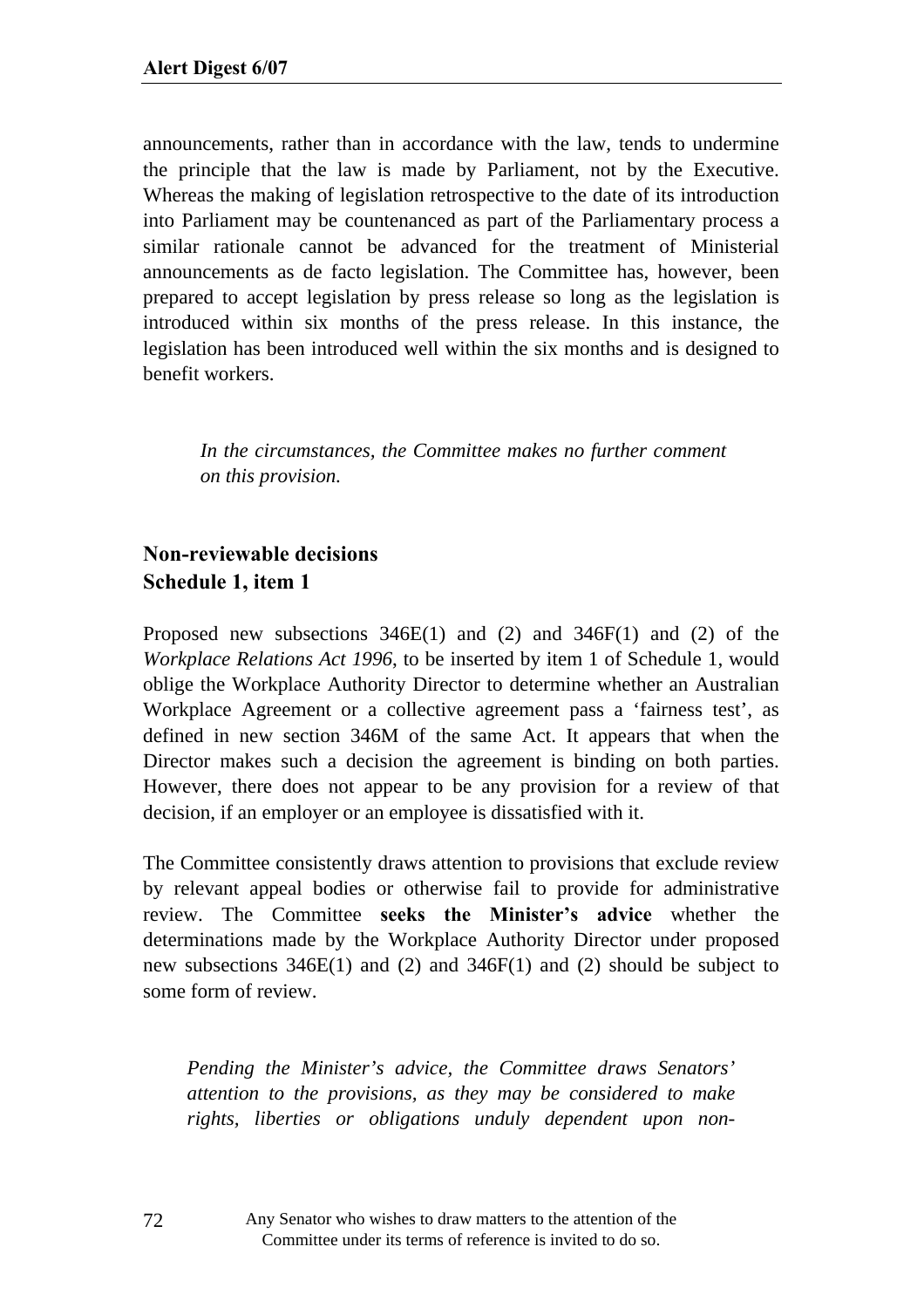*reviewable decisions, in breach of principle 1(a)(iii) of the Committee's terms of reference.* 

#### **Wide delegation of power Schedule 2, item 2**

Proposed new section 153C of the *Workplace Relations Act 1996*, to be inserted by item 2 of Schedule 2, would permit the Workplace Authority Director to delegate to 'a person appointed or employed by the Commonwealth' any of that Director's powers or functions. The Committee has consistently drawn attention to legislation which allows delegations to a relatively large class of persons, with little or no specificity as to their qualifications or attributes. Where such delegations are made, the Committee considers that an explanation of why such broad delegations are considered necessary should be included in the explanatory memorandum.

In this instance the explanatory memorandum (paragraphs 59-60, page 51) seeks to justify this very wide delegation on the ground that the Workplace Authority Director will have very broad functions, and it would therefore be difficult to impose limitations on the width of any delegation. The explanatory memorandum further states that '[t]he Workplace Authority Director would of course be expected to only to (sic) choose delegates suitably qualified to exercise particular powers or functions'.

*In the circumstances, the Committee makes no further comment on this provision.*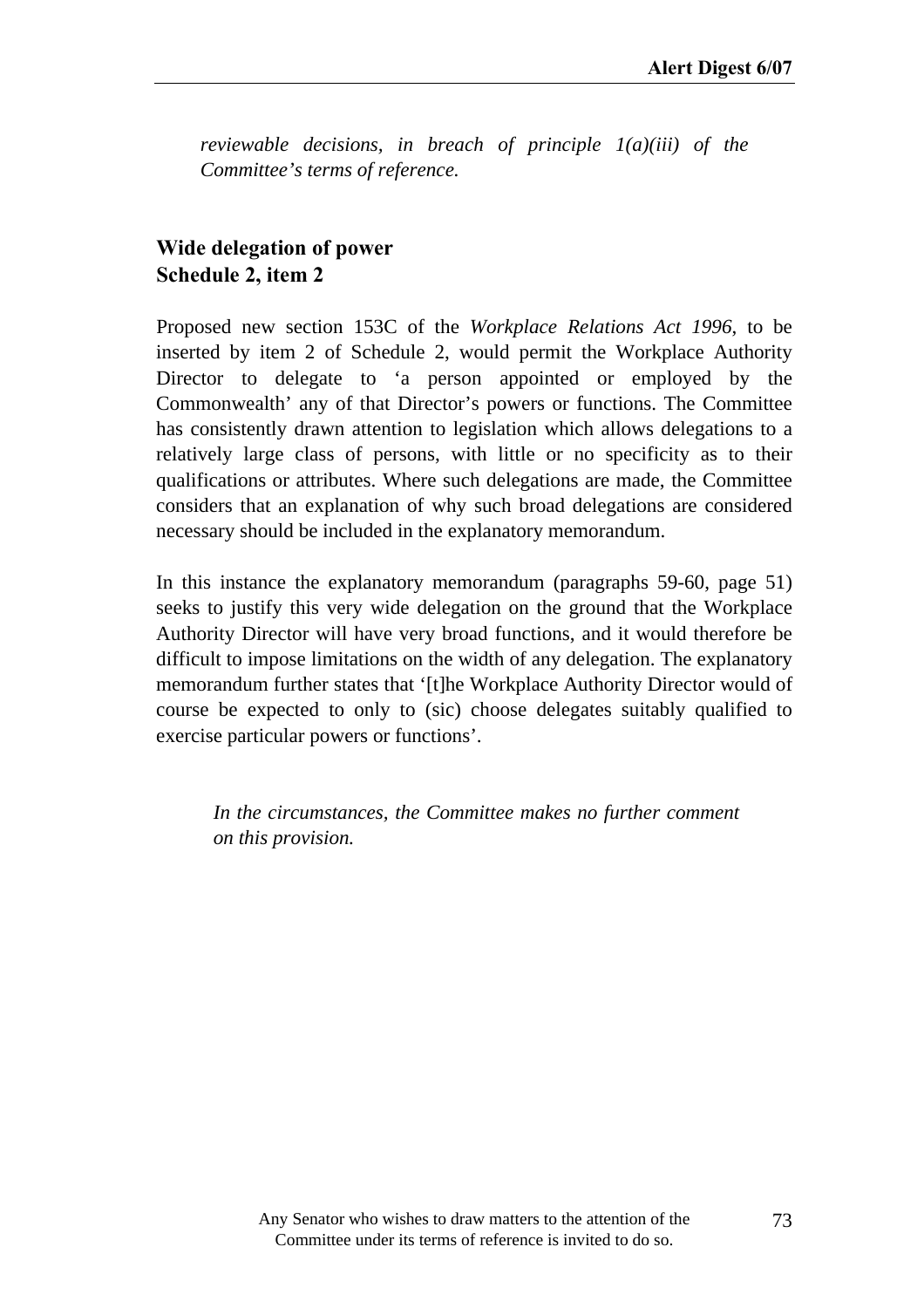# **COMMENTARY ON AMENDMENTS TO BILLS**

# **Governance Review Implementation (Treasury Portfolio Agencies) Bill 2007**

On 10 May 2007 the Senate agreed to 1 amendment to the bill. The amendment raises no issues within the Committee's terms of reference.

# **National Health Amendment (Pharmaceutical Benefits Scheme) Bill 2007**

On 31 May 2007 the House of Representatives agreed to 21 amendments to the bill, none of which raise issues within the Committee's terms of reference.

# **Workplace Relations Amendment (A Stronger Safety Net) Bill 2007**

On 30 May 2007 the House of Representatives agreed to four amendments to the bill, none of which raise issues within the Committee's terms of reference.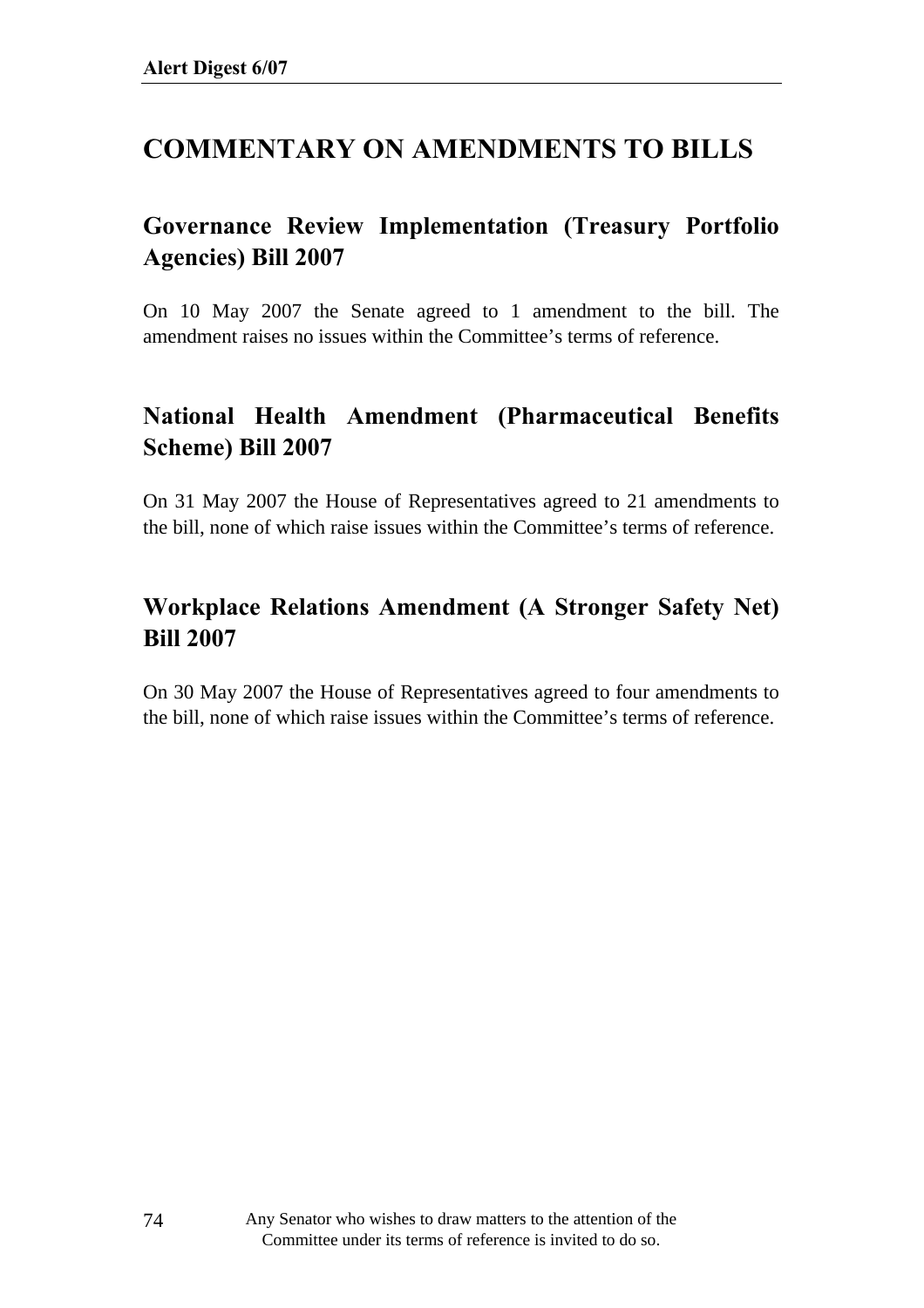# **SCRUTINY OF STANDING APPROPRIATIONS**

The Committee has determined that, as part of its standard procedures for reporting on bills, it should draw senators' attention to the presence in bills of standing appropriations. It will do so under provisions  $1(a)(iv)$  and (v) of its terms of reference, which require the Committee to report on whether bills:

- (iv) inappropriately delegate legislative powers; or
- (v) insufficiently subject the exercise of legislative power to parliamentary scrutiny.

Further details of the Committee's approach to scrutiny of standing appropriations are set out in the Committee's *Fourteenth Report of 2005*. The following is a list of the bills containing standing appropriations that have been introduced since the beginning of the 41<sup>st</sup> Parliament.

| $*$ Indicates |                                                                               |
|---------------|-------------------------------------------------------------------------------|
| passed by     | <b>Bills and Clauses</b>                                                      |
| <b>Senate</b> |                                                                               |
| ∗             | Aged Care (Bond Security) Bill 2005 – clause 17                               |
|               | <b>Agricultural and Veterinary Chemicals (Administration) Amendment</b>       |
|               | Bill 2007 – Schedule 1, item 52, section 58 (CRF appropriated by virtue of    |
|               | section 21 of the Financial Management and Accountability Act 1997)           |
|               | <b>Agriculture, Fisheries and Forestry Legislation Amendment (2007</b>        |
|               | Measures No. 1) Bill 2007 - Schedule 1, item 18, subsections 64C(2) and       |
|               | 64D(2)                                                                        |
| $\star$       | <b>Appropriation (Regional Telecommunications Services) Bill 2005-2006</b>    |
|               | $-$ clause 13                                                                 |
| $\star$       | <b>Asbestos-related Claims (Management of Commonwealth Liabilities)</b>       |
|               | Bill $2005$ – subclause $8(2)$                                                |
| $\star$       | <b>Asbestos-related Claims (Management of Commonwealth Liabilities)</b>       |
|               | (Consequential and Transitional Provisions) Bill $2005$ – subclause $5(3)$    |
| ∗             | <b>Australian Participants in British Nuclear Tests (Treatment) Bill 2006</b> |
|               | - clause 49                                                                   |
| $\star$       | <b>Australian Technical Colleges (Flexibility in Achieving Australia's</b>    |
|               | Skills Needs) Bill 2005 - clause 23                                           |
| ∗             | <b>Australian Trade Commission Legislation Amendment Bill 2006 -</b>          |
|               | Schedule 4, item 16                                                           |

### **Bills introduced with standing appropriation clauses - 41st Parliament**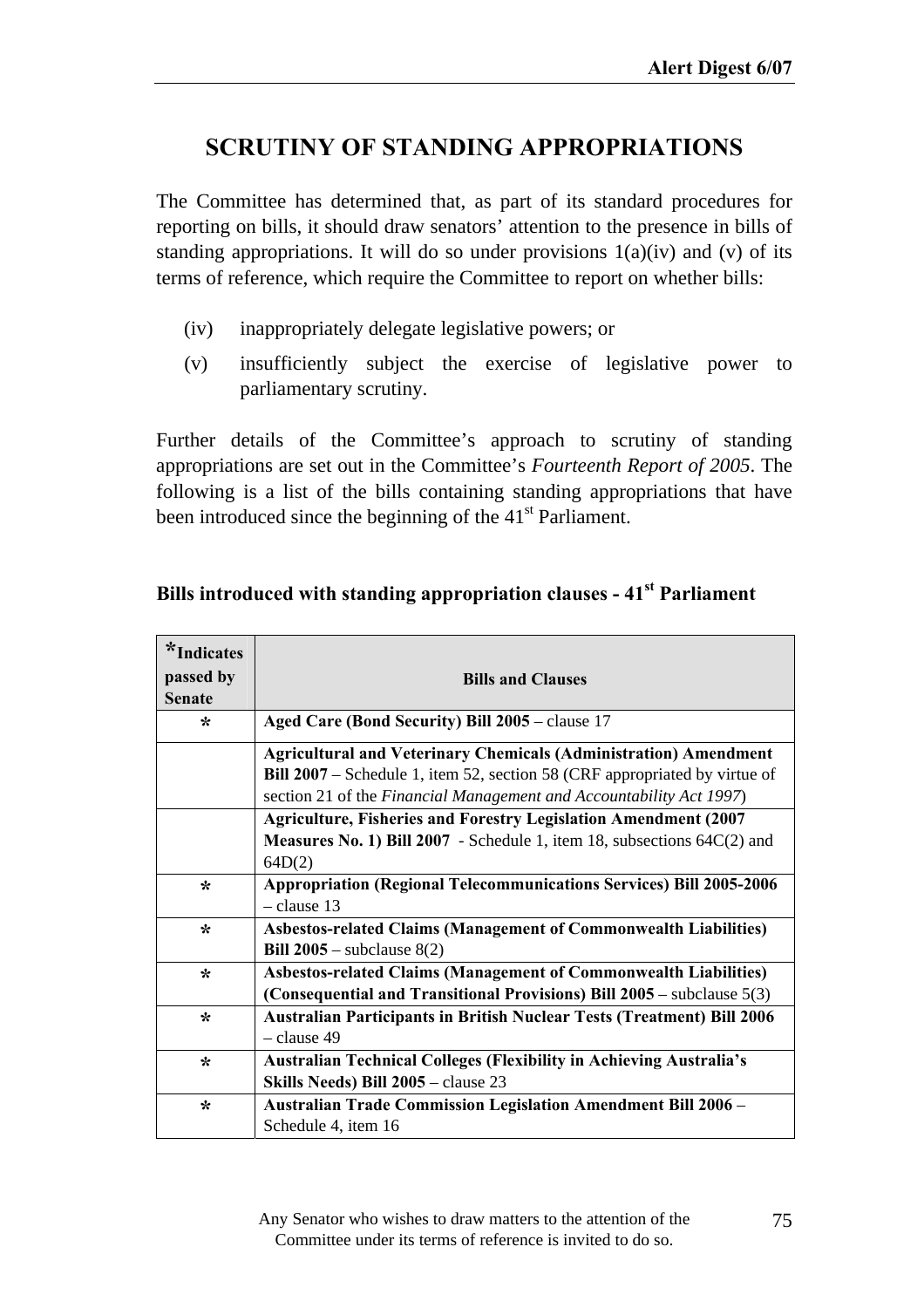| <b>Child Support Legislation Amendment (Reform of the Child Support</b><br><b>Scheme—Initial Measures) Bill 2006</b> – Schedule 5, subitem $20(3)$<br><b>Federal Magistrates Amendment (Disability and Death Benefits) Bill</b> |
|---------------------------------------------------------------------------------------------------------------------------------------------------------------------------------------------------------------------------------|
|                                                                                                                                                                                                                                 |
|                                                                                                                                                                                                                                 |
|                                                                                                                                                                                                                                 |
| Financial Framework Legislation Amendment Bill 2004 - Schedule 1,                                                                                                                                                               |
| item 397, paragraphs $124(1)(b)$ and (c) and item 422, subsection $235(2)$                                                                                                                                                      |
|                                                                                                                                                                                                                                 |
| [also Schedule 1, items 58, 63, 82, 86, 95, 99, 114, 135, 136, 145, 153, 164,                                                                                                                                                   |
| 169, 182, 197, 205, 218, 261, 293, 317, 324, 370, 419, 437, 448, 484 and                                                                                                                                                        |
| 493 – CRF appropriated by virtue of section 21 of the Financial                                                                                                                                                                 |
|                                                                                                                                                                                                                                 |
| <b>Forestry Marketing and Research and Development Services Bill 2007</b>                                                                                                                                                       |
| <b>Forestry Marketing and Research and Development Services</b>                                                                                                                                                                 |
| (Transitional and consequential Provisions) Bill 2007 – Schedule 1,                                                                                                                                                             |
|                                                                                                                                                                                                                                 |
| <b>Future Fund Bill 2006 – CRF</b> appropriated by virtue of section 21 of the                                                                                                                                                  |
|                                                                                                                                                                                                                                 |
| <b>Governance Review Implementation (Treasury Portfolio Agencies) Bill</b>                                                                                                                                                      |
| 2007 – Schedule 1, items 12 and 63 (CRF appropriated by virtue of section                                                                                                                                                       |
| 21 of the Financial Management and Accountability Act 1997) and                                                                                                                                                                 |
|                                                                                                                                                                                                                                 |
| Great Barrier Reef Marine Park Amendment Bill 2007 - Schedule 1,                                                                                                                                                                |
| item 29 (CRF appropriated by virtue of section 28 of the Financial                                                                                                                                                              |
| Management and Accountability Act 1997), Schedule 1, item 32 (CRF                                                                                                                                                               |
| appropriated by virtue of section 21 of the Financial Management and                                                                                                                                                            |
|                                                                                                                                                                                                                                 |
| <b>Housing Loans Insurance Corporation (Transfer of Assets and</b>                                                                                                                                                              |
|                                                                                                                                                                                                                                 |
| <b>Housing Loans Insurance Corporation (Transfer of Pre-transfer</b>                                                                                                                                                            |
| Human Services Legislation Amendment Bill 2005 - Schedule 2, subitem                                                                                                                                                            |
|                                                                                                                                                                                                                                 |
| <b>Indigenous Education (Targeted Assistance) Amendment Bill 2004 -</b>                                                                                                                                                         |
|                                                                                                                                                                                                                                 |
|                                                                                                                                                                                                                                 |
| Migration Amendment (Designated Unauthorised Arrivals) Bill 2006 -                                                                                                                                                              |
|                                                                                                                                                                                                                                 |
| National Water Commission Bill 2004 – CRF appropriated by virtue of                                                                                                                                                             |
| section 21 of the Financial Management and Accountability Act 1997                                                                                                                                                              |
|                                                                                                                                                                                                                                 |
| Plant Health Australia (Plant Industries) Funding Amendment Bill                                                                                                                                                                |
|                                                                                                                                                                                                                                 |
| Private Health Insurance Bill 2006 - clause 282-40 and subclause 318-5                                                                                                                                                          |
|                                                                                                                                                                                                                                 |

Any Senator who wishes to draw matters to the attention of the Committee under its terms of reference is invited to do so.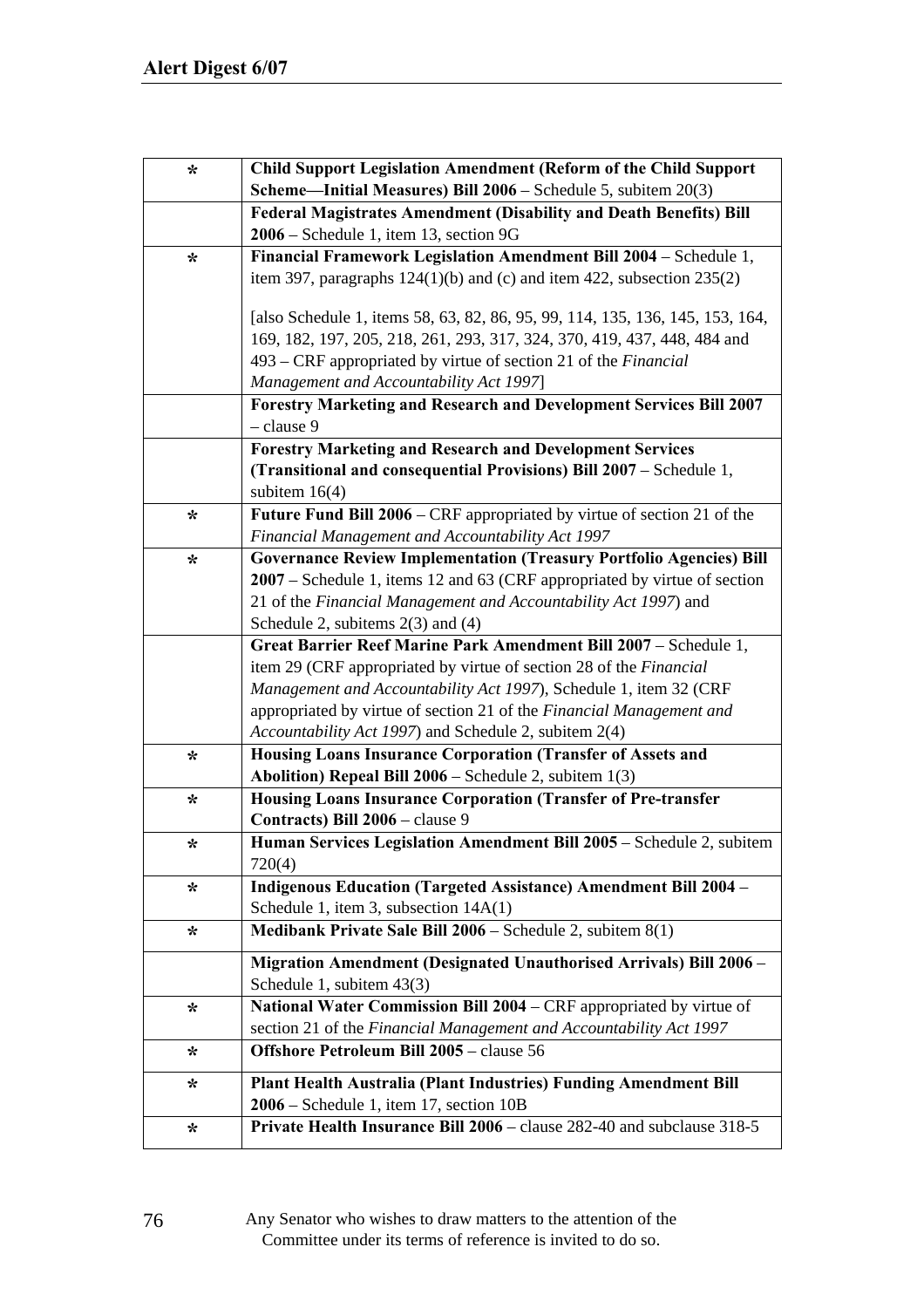| $\star$ | <b>Private Health Insurance (Transitional Provisions and Consequential</b> |
|---------|----------------------------------------------------------------------------|
|         | <b>Amendments) Bill 2006</b> – subclause $39(2)$                           |
| $\star$ | Schools Assistance (Learning Together-Achievement Through Choice           |
|         | and Opportunity) Bill $2004$ – clause 133                                  |
| $\star$ | Skilling Australia's Workforce Bill 2005 - clause 40                       |
| $\star$ | <b>Social Security and Veterans' Entitlements Legislation Amendment</b>    |
|         | (One-off Payments to Increase Assistance for Older Australians and         |
|         | Carers and Other Measures) Bill $2006$ – Schedule 4, subitem $1(4)$        |
| $\star$ | Social Security and Veterans' Affairs Legislation amendment (One-off       |
|         | Payments and Other 2007 Budget Measures) Bill 2007 - Schedule 2,           |
|         | subitems $1(4)$ and $2(4)$ and Schedule 4, subitem $1(4)$                  |
| $\star$ | <b>Superannuation Bill 2005</b> – subclause $29(4)$                        |
| $\star$ | Superannuation (Consequential Amendments) Bill 2005 - Schedule 5,          |
|         | item 1, subsection 4AA(5) and Schedule 6, item 1, subsection 12A(5)        |
| $\ast$  | <b>Telecommunications Legislation Amendment (Future Proofing and</b>       |
|         | Other Measures) Bill 2005 - Schedule 1, item 1, subsections 158ZO(4),      |
|         | $158ZP(7)$ and $158ZQ(5)$ and Schedule 3, item 1, subsection $136C(4)$     |
| $\star$ | <b>Textile Clothing and Footwear Strategic Investment Program</b>          |
|         | Amendment (Post-2005 Scheme) Bill 2004 - Schedule 1, item 12, section      |
|         | 37ZH and subsection 37ZJ(3)                                                |
| $\star$ | Water Efficiency Labelling and Standards Bill 2004 - CRF appropriated      |
|         | by virtue of section 21 of the Financial Management and Accountability Act |
|         | 1997                                                                       |

# **Other relevant appropriation clauses**

| $*$ Indicates<br>Passed by<br><b>Senate</b> | <b>Bills and Clauses</b>                                                           |
|---------------------------------------------|------------------------------------------------------------------------------------|
| $\star$                                     | <b>AusLink (National Land Transport–Consequential and Transitional</b>             |
|                                             | <b>Provisions) Bill 2004</b> – Schedule 2, item 3: special appropriation clause –  |
|                                             | for a finite amount and a finite period of time.                                   |
| $\star$                                     | <b>Social Security Legislation Amendment (One-off Payments for Carers)</b>         |
|                                             | <b>Bill 2005</b> – Schedule 2, item 1: special appropriation clause – for a finite |
|                                             | period of time (i.e. for circumstances arising in a particular financial year).    |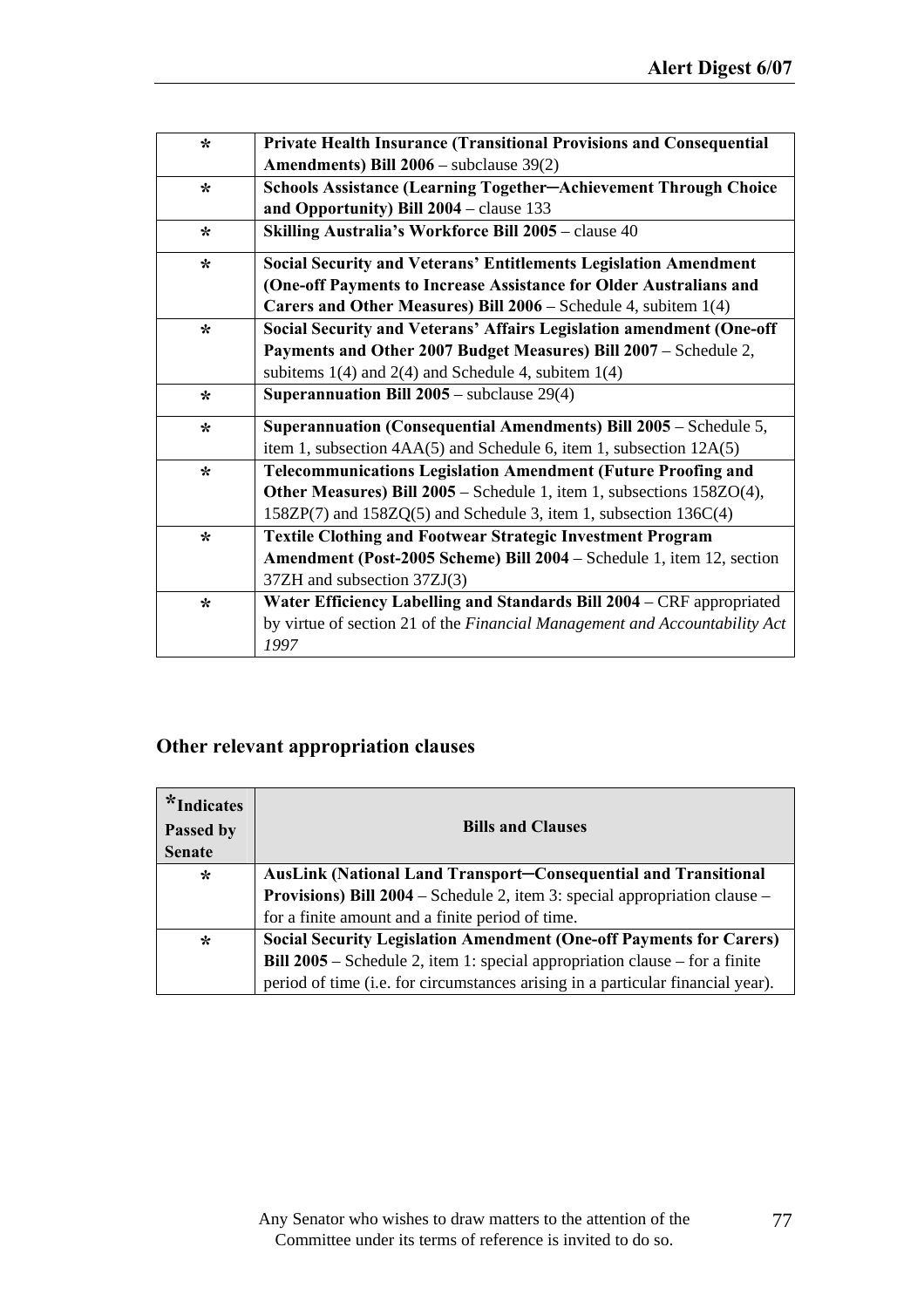#### **STANDING COMMITTEE FOR THE SCRUTINY OF BILLS**

#### **INDEX OF BILLS COMMENTED ON AND MINISTERIAL RESPONSES SOUGHT/RECEIVED - 2006/2007**

**\_\_\_\_\_\_\_\_\_\_\_\_\_\_\_\_\_\_\_\_\_\_\_\_\_\_\_\_\_\_\_\_\_\_\_\_\_\_\_\_\_\_\_\_\_\_\_\_\_\_\_\_\_\_\_\_\_\_\_\_\_\_\_\_\_\_\_\_\_\_\_\_\_\_\_\_\_\_\_\_\_\_\_\_\_\_\_\_\_\_\_\_\_\_\_\_\_\_\_\_\_\_\_\_\_\_\_\_\_\_\_\_\_\_\_\_\_\_\_\_\_\_\_\_\_\_\_\_\_\_\_\_\_\_\_\_\_\_\_\_\_\_\_\_** 

| <b>NAME OF BILL</b>                                                                               | <b>ALERT DIGEST</b>      | <b>INTRODUCED</b><br><b>HOUSE</b><br><b>SENATE</b> |          | <b>MINISTER</b>                        | <b>RESPONSE</b><br><b>SOUGHT RECEIVED</b> |                    | <b>REPORT</b><br><b>NUMBER</b> |  |  |  |  |
|---------------------------------------------------------------------------------------------------|--------------------------|----------------------------------------------------|----------|----------------------------------------|-------------------------------------------|--------------------|--------------------------------|--|--|--|--|
| <b>Bills dealt with in 2006</b>                                                                   |                          |                                                    |          |                                        |                                           |                    |                                |  |  |  |  |
| Airspace Bill 2006                                                                                | 15(6.12.06)<br>1(7.2.07) | 29.11.06                                           | 6.2.06   | <b>Transport and Regional Services</b> | 7.12.06<br>8.2.07                         | 26.2.07<br>26.2.07 | 2(28.2.07)<br>2(28.2.07)       |  |  |  |  |
| Australian Energy Market Amendment<br>(Gas Legislation) Bill 2006                                 | 15(6.12.06)              | 29.11.06                                           | 22.3.07  | Industry, Tourism and Resources        | 7.12.06                                   | 6.2.07             | 1(7.2.07)                      |  |  |  |  |
| Australian Participants in British<br>Nuclear Tests (Treatment) Bill 2006                         | 11(11.10.06)             | 14.9.06                                            | 12.10.06 | Veterans' Affairs                      | 12.10.06                                  | 7.2.07             | 2(28.2.07)                     |  |  |  |  |
| Copyright Amendment Act 2006                                                                      | 13(8.11.06)              | 19.10.06                                           | 1.12.06  | Attorney-General                       | $-\!$ $\!-$                               | 29.1.07            | 1(7.2.07)                      |  |  |  |  |
| <b>Fuel Quality Standards (Renewable</b><br>Content of Motor Vehicle Fuel)<br>Amendment Bill 2006 | 10(13.9.06)              | 4.9.06                                             | $- -$    | Mr Katter                              | 14.9.06                                   | $-\!$              | <b>RNP</b>                     |  |  |  |  |
| <b>Trade Practices Legislation Amendment</b><br><b>Bill 2006</b>                                  | 7(9.8.06)                | 19.6.06                                            | $--$     | Mr Katter                              | 10.8.06                                   | $- -$              | <b>RNP</b>                     |  |  |  |  |
| <b>Bills dealt with in 2007</b>                                                                   |                          |                                                    |          |                                        |                                           |                    |                                |  |  |  |  |
| <b>ACIS Administration Amendment</b><br>(Unearned Credit Liability) Bill 2007                     | 2(28.2.07)               | 7.2.07                                             | 26.2.07  | Industry, Tourism and Resources        | 1.3.07                                    | 20.3.07            | 3(21.3.07)                     |  |  |  |  |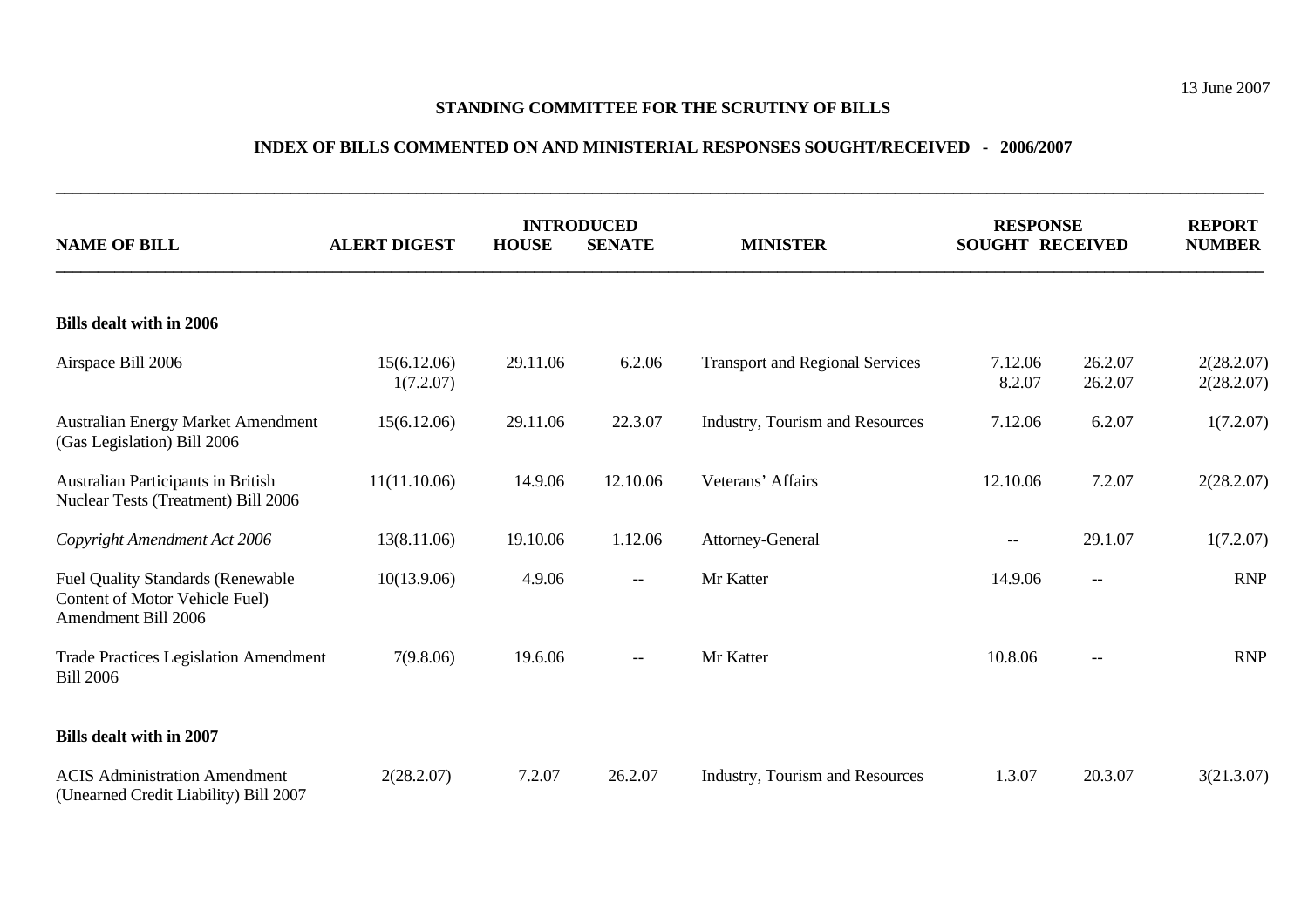|                                                                                                                                                 |                     | <b>INTRODUCED</b> |                     |                                                        | <b>RESPONSE</b>  |                    | <b>REPORT</b>            |
|-------------------------------------------------------------------------------------------------------------------------------------------------|---------------------|-------------------|---------------------|--------------------------------------------------------|------------------|--------------------|--------------------------|
| <b>NAME OF BILL</b>                                                                                                                             | <b>ALERT DIGEST</b> |                   | <b>HOUSE SENATE</b> | <b>MINISTER</b>                                        | <b>SOUGHT</b>    | <b>RECEIVED</b>    | <b>NUMBER</b>            |
| Aged Care Amendment (Residential<br>Care) Bill 2007                                                                                             | 4(28.3.07)          | 21.3.07           |                     | Ageing                                                 | 29.3.07          | 8.5.07             | 5(9.5.07)                |
| Airport Development and Aviation<br>Noise Ombudsman Bill 2007                                                                                   | 2(28.2.07)          | 12.2.07           |                     | Mr Georganas                                           | 1.3.07           | 21.3.07            | 4(28.3.07)               |
| Anti-Money Laundering and Counter-<br><b>Terrorism Financing Amendment</b><br><b>Bill 2007</b>                                                  | 2(28.2.07)          | 15.2.07           | 1.3.07              | <b>Justice and Customs</b>                             | 1.3.07           | 16.3.07            | 3(21.3.07)               |
| <b>Aviation Transport Security Amendment</b><br>(Additional Screening Measures) Bill 2007                                                       | 2(28.2.07)          | 14.2.07           | 1.3.07              | <b>Transport and Regional Services</b>                 | 1.3.07           | 16.3.07            | 3(21.3.07)               |
| <b>Bankruptcy Legislation Amendment</b><br>(Debt Agreements) Bill 2007                                                                          | 2(28.2.07)          | 15.2.07           | 20.3.07             | Attorney-General                                       | 1.3.07           | 15.3.07            | 3(21.3.07)               |
| <b>Bankruptcy Legislation Amendment</b><br>(Superannuation Contributions) Bill 2006                                                             | 1(7.2.07)           | 1.3.07            | 6.12.06             | Attorney-General                                       | 8.2.07           | 26.2.07            | 2(28.2.07)               |
| <b>Broadcasting Legislation Amendment</b><br>(Digital Radio) Bill 2007                                                                          | 5(9.5.07)           | 28.3.07           | 9.5.07              | Communications, Information<br>Technology and the Arts | 10.5.07          |                    |                          |
| Classification (Publications, Films and<br>Computer Games) Amendment Bill 2006                                                                  | 1(7.2.07)           | 7.12.06           | 8.2.07              | Attorney-General                                       | 8.2.07           | 26.2.07            | 2(28.2.07)               |
| <b>Education Services for Overseas Students</b><br>Legislation Amendment Bill 2007                                                              | 4(28.3.07)          | 22.3.07           | 9.5.07              | Education, Science and Training                        | 29.3.07          | 26.4.07            | 5(9.5.07)                |
| <b>Employment and Workplace Relations</b><br>Legislation (Welfare to Work and<br><b>Vocational Rehabilitation Services)</b><br><b>Bill 2006</b> | 1(7.2.07)           | 7.12.06           | 27.2.07             | <b>Employment and Workplace Relations</b>              | 8.2.07<br>1.3.07 | 22.2.07<br>15.3.07 | 2(28.2.07)<br>3(21.3.07) |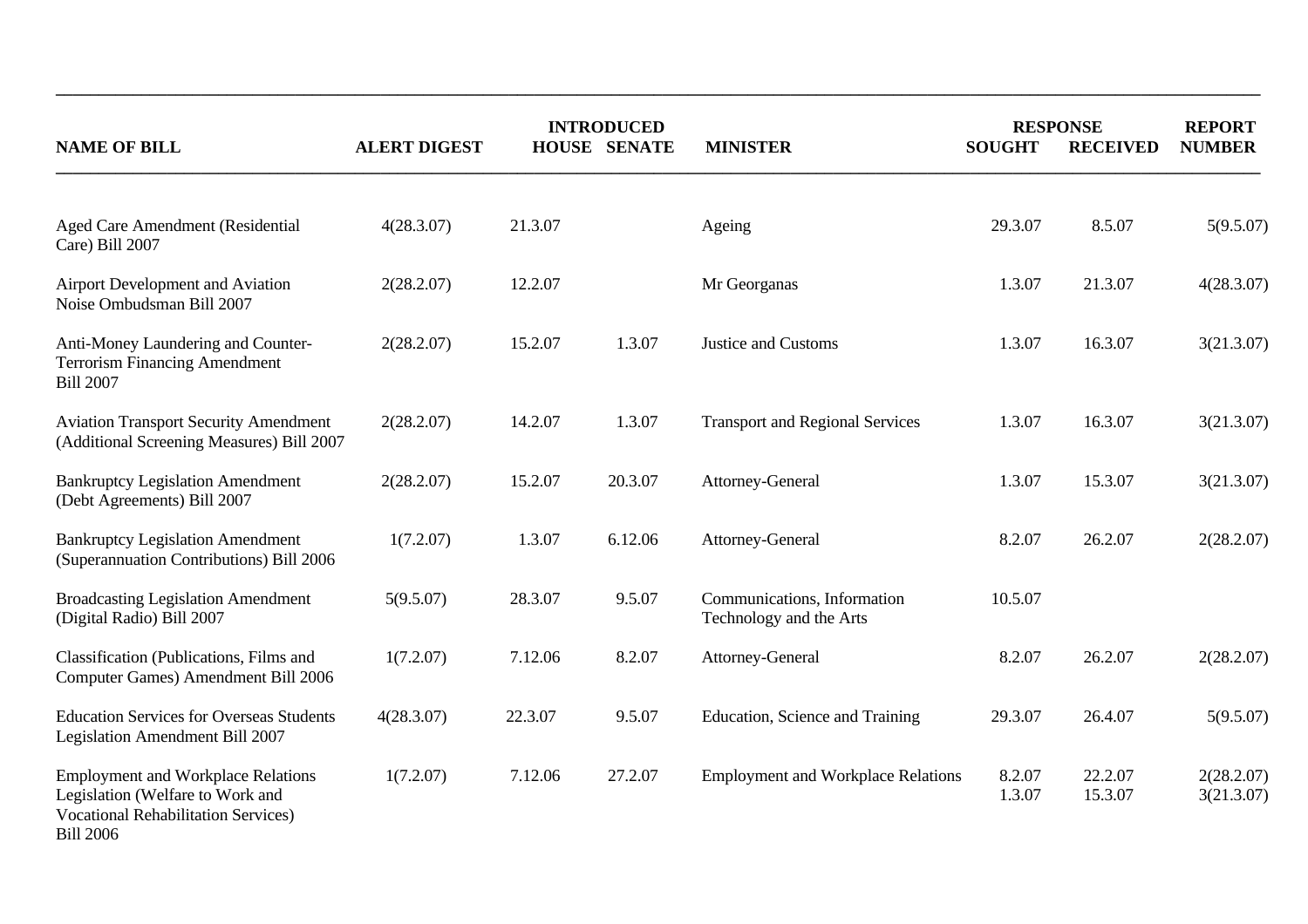|                                                                                                                                                        | <b>INTRODUCED</b>   |                     |         |                                                               | <b>RESPONSE</b> |                 | <b>REPORT</b> |
|--------------------------------------------------------------------------------------------------------------------------------------------------------|---------------------|---------------------|---------|---------------------------------------------------------------|-----------------|-----------------|---------------|
| <b>NAME OF BILL</b>                                                                                                                                    | <b>ALERT DIGEST</b> | <b>HOUSE SENATE</b> |         | <b>MINISTER</b>                                               | <b>SOUGHT</b>   | <b>RECEIVED</b> | <b>NUMBER</b> |
| Families, Community Services and Indig-<br>enous Affairs Legislation Amendment<br>(Child Support Reform Consolidation and<br>Other Measures) Bill 2007 | 5(9.5.07)           | 29.3.07             | 9.5.07  | <b>Families, Community Services</b><br>and Indigenous Affairs | 10.5.07         | 28.5.07         | 6(13.6.07)    |
| Food Standards Australia New<br>Zealand Amendment Bill 2007                                                                                            | 5(9.5.07)           |                     | 28.3.07 | Health and Ageing                                             | 10.5.07         | 31.5.07         | 6(13.6.07)    |
| Forestry Marketing and Research and<br>Development Services Bill 2007                                                                                  | 5(9.5.07)           | 29.3.07             | 12.6.07 | Fisheries, Forestry and Conservation                          | 10.5.07         | 8.6.07          | 6(13.6.07)    |
| Gene Technology Amendment Bill 2007                                                                                                                    | 5(9.5.07)           | 10.5.07             | 28.3.07 | Health and Ageing                                             | 10.5.07         | 29.5.07         | 6(13.6.07)    |
| Health Insurance Amendment (Diagnostic<br>Imaging Accreditation) Bill 2007                                                                             | 5(9.5.07)           | 29.3.07             | 12.6.07 | Health and Ageing                                             | 10.5.07         | 12.6.07         | 6(13.6.07)    |
| Health Insurance Amendment (Inapprop-<br>riate and Prohibited Practices and Other<br>Measures) Bill 2007                                               | 5(9.5.07)           | 29.3.07             | 10.5.07 | Health and Ageing                                             | 10.5.07         | 12.6.07         | 6(13.6.07)    |
| <b>Higher Education Legislation Amendment</b><br>(2007 Measures No. 1) Bill 2007                                                                       | 3(21.3.07)          | 28.2.07             | 9.5.07  | Education, Science and Training                               | 22.3.07         | 27.3.07         | 4(28.3.07)    |
| Human Services (Enhanced Service<br>Service Delivery) Bill 2007                                                                                        | 2(28.2.07)          | 7.2.07              | 28.2.07 | <b>Human Services</b>                                         | 1.3.07          | 27.3.07         | 4(28.3.07)    |
| Liquid Fuel Emergency Amendment<br><b>Bill 2007</b>                                                                                                    | 5(9.5.07)           | 28.3.07             | 12.6.07 | Industry, Tourism and Resources                               | 10.5.07         | 1.6.07          | 6(13.6.07)    |
| Maritime Legislation Amendment<br>(Prevention of Air Pollution from<br>Ships) Bill 2006                                                                | 1(7.2.07)           | 6.12.06             | 26.2.07 | <b>Transport and Regional Services</b>                        | 8.2.07          | 26.2.07         | 2(28.2.07)    |